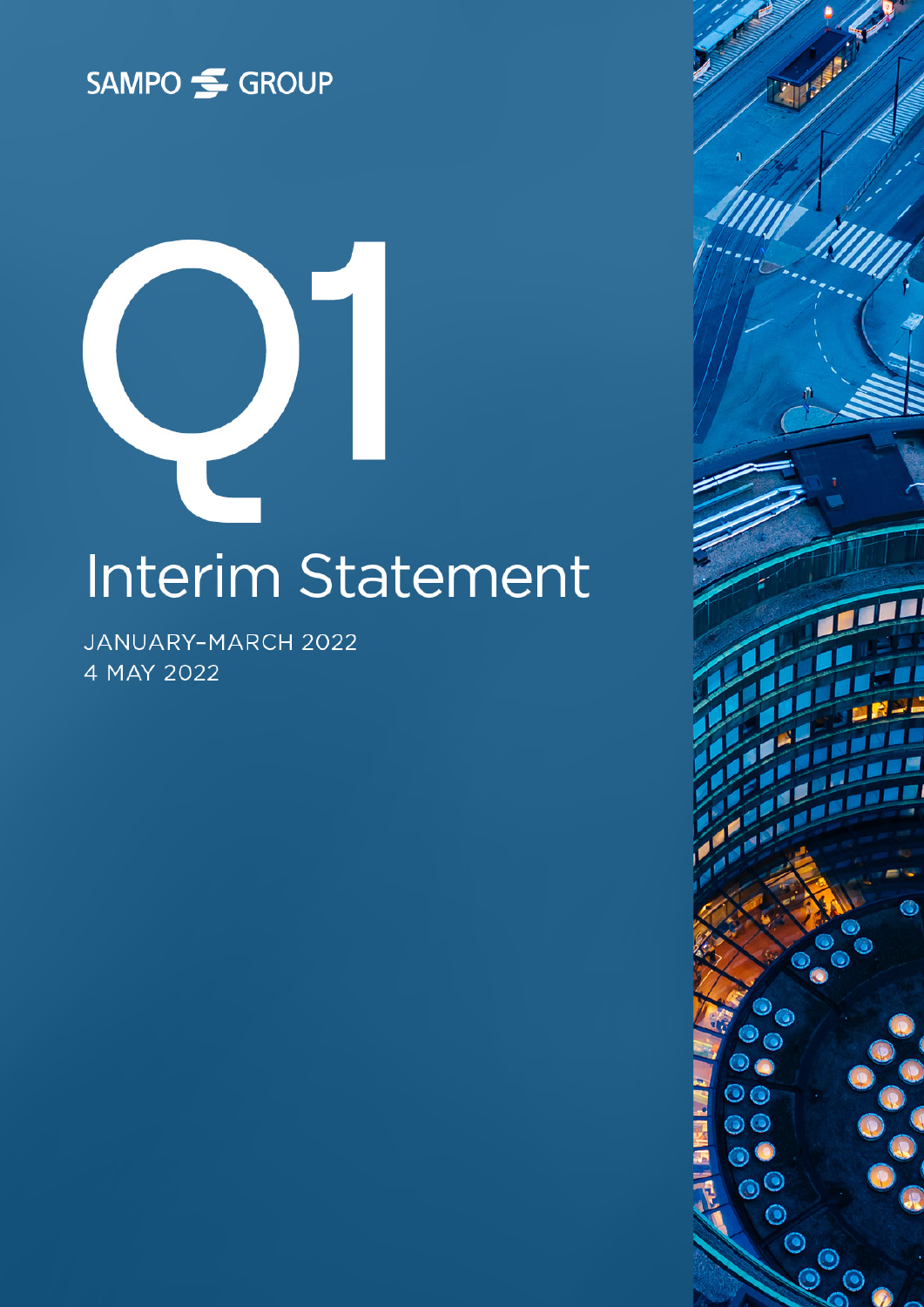# **Contents**

|                                                  | 8  |
|--------------------------------------------------|----|
|                                                  | 11 |
|                                                  | 12 |
|                                                  | 13 |
|                                                  |    |
|                                                  |    |
|                                                  |    |
|                                                  | 15 |
|                                                  |    |
|                                                  | 16 |
|                                                  | 16 |
|                                                  | 16 |
|                                                  |    |
|                                                  | 17 |
|                                                  |    |
|                                                  |    |
|                                                  |    |
|                                                  | 22 |
|                                                  | 24 |
|                                                  | 25 |
|                                                  | 26 |
|                                                  | 27 |
|                                                  |    |
|                                                  |    |
|                                                  |    |
|                                                  |    |
|                                                  |    |
|                                                  |    |
|                                                  |    |
|                                                  |    |
|                                                  |    |
|                                                  |    |
|                                                  | 36 |
|                                                  | 37 |
|                                                  |    |
|                                                  | 38 |
| 7 Subsequent events after the balance sheet date | 39 |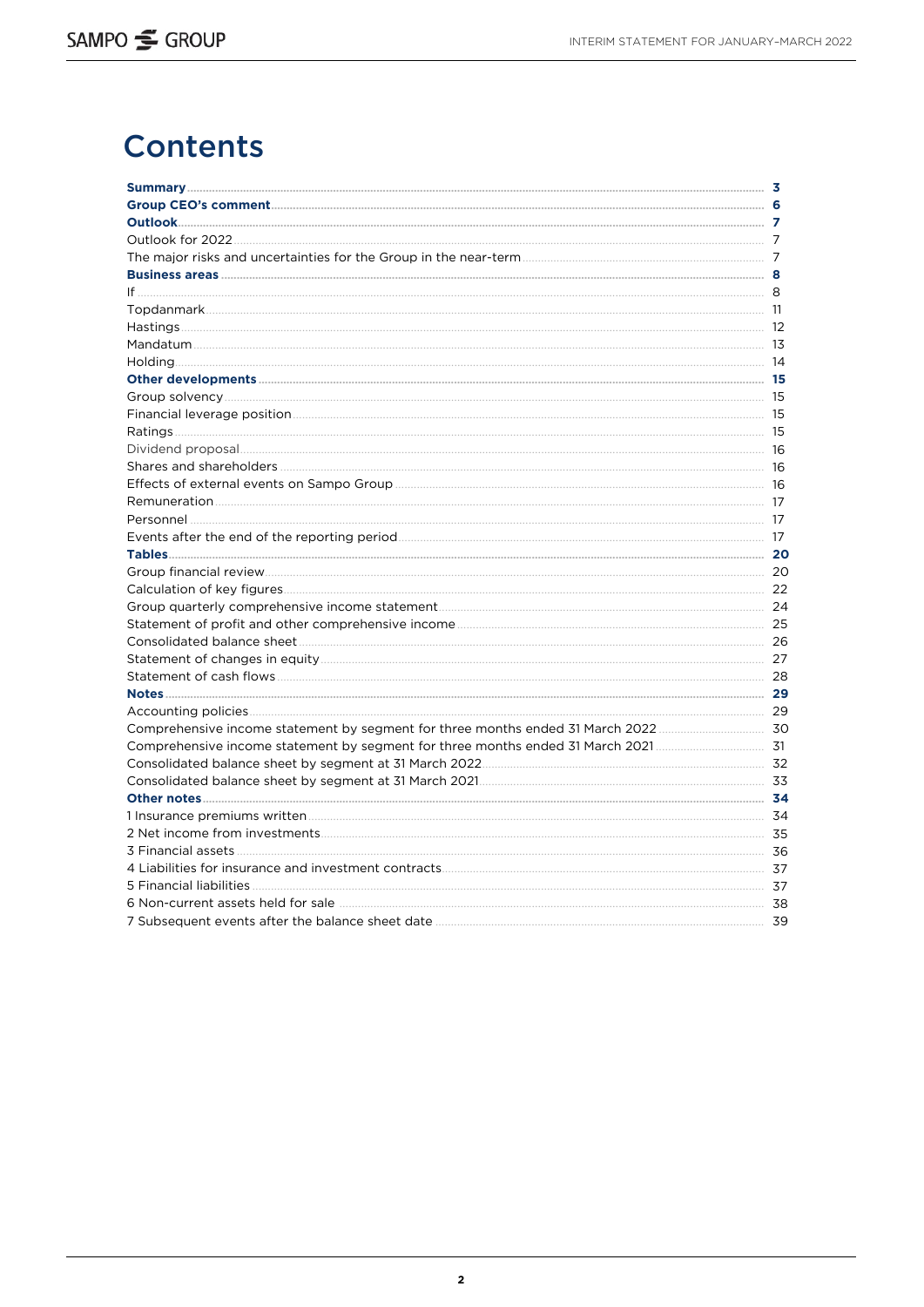4 May 2022

# <span id="page-2-0"></span>Sampo Group's results for January–March 2022

- Group P&C premiums grew by 7 per cent, supported by strong development in If P&C and Hastings.
- The Group combined ratio increased to 83.5 per cent (81.2), driven mainly by lower COVID-19 effects. Underlying margin development in If remained positive.
- Underwriting profit amounted to EUR 290 million (317). Excluding COVID-19 effects reported in the first quarter of 2021, underwriting profit increased 4 per cent.
- Profit before taxes declined to EUR 566 million (632), while earnings per share increased to EUR 0.86 (0.82).
- Group Solvency II coverage including dividend accrual increased to 200 per cent (185), above the 170-190 per cent target, supported by a 6 percentage point benefit from higher interest rates.
- A new EUR 250 million share buyback programme was launched in March 2022, following the completion of the previous EUR 750 million programme.

#### **Key figures**

| <b>EURm</b>             | $1 - 3/2022$   | $1 - 3/2021$ | Change, %       |
|-------------------------|----------------|--------------|-----------------|
| Profit before taxes     | 566            | 632          | $-10$           |
| lf                      | 283            | 257          | 10 <sup>°</sup> |
| Topdanmark              | 37             | 137          | $-73$           |
| Hastings                | $\overline{2}$ | 46           | $-95$           |
| Mandatum                | 80             | 76           | 5               |
| Holding                 | 164            | 115          | 42              |
| Profit for the period   | 483            | 526          | -8              |
| Underwriting profit     | 290            | 317          | -8              |
|                         |                |              | Change          |
| Earnings per share, EUR | 0.86           | 0.82         | 0.04            |
| EPS (based on OCI) EUR  | $-0.12$        | 1.39         | $-1.51$         |
| RoE, %                  | $-2.1$         | 26.0         | $-28.1$         |

*The figures in this report have not been audited.*

### **Sampo Group financial targets for 2021-2023**

|                 | <b>Target</b>                                                                         | $1 - 3/2022$                                              |  |  |
|-----------------|---------------------------------------------------------------------------------------|-----------------------------------------------------------|--|--|
|                 | Mid-single digit UW profit growth annually on<br>average (excluding COVID-19 effects) | -8% (4% excluding reported COVID-19 effects in<br>Q1/2021 |  |  |
| Group           | Group combined ratio: below 86%                                                       | 83.5%                                                     |  |  |
|                 | Solvency ratio: 170-190%                                                              | 204% (200% including dividend accrual)                    |  |  |
|                 | Financial leverage: below 30%                                                         | 24.8% (29.0% including dividend and buybacks)             |  |  |
| -If             | Combined ratio: below 85%                                                             | 80.8%                                                     |  |  |
|                 | Operating ratio: below 88%                                                            | 92.5%                                                     |  |  |
| <b>Hastings</b> | Loss ratio: below 76%                                                                 | 68.2%                                                     |  |  |

*Financial targets for 2021-2023 announced at the Capital Markets Day on 24 February 2021*

*First quarter effects related to the COVID-19 pandemic have been well below those observed in 2021; hence, these will not be reported separately. For further information, please see "Other developments"*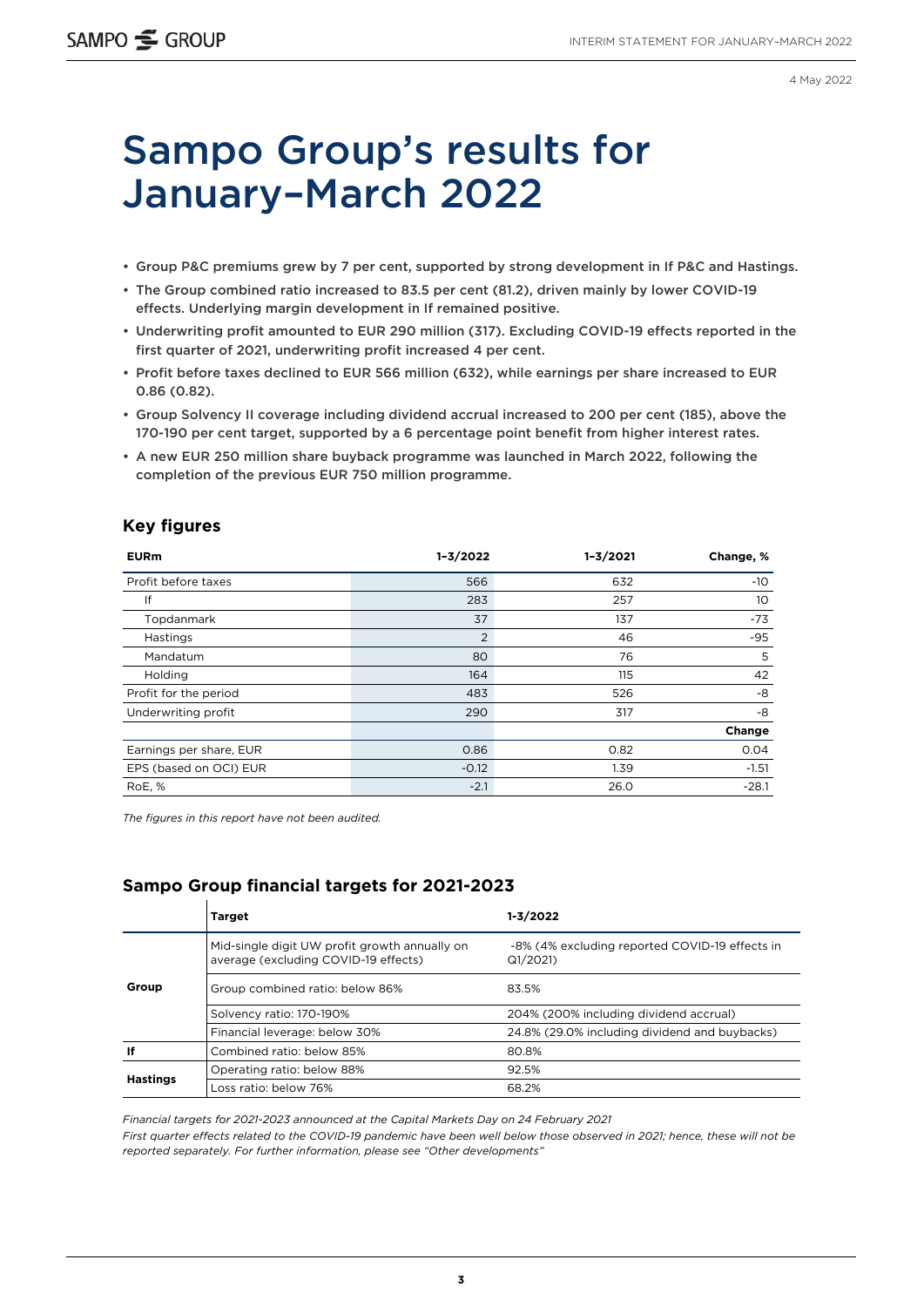SUMMARY

# Financial highlights for January-March 2022

Sampo Group's core business, P&C insurance, reported an underwriting profit of EUR 290 million (317) in January-March 2022. Excluding COVID-19 effects reported in the first quarter of 2021, underwriting profit grew 4 per cent. The Group combined ratio increased by 2.3 percentage points to 83.5 per cent (81.2), driven mainly by the economic activity returning back to normal levels as COVID-19 restrictions were lifted during the quarter. Excluding the COVID-19 effects reported in If and Topdanmark in the first quarter of 2021, the combined ratio improved by 0.1 percentage points from 83.6 per cent a year ago. Gross written premiums increased by 7 per cent to EUR 2,833 million, supported by strong renewals and high retention. Sampo targets mid-single digit per cent underwriting profit growth on average and a combined ratio below 86 per cent for 2021-2023.

If P&C continued its strong performance and achieved an underwriting profit of EUR 234 million (213), representing a year-on-year growth of 10 per cent. The growth was driven by 0.7 percentage points improvement in the combined ratio to 80.8 per cent (81.5) and a strong 6.9 per cent currency adjusted premium growth. Premiums grew in all Business Areas and markets, supported by strong 1 January renewals with rate increases, high retention and an increase in customer count. If's adjusted risk ratio improved by 0.7 percentage points year-on-year. Effects related to the COVID-19 pandemic were well below those observed in 2021 and have therefore not been quantified. Profit before taxes increased to EUR 283 million (257).

Topdanmark's profit before taxes decreased to EUR 37 million (137) in Sampo Group's profit and loss account. The combined ratio was 87.8 per cent (84.7).

Hastings' performance in the first quarter was affected by challenging UK motor insurance market, with competitive pricing and elevated claims inflation. Hastings has taken a disciplined approach to pricing, leading to rate driven currency adjusted premium growth of 10 per cent and broadly stable policy count from yearend. Home insurance policies grew by 18 per cent year-on-year. The operating ratio increased to 92.5 per cent (75.1), mainly as a result of a reduction in COVID-19 effects. Hastings profit before taxes excluding nonoperational depreciation and amortisation amounted to EUR 17 million (56) and reported profit before taxes stood at EUR 2 million (46).

Mandatum segment's profit before taxes for January-March 2022 increased to EUR 80 million (76). Despite the uncertain market situation, Mandatum's unit-linked and other client assets under management remained near record high levels at EUR 10.9 billion (11.1), as net flows partly offset adverse market developments. Mandatum Life's Solvency II ratio increased to 216 per cent (190), as weak mark-to-market investment results were more than offset by increasing interest rates and a decrease in the symmetric adjustment.

Holding segment's profit before taxes increased to EUR 164 million (115), including a dividend of EUR 157 million from Nordea and a gain of EUR 28 million from the sale of 19 million Nordea shares in the open market. During April 2022, Sampo completed the exit from Nordea and stated that management will propose that a new share buyback programme is launched after the Annual General Meeting on 18 May 2022, subject to the AGM renewing the Board authorisation on share repurchases.

The share buyback programme of EUR 750 million launched on October 2021 was completed on 25 March 2022. In total, Sampo repurchased 17.1 million own shares, corresponding to 3.1 per cent of all shares. The repurchased shares were cancelled on 31 March 2022. On 30 March 2022, Sampo launched a new buyback programme of up to EUR 250 million.

Sampo Group's Solvency II ratio increased to 200 per cent (185) over the quarter, net of dividend accrual based on the 2021 insurance dividend of EUR 1.70 per share and the new buyback programme of EUR 250 million. The improvement of 15 percentage points from year-end 2021 was mainly driven by rising interest rates and a decline in the symmetric adjustment. Sampo targets a solvency ratio of 170-190 per cent. The sale of Sampo's remaining Nordea shares in April is expected to add approximately 30 percentage points to the group solvency ratio.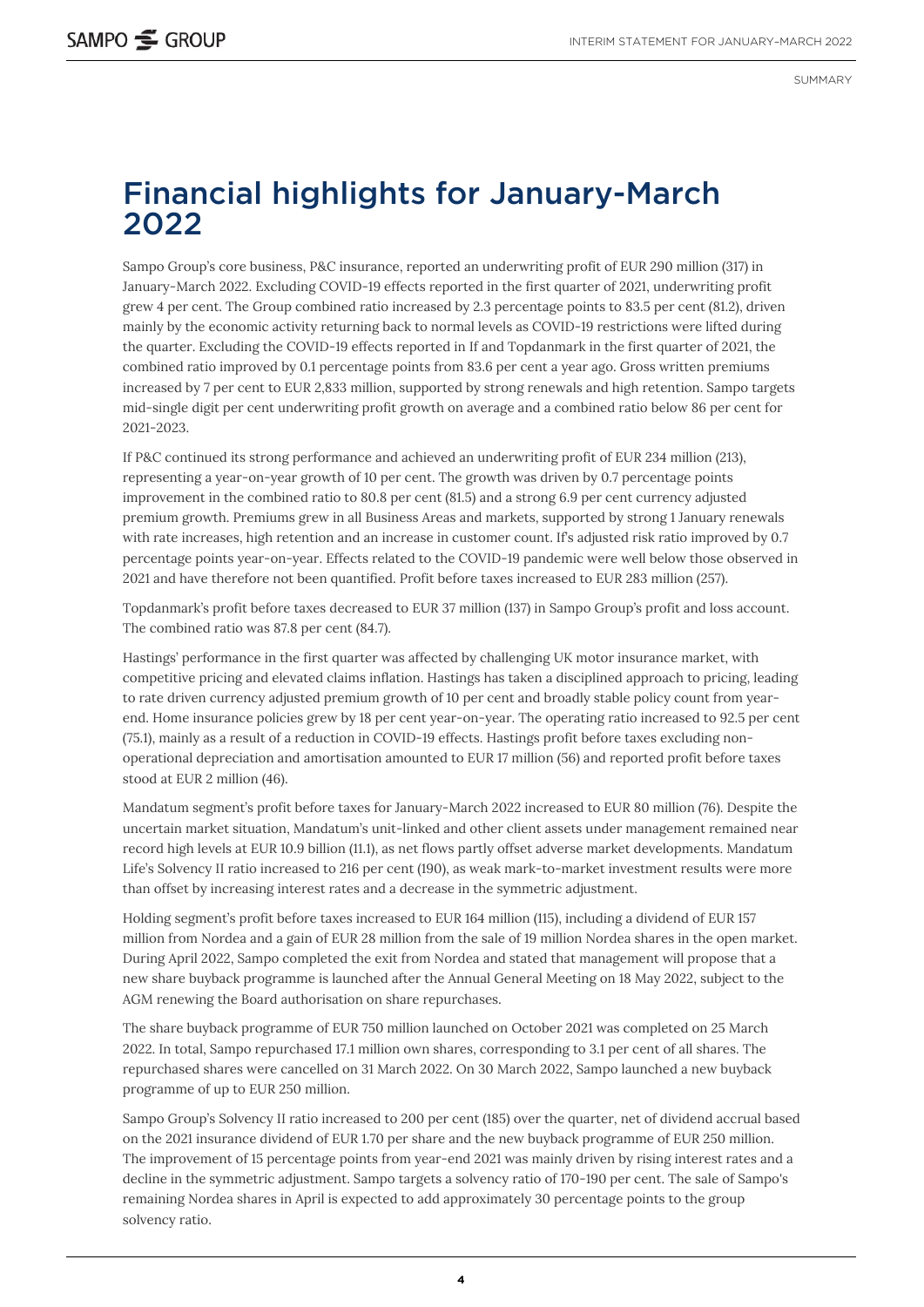SUMMARY

Sampo Group's financial leverage increased to 24.8 per cent from 23.8 per cent at the end of 2021, driven by a decrease in equity. Adjusted for the proposed dividend and ongoing buyback programme, the financial leverage amounted to 29.0 per cent (27.9). Sampo targets a financial leverage below 30 per cent.

Sampo plc's Annual General Meeting will be held on 18 May 2022. The Board has proposed on 9 February 2022 to the AGM a dividend of EUR 4.10 per share, of which the insurance dividend is EUR 1.70 per share.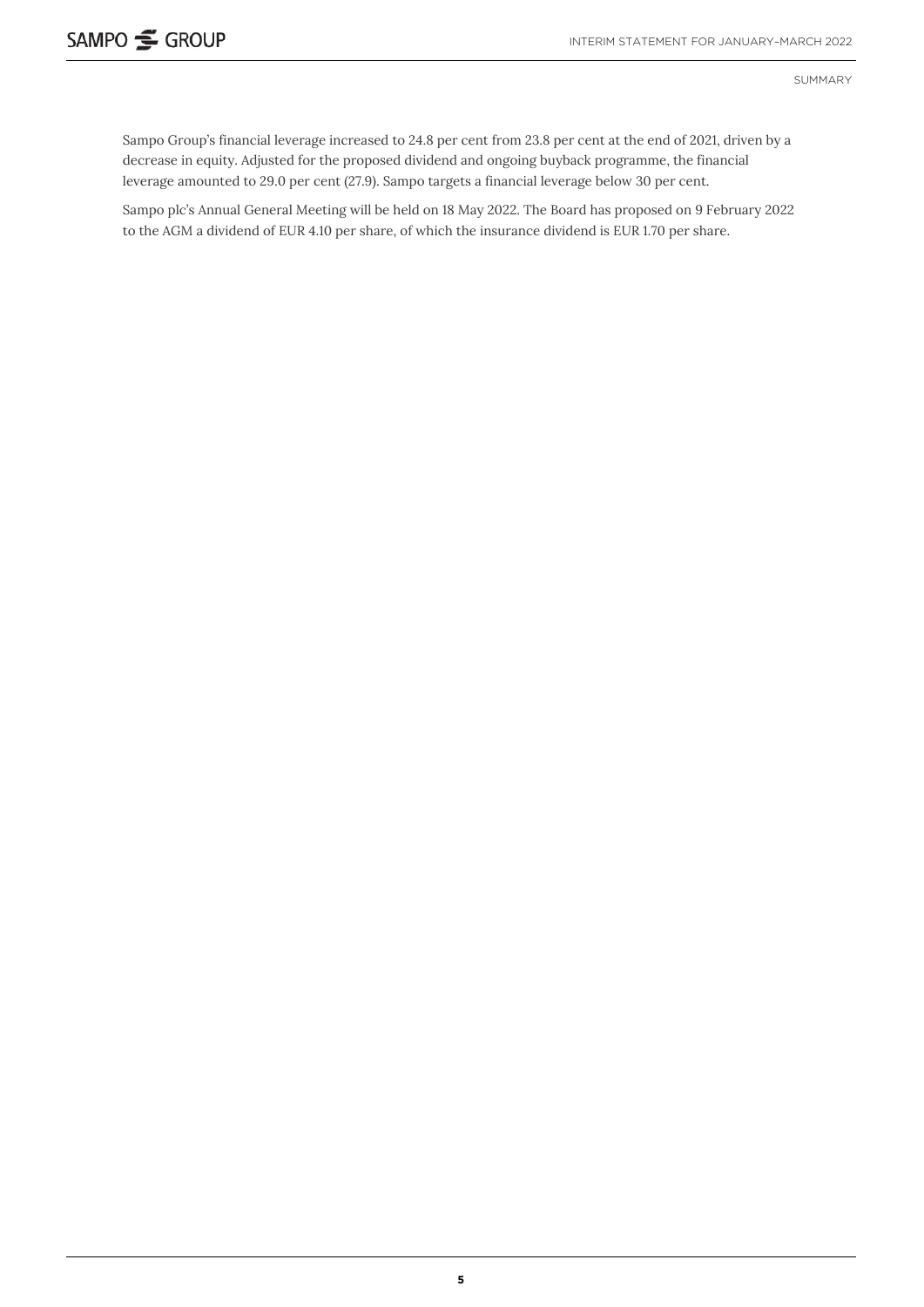GROUP CEO'S COMMENT

# <span id="page-5-0"></span>Group CEO's comment

Sampo's first quarter performance proved resilient to the increase in economic and geopolitical uncertainty observed during the year, most notably in relation to the tragic and unjustified war in Ukraine. We have achieved excellent P&C underwriting results and our balance sheet remains solid, allowing the launch of a new buyback programme. In addition, we continued to execute on our strategic agenda by completing the exit from Nordea during April.

Taking a closer look at P&C insurance, our largest operation, If P&C, delivered an excellent quarter. Premium growth stood at 7 per cent year-on-year even though new car sales declined by around 20 per cent across the Nordic region. Underlying margins were also robust, with a record-strong combined ratio of 80.8 per cent despite above-expected large losses and loss frequencies returning close to normal levels after pandemic related restrictions ended.

The rise in energy and commodity prices triggered by the war in Ukraine has increased uncertainty over the trajectory of inflation, both in terms of broader consumer prices and with regard to the cost of insurance claims. We have continued to observe claims inflation at around three per cent in the Nordic region during 2022, broadly at the same level as at the end of 2021, helped by our multi-year procurement agreements. Nonetheless, given the eternal external environment we see potential upside risk to this figure as we progress through the year. Hence, we are pricing on the basis of prudent assumptions and working closely with customers to ensure that the right coverage is in place. Premium growth and retention have both been excellent across all If P&C's business areas in the first quarter, which gives me confidence in our ability to navigate the operating environment.

The interaction between Hastings and If P&C is intensifying; I see significant cultural overlap between the two organisations that will create value over time. In the first quarter, conditions in the UK motor market have been challenging, with elevated claims inflation putting pressure on underwriting margins. Hastings has remained disciplined in its pricing, increasing rates to cover rising claims costs, which has supported premium growth of 10 per cent. Meanwhile, the home insurance book has made excellent progress as policy count grew by 18 per cent year-on-year.

Capital markets were volatile in the first quarter. Higher interest rates are having a positive economic effect on our business through increased reinvestment rates and lower liability values. Due to the short duration of our fixed income portfolio, we are relatively well positioned to rotate into higher yielding instruments. On the downside, wider credit spreads and a decline in equity markets had a negative impact on investment return in the first quarter.

Sampo's balance sheet has been resilient to the increase in uncertainty, as both capital and financial leverage have remained at or above target levels. Hence, we were able to launch a new EUR 250 million share buyback programme shortly after completing the EUR 750 million programme launched last year.

On 29 April, Sampo reached a key milestone in its strategy by completing the exit from Nordea, thus becoming a pure insurance group. With a clearer focus for both management and shareholders, I am confident that we have a robust foundation for even stronger operational and value creation. The exit from Nordea also further increases the Group's resilience by reducing our exposure to market risk. Following the sale, management intends to propose to the Board that a new share buyback programme is launched after the Annual General Meeting on 18 May 2022.

Looking to the rest of the year, I am optimistic about the performance of our excellent P&C operations and remain committed to our P&C insurance focused strategy.

#### **Torbjörn Magnusson**

Group CEO and President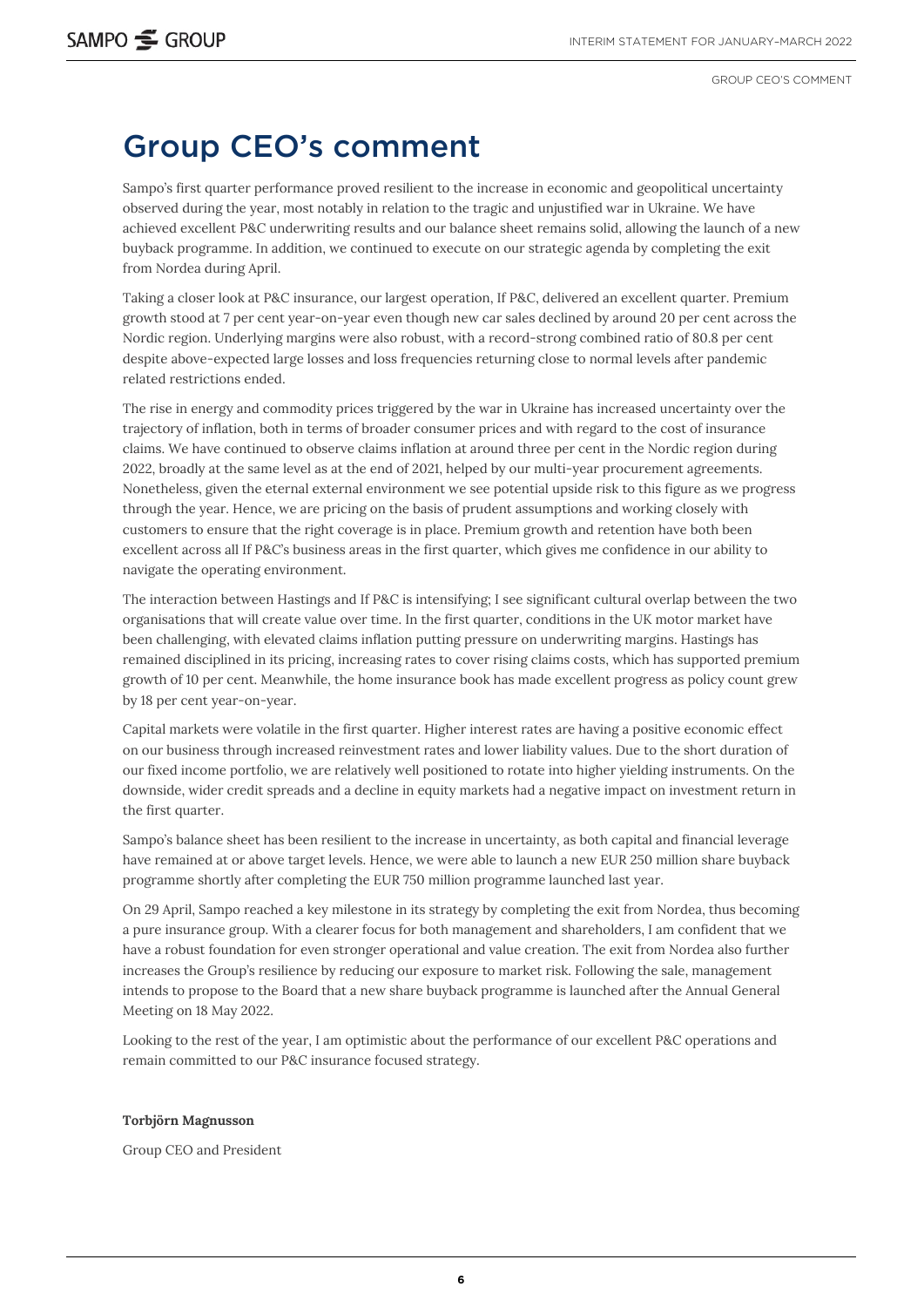OUTLOOK

# <span id="page-6-0"></span>Outlook

### **Outlook for 2022**

Sampo Group's P&C insurance operations are expected to achieve underwriting margins that meet the annual targets set for 2021-2023. At Group level, Sampo targets a combined ratio of below 86 per cent, while the target for its largest subsidiary, If P&C, is below 85 per cent. Hastings targets an operating ratio of below 88 per cent. Following strong performance in the first quarter, the outlook for If P&C's 2022 combined ratio has been improved to 82–84 per cent.

The combined and operating ratios of Sampo Group's P&C insurance operations are subject to volatility driven by, among other factors, seasonal weather patterns, large claims, prior year development and fluctuations in claims frequency related to the COVID-19 pandemic. These effects are particularly relevant for individual segments and business areas, such as the Danish and UK operations.

The mark-to-market component of investment returns will be significantly influenced by capital markets' developments, particularly in life insurance.

With regard to Topdanmark, reference is made to the profit forecast model that the company publishes on a quarterly basis.

### **The major risks and uncertainties for the Group in the nearterm**

In its current day-to-day business activities Sampo Group is exposed to various risks and uncertainties, mainly through its major business units.

Major risks affecting the Group companies' profitability and its variation are market, credit, insurance and operational risks. At the Group level, sources of risks are the same, although they are not directly additive due to the effects of diversification.

Uncertainties in the form of major unforeseen events may have an immediate impact on the Group's profitability. The identification of unforeseen events is easier than the estimation of their probabilities, timing, and potential outcomes. After the outbreak of the COVID-19 pandemic a combination of fiscal and monetary stimulus, supply chain problems and elevated demand for consumer goods have led to high levels of inflation, with energy and product prices being particularly affected. More recently the war in Ukraine has created a new negative supply shock for the global economy depressing economic growth and further pushing up the prices of commodities and energy. The pandemic and the war in Ukraine are consequently currently causing significant uncertainties on economic and capital market development. There are also a number of widely identified macroeconomic, political and other sources of uncertainty which can, in various ways, affect the financial services industry in a negative manner.

Other sources of uncertainty are unforeseen structural changes in the business environment and already identified trends and potential wide-impact events. These external drivers may have a long-term impact on how Sampo Group's business will be conducted. Examples of identified trends are demographic changes, sustainability issues, and technological developments in areas such as artificial intelligence and digitalisation including threats posed by cybercrime.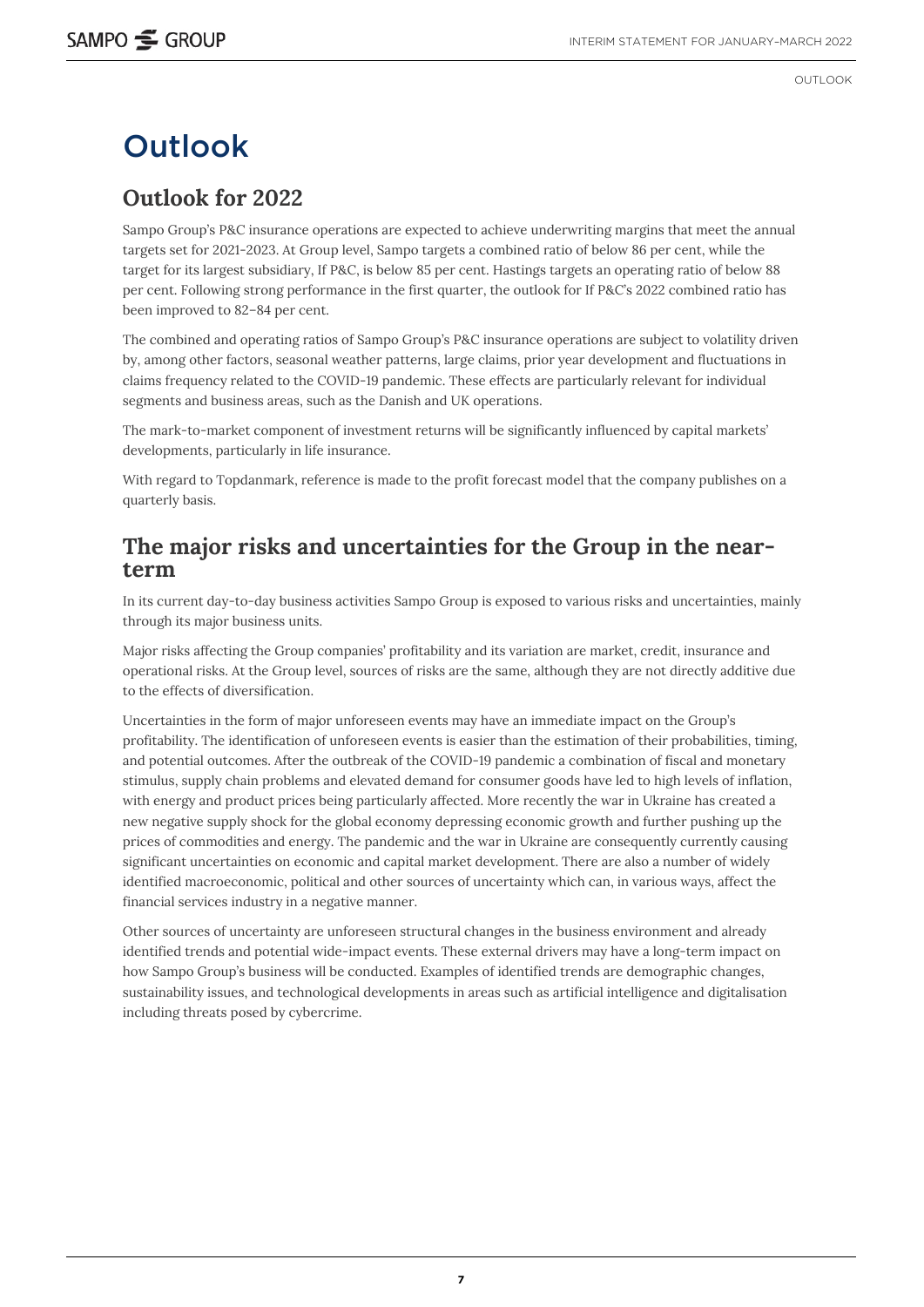# <span id="page-7-0"></span>Business areas

### **If**

If P&C is the leading property and casualty insurer in the Nordic region, where it offers solutions in all major lines of business through its four business areas; Private, Commercial, Industrial and Baltic. If's business model is based on high customer satisfaction, best in class underwriting and leveraging the scale benefits that its unified Nordic model offers. Excellent digital sales and service capabilities are a core part of If's strategy, particularly in the Private and SME Commercial market segments.

#### **Results**

| <b>EURm</b>                                                               | $1 - 3/2022$ | $1 - 3/2021$   | Change, %      |
|---------------------------------------------------------------------------|--------------|----------------|----------------|
| Gross written premium                                                     | 1,923        | 1,802          | 7              |
| Net earned premiums                                                       | 1,216        | 1,152          | 6              |
| Claims incurred                                                           | $-735$       | $-702$         | 5              |
| Operating expenses                                                        | $-247$       | $-236$         | $\overline{4}$ |
| <b>Underwriting result</b>                                                | 234          | 213            | 10             |
| Other technical income and expenses                                       | $-2$         | $-1$           | 140            |
| Allocated investment return transferred from the<br>non-technical account | 3            | $\overline{4}$ | $-31$          |
| <b>Technical result</b>                                                   | 235          | 217            | 8              |
| Investment result                                                         | 57           | 57             |                |
| Allocated investment return transferred to the<br>technical account       | $-9$         | -9             | 2              |
| Other income and expenses                                                 |              | -8             | $-103$         |
| <b>Profit before taxes</b>                                                | 283          | 257            | 10             |
| <b>Key figures</b>                                                        |              |                | Change         |
| Combined ratio, %                                                         | 80.8         | 81.5           | $-0.7$         |
| Risk ratio, %                                                             | 60.5         | 61.0           | $-0.5$         |
| Cost ratio, %                                                             | 20.3         | 20.5           | $-0.2$         |
| Expense ratio, %                                                          | 14.9         | 14.9           |                |
| Large losses vs. normal*,%                                                | 1.5          | O.1            | 1.4            |
| Prior year development**,%                                                | 7.9          | 4.0            | 3.9            |

*\*) Positive large loss figures indicate above-normal large losses*

*\*\*) Positive figures for prior year development indicate positive reserve run-off*

If P&C reported an underwriting result of EUR 234 million (213) for the first quarter 2022, representing 10 per cent growth year-on-year, driven by a 0.7 percentage points improvement in the combined ratio to 80.8 per cent (81.5) and FX-adjusted premium growth of 6.9 per cent. The result compares favourably to If P&C's annual financial targets for 2021-2023 of mid-single digit growth in underwriting profit and a combined ratio below 85 per cent.

## Premium development

Gross written premiums amounted to EUR 1,923 million (1,802) in January – March 2022. Excluding currency effects, premiums grew by 6.9 per cent year-on-year, driven by strong development in Industrial, Commercial and the Baltics. GWP growth benefited from successful 1 January renewals with rate increases, high retention, and an increase in customer count.

If P&C's Private business delivered GWP growth of 3.4 per cent, driven by positive development in the number of customers and continued strong retention at 90 per cent. Geographically, growth was strongest in Norway and Finland.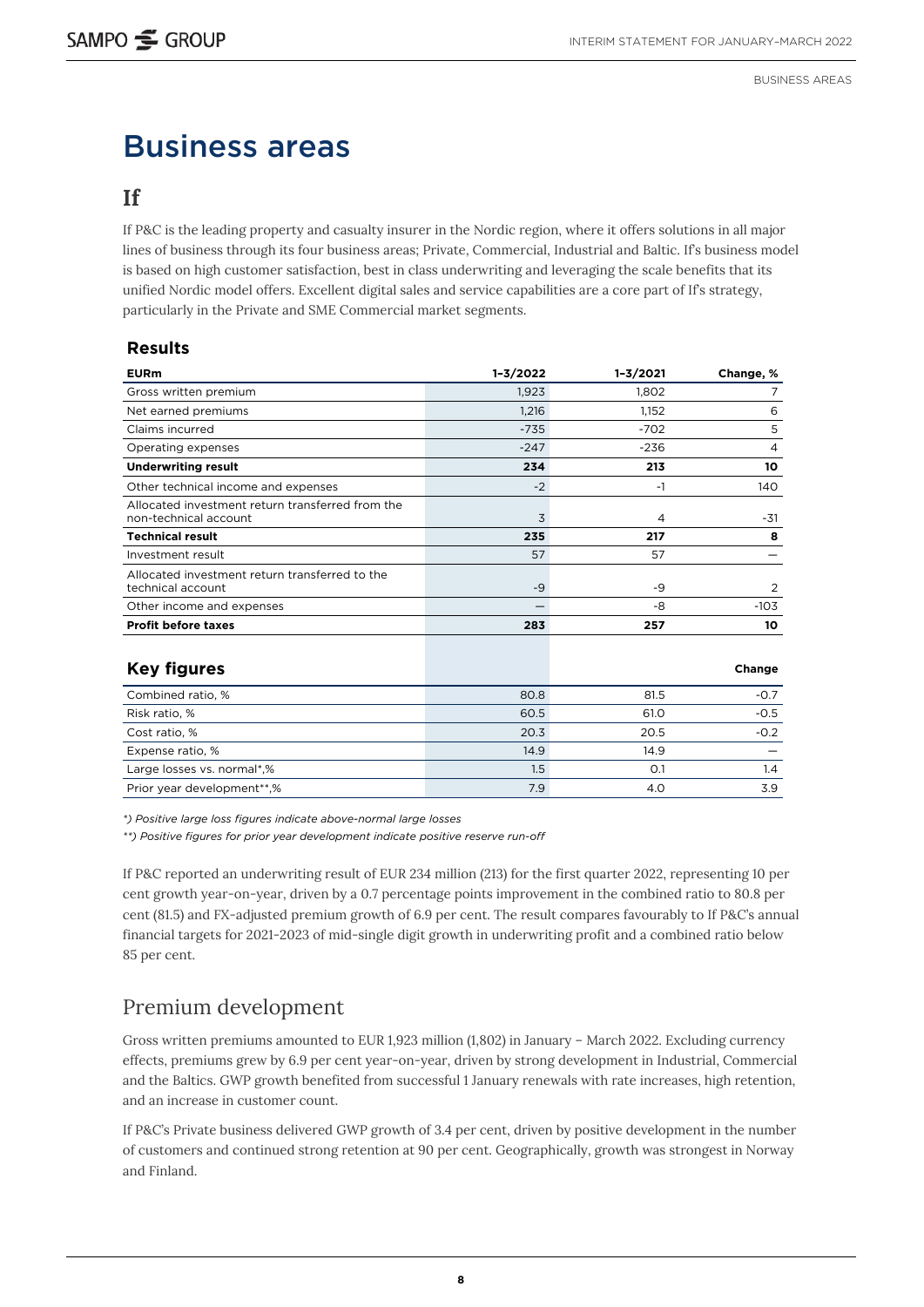Nordic new car sales declined by 20 per cent year-on-year in the first quarter 2022 as OEMs continued to suffer from component shortages and supply chain issues, with the war in Ukraine adding more complexity to the situation. New car sales in If's largest market Sweden were down 23 per cent compared to last year, partly as a result of record high registrations in the same period last year due to taxation changes effective from 1 April 2021. Excluding the impact of the new car sales business, FX adjusted GWP premium growth was 5.2 per cent for Private and 7.5 per cent for If P&C as a whole.

Constant FX GWP growth in If P&C's Commercial business in January – March 2022 was 4.8 per cent, driven primarily by Norway and Sweden. Successful renewals of the main accounts in all countries, rate actions, positive development in the number of customers and improved retention compared to last year all contributed to growth.

If P&C's Industrial business saw a very strong outcome at the 1 January renewal, driving FX-adjusted GWP growth of 17.1 per cent in the first quarter of 2022. The growth was attributable to rate increases in all countries, lead by the property line of business. Geographically, growth was strongest in Denmark and Finland.

If P&C's Baltic business delivered FX-adjusted GWP growth of 22.0 per cent in January – March 2022 with strong growth in all three Baltic countries. The region saw good business momentum with a growing customer base, high retention and rate actions implemented to mitigate elevated inflation.

## Combined ratio development

If's January – March 2022 combined ratio of 80.8 per cent was 0.7 percentage points better than the same period last year (81.5), driven mainly by an improvement in the adjusted risk ratio while higher prior year gains were partly offset by lower COVID-19 effects.

Large claims measured as a per cent of net earned premiums were 1.5 percentage points worse than expected for the first quarter. Compared to the same period last year this represented a deterioration of 1.4 percentage points, mainly due to unfavourable large claims outcome in the Industrial business area.

In Q1 2022 If experienced 0.8 percentage points of severe weather effects, which is similar to the 1.0 percentage reported in the prior year. First quarter 2022 severe weather effects related to two major winter storms, whereas the prior year was primarily affected by cold weather.

Although some pandemic-related restrictions and recommendations were in place at the start of the quarter, COVID-19 effects have been limited and well below the 3 percentage points in the prior year and the 2 percentage points reported for 2021 as a whole. As a result, no quantitative estimate of first quarter COVID-19 effects will be provided.

Development on prior year reserves supported the combined ratio by 7.9 percentage points (4.0), split roughly equally between releases related to changes in the mortality model in Finland and increased discount rates on annuity reserves.

In total, the risk ratio improved by 0.5 percentage points to 60.5 per cent (61.0) in January – March 2022. The adjusted risk ratio, which excludes the impact of large losses, severe weather, reported COVID-19 effects and prior year development, improved by 0.7 percentage points year-on-year.

The January – March 2022 cost ratio decreased by 0.2 percentage points to 20.3 per cent (20.5).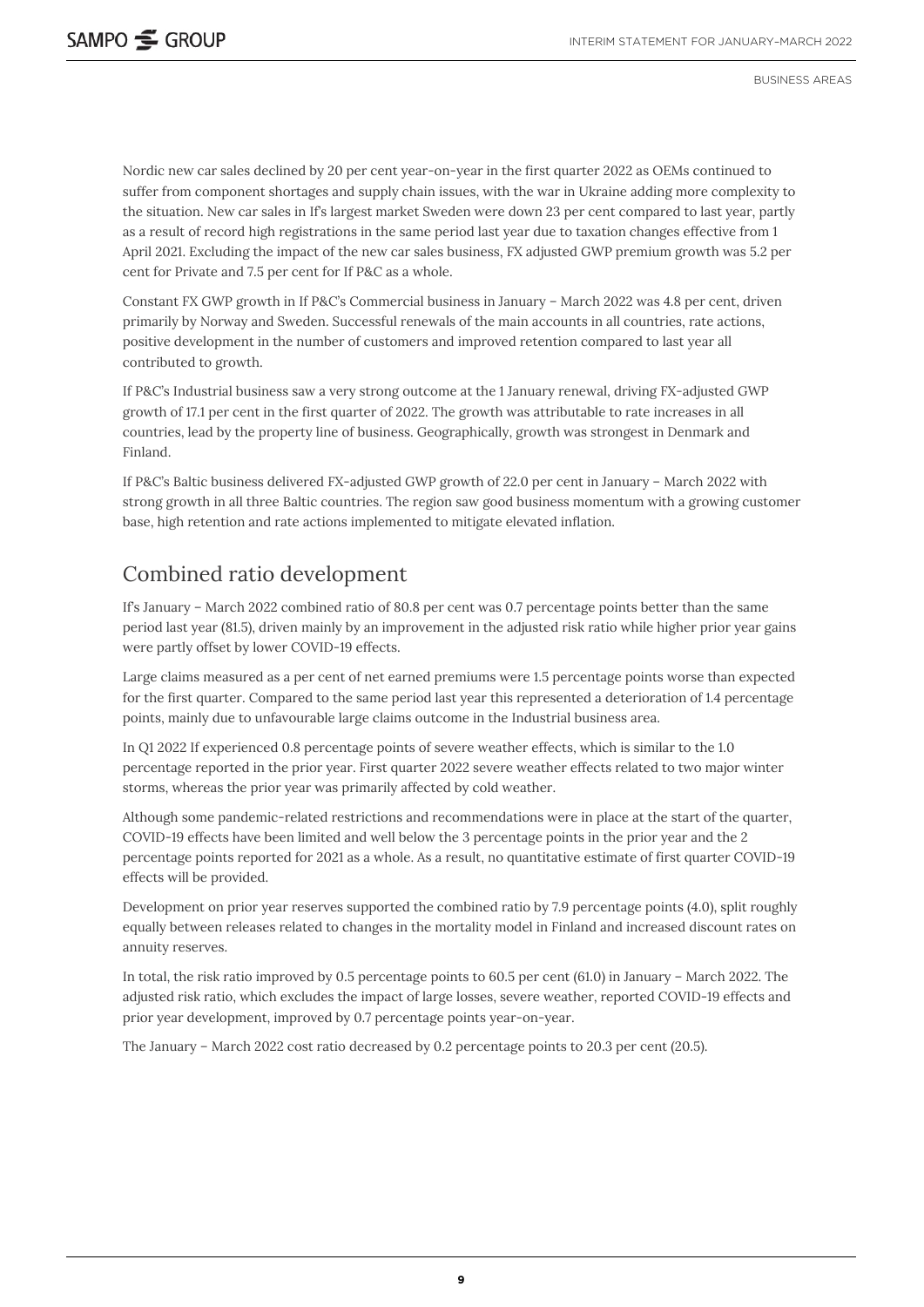|               | <b>Combined ratio,%</b> |              |         |              | <b>Risk ratio,%</b> |         |
|---------------|-------------------------|--------------|---------|--------------|---------------------|---------|
|               | $1 - 3/2022$            | $1 - 3/2021$ | Change  | $1 - 3/2022$ | $1 - 3/2021$        | Change  |
| Private       | 77.4                    | 77.1         | 0.3     | 57.8         | 57.0                | O.8     |
| Commercial    | 82.6                    | 88.7         | $-6.1$  | 60.6         | 66.8                | $-6.2$  |
| Industrial    | 93.0                    | 92.6         | 0.4     | 75.8         | 73.1                | 2.7     |
| <b>Baltic</b> | 92.5                    | 85.0         | 7.5     | 65.0         | 56.9                | 8.1     |
|               |                         |              |         |              |                     |         |
| Sweden        | 76.0                    | 74.5         | 1.5     | 57.9         | 55.9                | 2.0     |
| Norway        | 92.0                    | 92.4         | $-0.4$  | 71.9         | 71.2                | 0.7     |
| Finland       | 62.5                    | 75.4         | $-12.9$ | 42.2         | 54.8                | $-12.6$ |
| Denmark       | 95.0                    | 89.0         | 6.0     | 69.6         | 63.2                | 6.4     |

### Investment result

If P&C reported an investment result of EUR 57 million (57) in first quarter 2022. Mark-to-market return on investments stood at -2.1 per cent for the quarter (1.5) driven by increased interest rates and volatile credit and equity markets. At the end or the period, fixed income running yield was 1.6 per cent (1.5).

### Profit before taxes

In total, If P&C reported profit before taxes of EUR 283 million (257) for the first three months, representing an increase of 10 per cent year-on-year. Total comprehensive income for the period was negative EUR 24 million (292).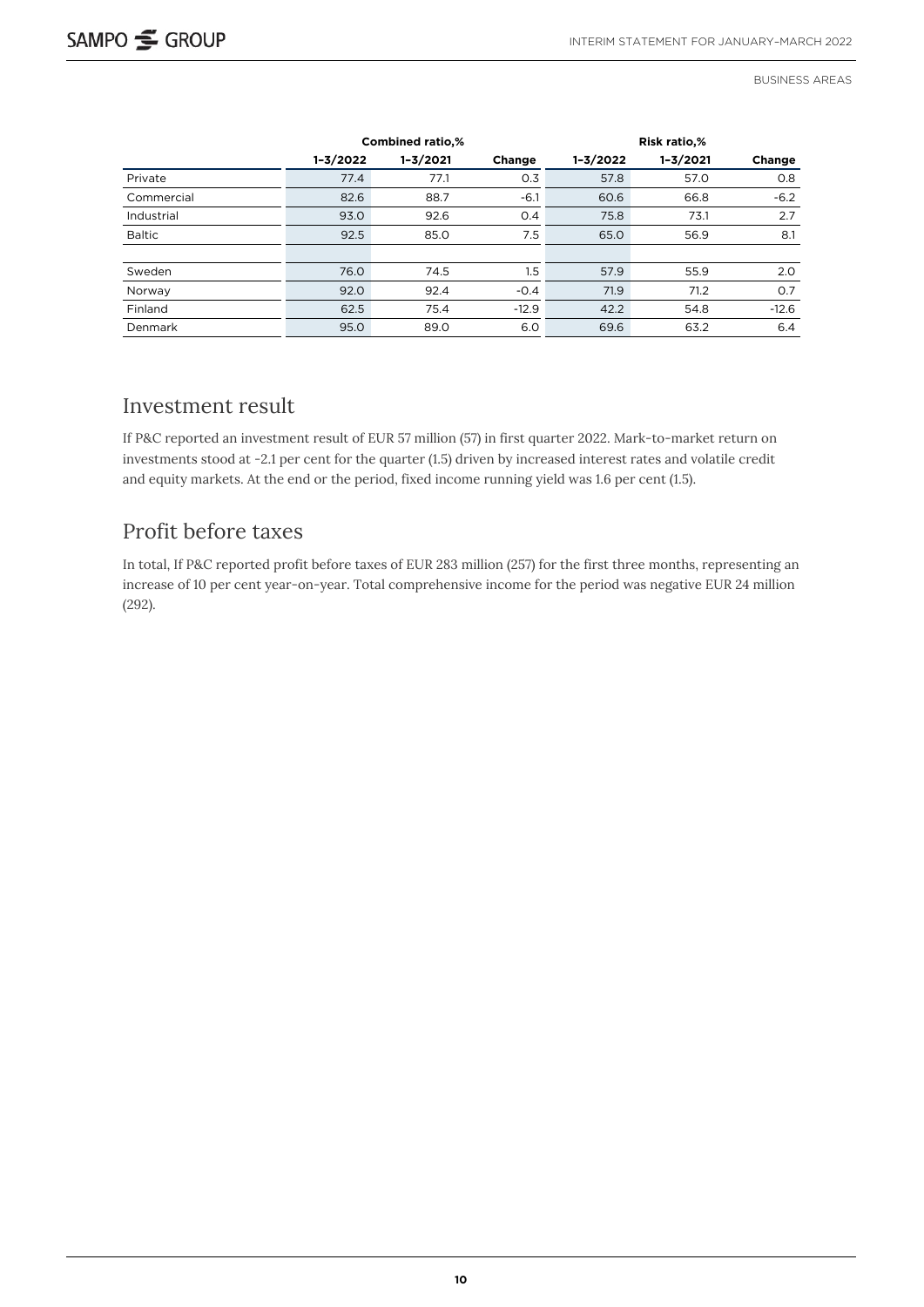### <span id="page-10-0"></span>**Topdanmark**

Topdanmark is Denmark's second largest non-life insurance company with a 16 per cent market share. It focuses on the private, agricultural, and SME markets. The company is listed on Nasdaq Copenhagen.

#### **Results**

| <b>EURm</b>                      | $1 - 3/2022$   | $1 - 3/2021$ | Change, % |
|----------------------------------|----------------|--------------|-----------|
| Premiums, net                    | 961            | 933          | 3         |
| Net income from investments      | $-483$         | 478          |           |
| Other operating income           | $\circ$        |              | -63       |
| Claims incurred                  | $-474$         | $-508$       | $-7$      |
| Change in insurance liabilities  | 132            | $-717$       |           |
| Staff costs                      | $-77$          | $-79$        | $-2$      |
| Other operating expenses         | $-19$          | $-4$         | 331       |
| Finance costs                    | $-5$           | -3           | 50        |
| Share of associates' profit/loss | $\overline{2}$ | 36           | -96       |
| <b>Profit before taxes</b>       | 37             | 137          | -73       |
|                                  |                |              |           |
| <b>Key figures</b>               |                |              | Change    |
| Combined ratio, %                | 87.8           | 84.7         | 3.1       |
| Loss ratio, %                    | 71.5           | 67.9         | 3.6       |
| Expense ratio, %                 | 16.3           | 16.8         | $-0.5$    |

At 31 March 2022, Sampo plc held 43,509,663 shares in Topdanmark, an increase of 16,000 shares in the first quarter. The holding corresponds to an ownership of 48.3 per cent of all shares and 49.4 per cent of related voting rights. The market value of the holding was EUR 2,202 million on 31 March 2022.

Topdanmark's profit before taxes for January-March 2022 in Sampo Group's profit and loss account decreased to EUR 37 million (137) mainly driven by volatility in the investment markets. The combined ratio for the same period was at 87.8 per cent (84.7). The expense ratio was 16.3 per cent (16.8).

Topdanmark paid Sampo plc dividends of EUR 202 million in March 2022.

On 18 March 2022, Topdanmark Forsikring A/S signed an agreement to divest of Topdanmark Liv Holding A/S and all its subsidiaries to Nordea Life Holding AB. The agreed purchase price is around EUR 270 million after a pre-completion dividend has been distributed to Topdanmark. The divestment is expected to be completed in the second half of 2022.

Topdanmark has presented its life insurance business as discontinued operations in its first quarter 2022 reporting. As Topdanmark's life business does not represent a major line of business or geographic area of operations for Sampo Group, Sampo has classified the assets and liabilities of Topdanmark life business as non-current assets held for sale and liabilities related to non-current assets held for sale. The divestment of Topdanmark Liv has no result impact in Sampo Group's January-March 2022 results.

Further information on Topdanmark A/S and its January–March 2022 results is available at **www.topdanmark.com**.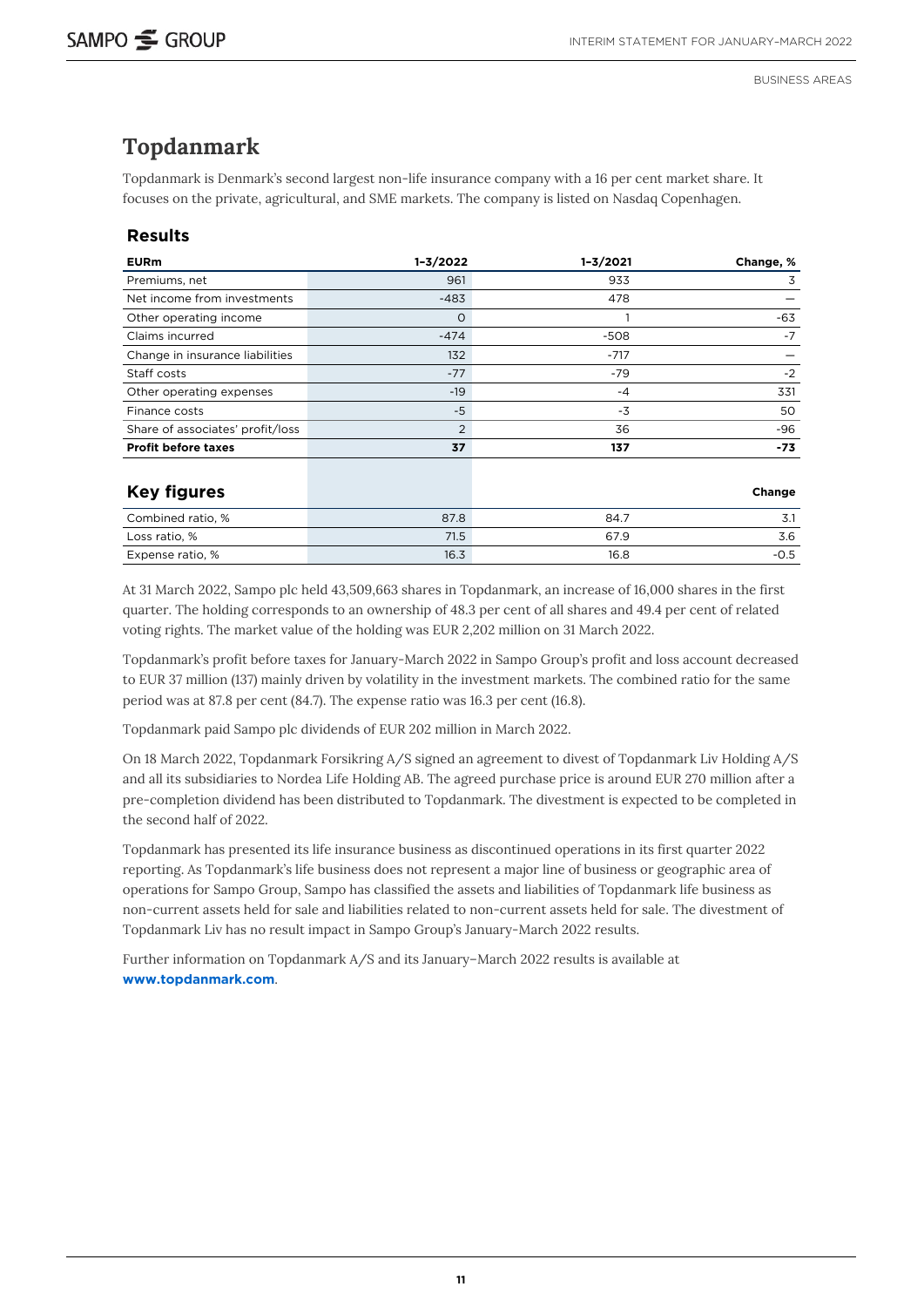### <span id="page-11-0"></span>**Hastings**

Hastings is one of the leading digital general insurance providers in the UK predominantly focused on serving UK car, van, bike and home insurance customers. Hastings has over 3 million customers and operates via its two main trading subsidiaries, Hastings Insurance Services Limited in the UK and Advantage Insurance Company in Gibraltar. Sampo has consolidated Hastings in its financial reporting as a subsidiary since November 2020.

## Disciplined performance in challenging markets

In the first quarter Hastings has remained disciplined in a challenging UK motor insurance market, characterised by competitive pricing and elevated claims inflation. The home insurance book saw strong development with 18 per cent growth in live customer policies (LCPs).

### Premium and customer development

Gross written premium grew by 10 per cent year-on-year on a constant currency basis to EUR 274 million (238), with higher average premiums including increases in underlying rates to cover claims inflation, which remained above long-term average levels throughout the first quarter.

The UK insurance market remains highly competitive following the introduction of the FCAs General Insurance Pricing Practices (GIPP) regulations, which came in effect for policy renewals from January 2022.

Hastings has remained disciplined in its pricing and has increased average prices in response to market wide claims inflation. Consequently, LCPs increased only marginally to just under 3.2 million in the first quarter. Year-on-year LCP growth was 3 per cent. Customer retention rates continue to be high.

Home insurance customer policies were up by 6 per cent from year end 2021 to over 329,000, and by 18 per cent year-on-year, supported by new data and pricing capabilities.

## Underwriting result

The calendar year loss ratio for three months to 31 March 2022 was 68.2 per cent (66.9), within the full-year target of below 76 per cent. The year-on-year increase in the loss ratio reflects a rise in claims frequencies as COVID-19 restrictions have been reversed and the impact of market wide claims inflation, offset partly by the positive effects of the whiplash reforms on bodily injury claims frequencies. Hastings continues to take a cautious approach to reserving.

The operating ratio for three months to 31 March 2022 increased to 92.5 per cent (75.1), driven by the abovementioned increase in the loss ratio, the unwind of the benefit from acquisition accounting in the prior year and a decline in revenue attributable to reinsurance income. The first and fourth quarter typically see the highest loss and operating ratios each calendar year due to seasonality in claims frequencies and policy sales.

### Profit before taxes

Profit before taxes for January - March 2022 amounted to EUR 2 million (46), net of a EUR 15 million charge for amortisation of non-operational intangibles arising from the acquisition by Sampo. Excluding non-operational amortisation, profit before taxes equated to EUR 17 million (56).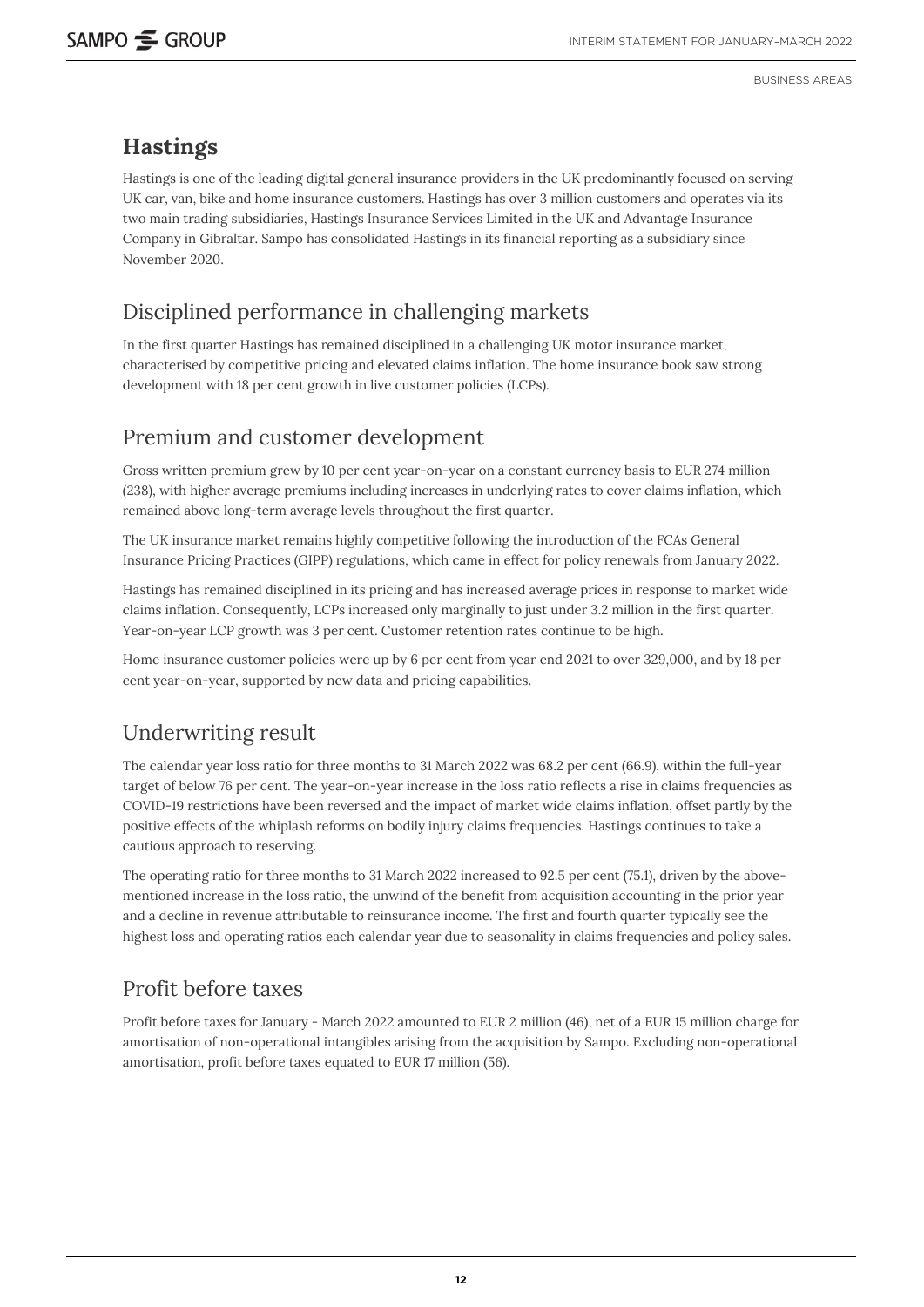### <span id="page-12-0"></span>**Mandatum**

Mandatum is a leading Finnish financial services provider offering savings, asset management, personal risk and employee reward and retention services to private, corporate and institutional clients. Mandatum products are sold primarily in Finland, through advisers and partnership channels, but it also offers certain services, such as asset management, across the Nordic countries.

#### **Results**

| <b>EURm</b>                                                     | $1 - 3/2022$ | $1 - 3/2021$ | Change, % |
|-----------------------------------------------------------------|--------------|--------------|-----------|
| Premiums written                                                | 480          | 269          | 78        |
| Net income from investments                                     | $-310$       | 480          |           |
| Other operating income                                          | 8            | 7            | 24        |
| Claims incurred                                                 | $-261$       | $-296$       | $-12$     |
| Change in liabilities for insurance<br>and investment contracts | 205          | -347         |           |
| Staff costs                                                     | $-17$        | $-15$        | 15        |
| Other operating expenses                                        | $-22$        | $-19$        | 12        |
| Finance costs                                                   | $-4$         | $-3$         | 12        |
| <b>Profit before taxes</b>                                      | 80           | 76           | 5         |
| <b>Key figures</b>                                              |              |              | Change    |
| Return on equity, %                                             | $-31.8$      | 27.2         | $-59.0$   |

Mandatum segment's profit before taxes increased to EUR 80 million (76) in January-March 2022. The total comprehensive income after taxes, which reflects changes in the market value of assets, amounted to EUR -127 million (108).

The investment result taken through the P&L stood stable at EUR 59 million (61). However, the fair value investment result was affected by the turbulent start of the year in the financial markets and decreased to EUR -184 million (119). The mark-to-market investment return was -4.0 per cent in the first quarter.

In Mandatum Life's Solvency II calculation, the weak fair value investment result was more than offset by rising interest rates and decreased symmetric adjustment, leading to a 26 percentage points increase in the Solvency II ratio to 216 per cent, up from 190 per cent at the end of 2021.

Despite the uncertain market situation, Mandatum's third-party assets under management, which include unit-linked and other client assets, remained near record high levels at EUR 10.9 billion (11.1) at the end of March. The decline in market values was partially offset by a strong net flow of around 230 million.

Mandatum's operational result (expense result and result from Asset Management) was supported by the increased assets under management compared to the first quarter of 2021 and grew to EUR 12 million (6). Risk result amounted to EUR 8 million (6).

Mandatum's with-profit liabilities related to higher guarantees of 3.5 and 4.5 per cent decreased by EUR 41 million to EUR 1.7 billion (1.7). In total, with-profit reserves were EUR 3.2 billion (3.2) at the end of March 2022.

Discount rate reserves decreased to EUR 259 million (274), as no new reserves were added during the first quarter. The discount rate is 0.25 per cent for years 2022-2025 and 0.75 per cent for 2026.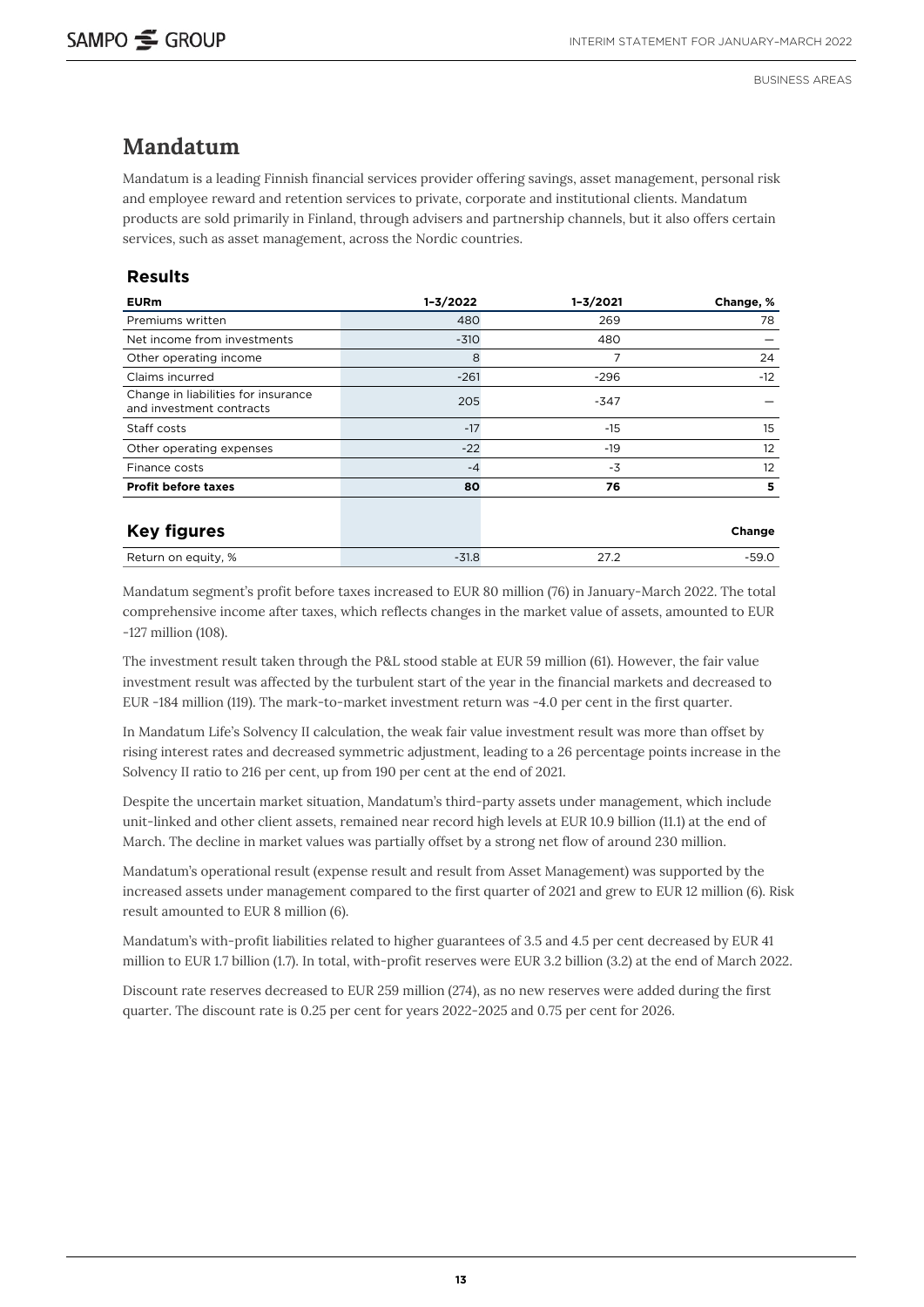## <span id="page-13-0"></span>**Holding**

Sampo plc is the parent company of Sampo Group and responsible for the Group's strategy and capital management activities. In addition to the Group's insurance subsidiaries, a small number of direct investments is held in the holding company. Sampo's previous ownership in Nordea was consolidated into the P&L as an associated company until 25 October 2021 and fully exited on 29 April 2022.

#### **Results**

| <b>EURm</b>                 | $1 - 3/2022$ | $1 - 3/2021$ | Change, % |
|-----------------------------|--------------|--------------|-----------|
| Net investment income       | 175          | 20           | 784       |
| Other operating income      | 28           |              | 548       |
| Staff costs                 | -4           | -6           | -30       |
| Other operating expenses    | -4           | -3           | 21        |
| Finance costs               | $-34$        | $-26$        | 30        |
| Share of associates' profit |              | 126          | -98       |
| <b>Profit before taxes</b>  | 164          | 115          | 42        |

Holding segment's profit before taxes for January-March 2022 increased to EUR 164 million (115).

In the first quarter, Sampo sold 19 million Nordea shares in the open market, generating gross proceeds of EUR 199 million. The sales gain from these transactions amounted to EUR 28 million and was booked in Other operating income. The gain will be treated as an extraordinary item in accordance with Sampo's dividend policy. Sampo's share of Nordea's dividend was EUR 157 million, which was booked in Net investment income.

At the end of March 2022, Sampo held 226,653,523 shares in Nordea, equivalent to 5.9 per cent of total shares of the company. The book value of the holding in the Group's consolidated balance sheet was EUR 2.0 billion, i.e. EUR 8.90 per share, and the market value EUR 2.1 billion, i.e. EUR 9.38 per share on 31 March 2022. After the end of the reporting period, Sampo sold the remainder of its holding in Nordea; more information about these transactions is available under the section "Events after the end of the reporting period".

Sampo's share of Nordax's profit amounted to EUR 3 million (5) in January-March 2022. Holding segment's finance costs were increased mostly due to an effect of EUR -12 million from changes in derivatives' values and currency exchange rates.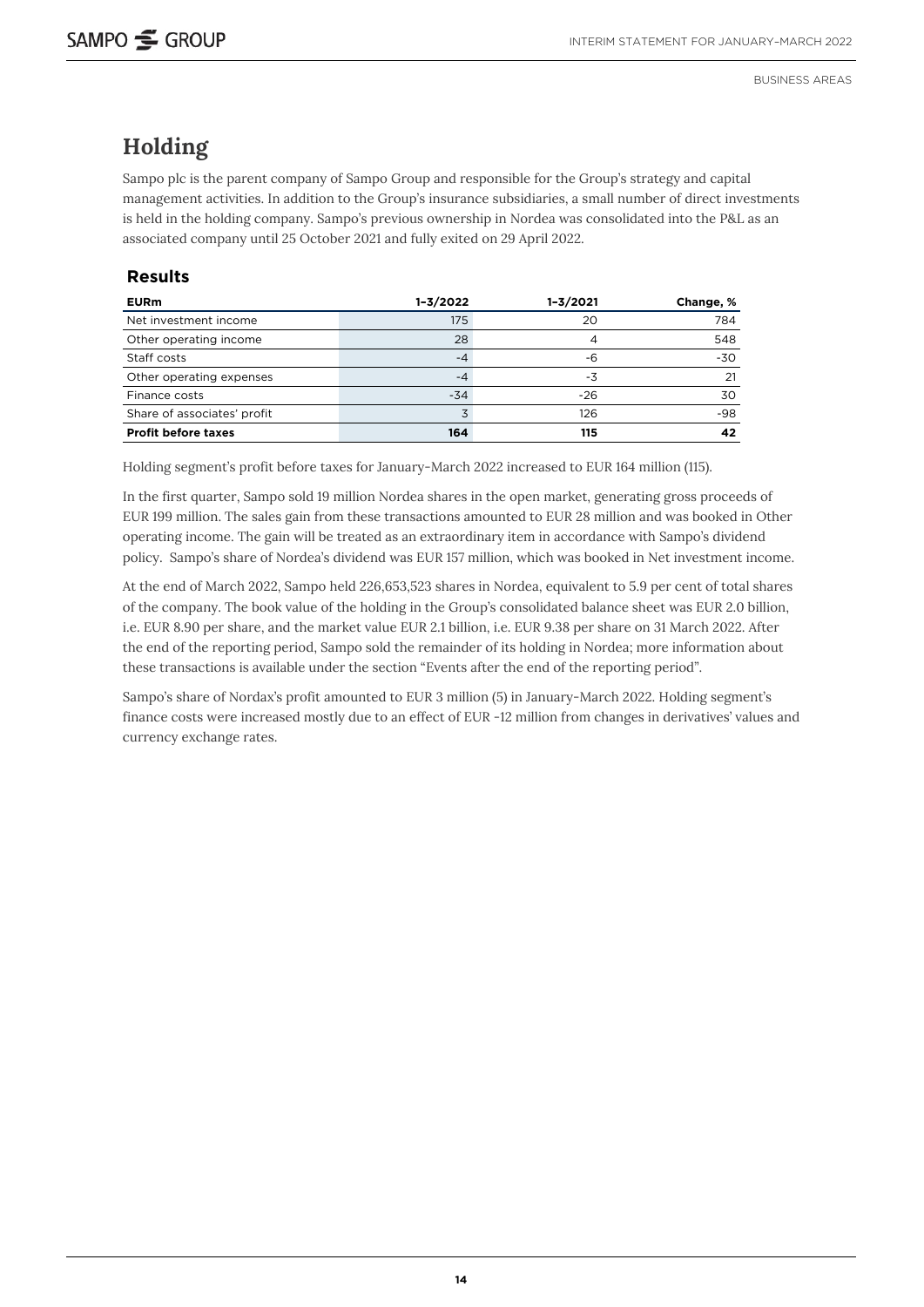# <span id="page-14-0"></span>Other developments

## **Group solvency**

Sampo Group's Solvency II ratio increased by 15 percentage points to 200 per cent (185) at the end of March 2022. The figure includes adjustment for dividend accrual based on the 2021 insurance dividend of EUR 1.70 per share, the ongoing buyback programme of EUR 250 million and the EUR 4.10 per share dividend proposal announced for 2021. Excluding dividend accrual for the first quarter, Solvency II coverage would have been 204 per cent.

The increase in the first quarter was primarily driven by rising interest rates and the decrease in the symmetric adjustment but also the robust operational performance in the first quarter.

The sale of Sampo's remaining Nordea shares in April is expected to add approximately 30 percentage points to the group solvency ratio.

Sampo Group targets a Solvency II ratio between 170 and 190 per cent.

## **Financial leverage position**

Sampo Group targets financial leverage below 30 per cent. Financial leverage is calculated as Group's financial debt divided by the sum of IFRS equity and financial debt. The financial leverage ratio for Sampo Group was 24.8 per cent on 31 March 2022, an increase of 1.0 percentage points from 23.8 per cent at the year-end 2021. Including dividend and share buybacks, financial leverage ratio was 29.0 per cent compared to 27.9 per cent at the end of 2021.

Sampo Group IFRS shareholders equity amounted to EUR 12,828 million at the end of the first quarter compared to EUR 13,464 million at the year-end.

More information on Sampo Group's outstanding debt issues is available at **[www.sampo.com/](http://www.sampo.com/debtfinancing) [debtfinancing](http://www.sampo.com/debtfinancing)**.

## **Ratings**

Relevant ratings for Sampo Group companies on 31 March 2022 are presented in the table below.

| <b>Rated company</b>                                                 | Moody's        |         | <b>Standard &amp; Poor's</b> |          | <b>Fitch Ratings</b> |          |
|----------------------------------------------------------------------|----------------|---------|------------------------------|----------|----------------------|----------|
|                                                                      | Rating         | Outlook | Rating                       | Outlook  | Rating               | Outlook  |
| Sampo plc - Issuer Credit Rating                                     | A3             | Stable  | А                            | Stable   | -                    |          |
| If P&C Insurance Ltd - Insurance Financial<br><b>Strength Rating</b> | A <sub>1</sub> | Stable  | A+                           | Positive | ۰                    |          |
| If P&C Insurance Holding Ltd (publ) - Issuer<br>Credit Rating        |                |         | A                            | Stable   | ۰                    |          |
| Mandatum Life Insurance Company Ltd -<br>Issuer Credit Rating        |                |         | A+                           | Positive | ۰                    |          |
| Hastings Group (Finance) - Issuer default<br>rating                  |                | ۰       | ٠                            | ۰        | А-                   | Positive |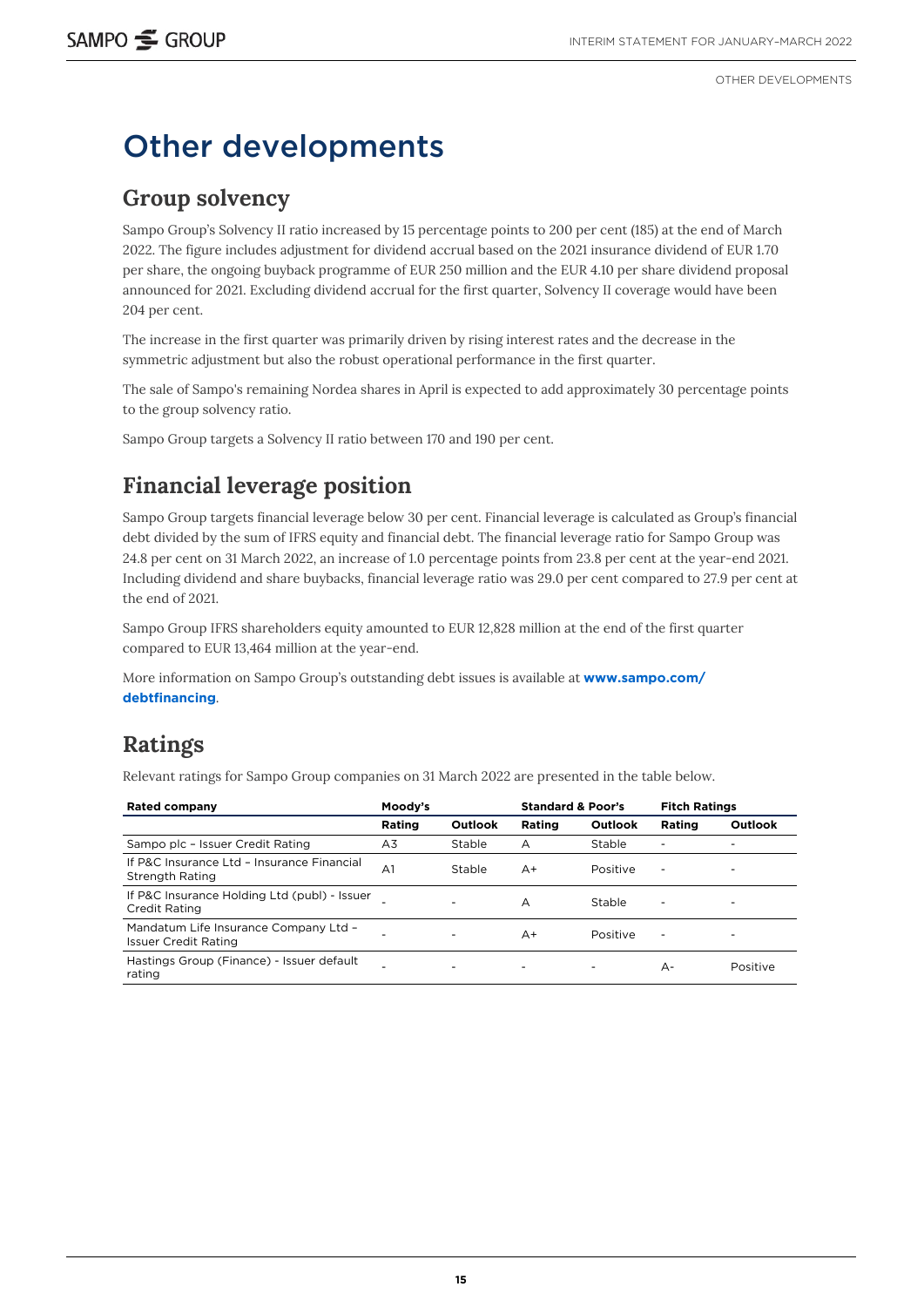## <span id="page-15-0"></span>**Dividend proposal**

On 9 February 2022, the Sampo Board proposed to the Annual General Meeting that a dividend of EUR 4.10 per share for the 2021 financial year. The dividend is proposed to be paid to the shareholders registered in the Register of Shareholders held by Euroclear Finland Oy as at the record date of 20 May 2022. The Board proposes that the dividends be paid on 31 May 2022. The full dividend proposal is available on **[www.sampo.com/agm](https://www.sampo.com/agm)**.

## **Shares and shareholders**

The Annual General Meeting held on 19 May 2021 authorised the Board to repurchase a maximum of 50,000,000 Sampo A shares. The price paid for the shares repurchased under the authorisation shall be based on the current market price of Sampo A shares on the securities market. The authorisation will be valid until the close of the next Annual General Meeting, nevertheless not more than 18 months after the AGM's decision.

On 1 October 2021, the Board of Directors of Sampo plc made a decision to launch the buyback programme based on the authorisation granted by Sampo's AGM. According to the Board decision, the aggregate purchase price of all Sampo A shares to be acquired under the programme was EUR 750 million at maximum. The repurchase of shares began on 4 October 2021 and ended on 25 March 2022. During that period, Sampo repurchased 17,128,505 of its own shares at an average price per share of EUR 43.79. The amount corresponds to 3.08 per cent of all Sampo plc's shares.

On 30 March 2022, the Board of Directors of Sampo plc made a decision to launch a new buyback programme for Sampo A shares based on the authorisation granted by the AGM. The aggregate purchase price of all Sampo A shares to be acquired under the buyback programme shall not exceed EUR 250 million. The share repurchases started on 31 March 2022 and will end by latest 17 May 2022.

On 31 March 2022, Sampo plc announced, in line with the decision by the Board of Directors, the cancellation of 17,128,505 own A shares repurchased under the share buyback programme disclosed on 1 October 2021. After the cancellation, the total number of issued Sampo A shares is 537,023,345 and the total number of votes attached to these shares is 537,023,345. After the cancellation, the total number of Sampo shares, including 1,200,000 B shares, amounts to 538,223,345 shares. The total number of votes attached to the shares is 543,023,345.

During January - March 2022 Sampo plc received altogether five (5) notifications of change in holding pursuant to Chapter 9, Section 5 of the Securities Markets Act, according to which the total number of Sampo A shares or related voting rights owned by BlackRock, Inc. and its funds directly or through financial instruments had decreased below 5 per cent or increased above 5 per cent.

The details of the notifications are available at **<www.sampo.com/flaggings>**.

## **Effects of external events on Sampo Group**

The first quarter saw an increase in geopolitical uncertainty as Russia launched an invasion into neighbouring Ukraine. The Group has limited insurance exposures in the affected region through certain Nordic industrial lines clients and coverage is subject to war exclusions. On the asset side, Sampo has no material direct investments in Russia or Ukraine.

Given the limited direct exposure, the biggest risk from the war in Ukraine to Sampo relates to second order capital markets and macroeconomic effects. The Group carries substantial market risk exposures via its strategic investments and through insurance company investment portfolios and liabilities, which may be adversely affected by market shocks. This risk taking is supported by financial buffers calibrated to withstand volatility, and Sampo operated above its target financial strength levels at the end of the first quarter of 2022.

Macroeconomic effects could also have an impact on Sampo's operational business, for example by reducing economic growth, aggravating supply chain problems and inflating commodity prices. These considerations are particularly relevant as supply chain disruption and high inflation had already become established prior to the invasion following the COVID-19 pandemic and associated monetary and fiscal stimulus programmes.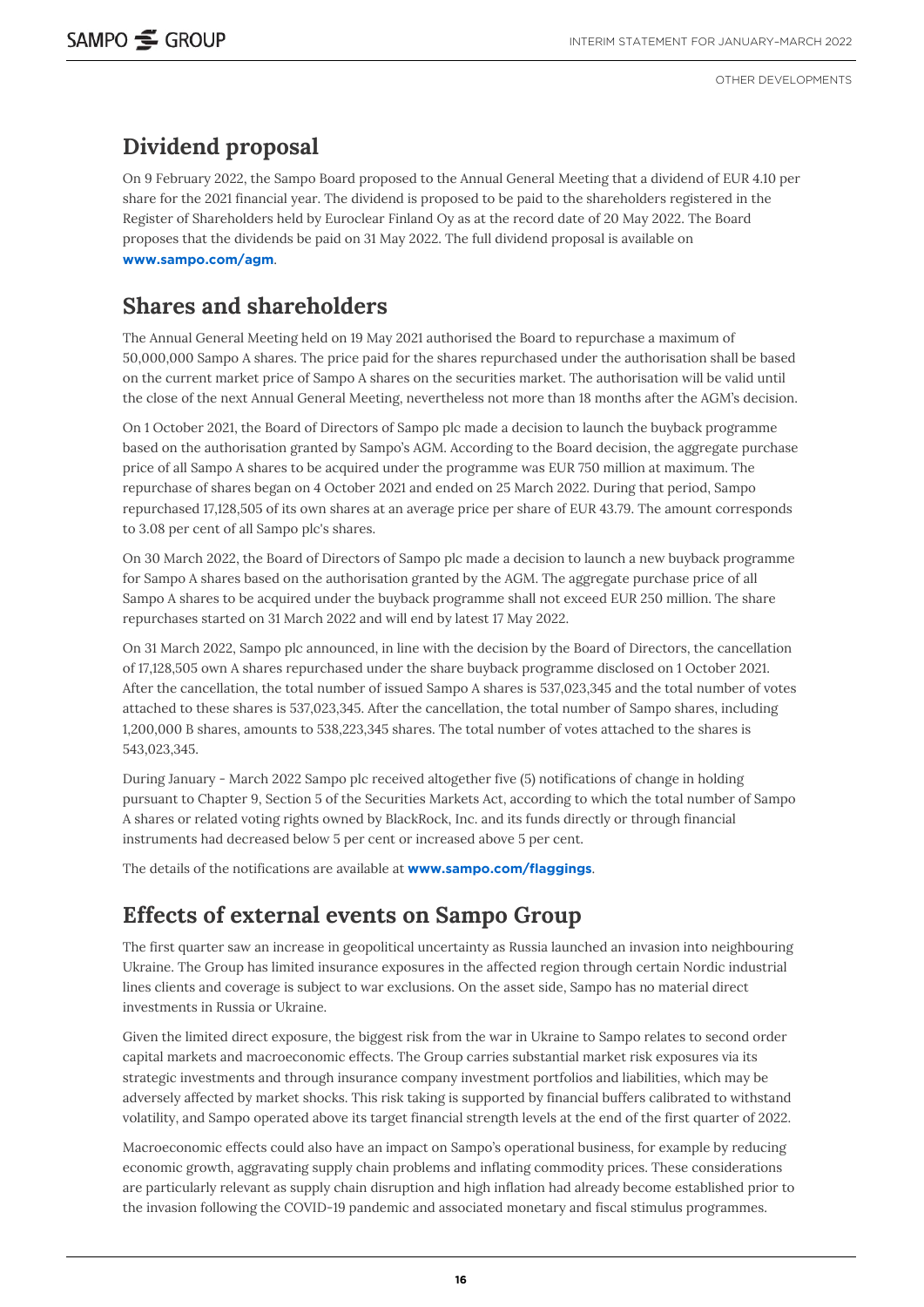<span id="page-16-0"></span>In the Nordic and Baltic countries, COVID-19 effects in the quarter were materially below the levels observed over 2021. Motor claims frequencies were affected by pandemic-related restrictions in the first part of the quarter but later returned toward pre-pandemic levels. In the UK, motor claims frequencies have increased as restrictions were lifted but remain below pre-COVID-19 levels. Given the limited impact of COVID-19 and the increasing difficulty in reliably estimating associated effects, Sampo has decided not to provide any quantitative disclosure of COVID-19 effects in the first quarter.

## **Remuneration**

A total of EUR 16 million (19), including social costs, was paid as short-term incentives during the first quarter of 2022, of which the major part was paid out in Hastings. In the same period, a total of 1 million (1) was paid as long-term incentives, of which all was paid out in Topdanmark. The long-term incentive schemes in force in Sampo Group produced a negative result impact of EUR -4 million (-6). The terms of the long-term incentive schemes based on financial instruments of Sampo plc are available at **[www.sampo.com/incentiveterms](https://www.sampo.com/incentiveterms)**.

In February 2022, Sampo Group published its Remuneration Report for Governing Bodies 2021 at **[www.sampo.com/remunerationreport](https://www.sampo.com/remunerationreport)** . The report has been prepared in accordance with the Corporate Governance Code 2020, issued by the Securities Market Association and effective from 1 January 2020. The remuneration of the Group Executive Committee members (excluding the Group CEO) can be viewed at **[www.sampo.com/remuneration\\_executive\\_committee](https://www.sampo.com/remuneration_executive_committee)**.

## **Personnel**

The average number of Sampo Group's employees (FTE) in the first quarter of 2022 amounted to 13,505 (13,204). On 31 March 2022, the total number of staff in Sampo Group was 13,600 (13,218).

| Sampo Group personnel | Average staff (FTE) 1-3/2022 | %   |
|-----------------------|------------------------------|-----|
| By company            |                              |     |
| lf                    | 7,351                        | 54  |
| Hastings              | 3,060                        | 23  |
| Topdanmark            | 2,383                        | 18  |
| Mandatum              | 664                          | 5   |
| Sampo plc             | 47                           | 0.3 |
|                       |                              |     |
| By country            |                              |     |
| United Kingdom        | 3,033                        | 23  |
| Denmark               | 2,964                        | 22  |
| Finland               | 2,378                        | 18  |
| Sweden                | 2,348                        | 17  |
| Norway                | 1,558                        | 12  |
| Other countries       | 1,224                        | 9   |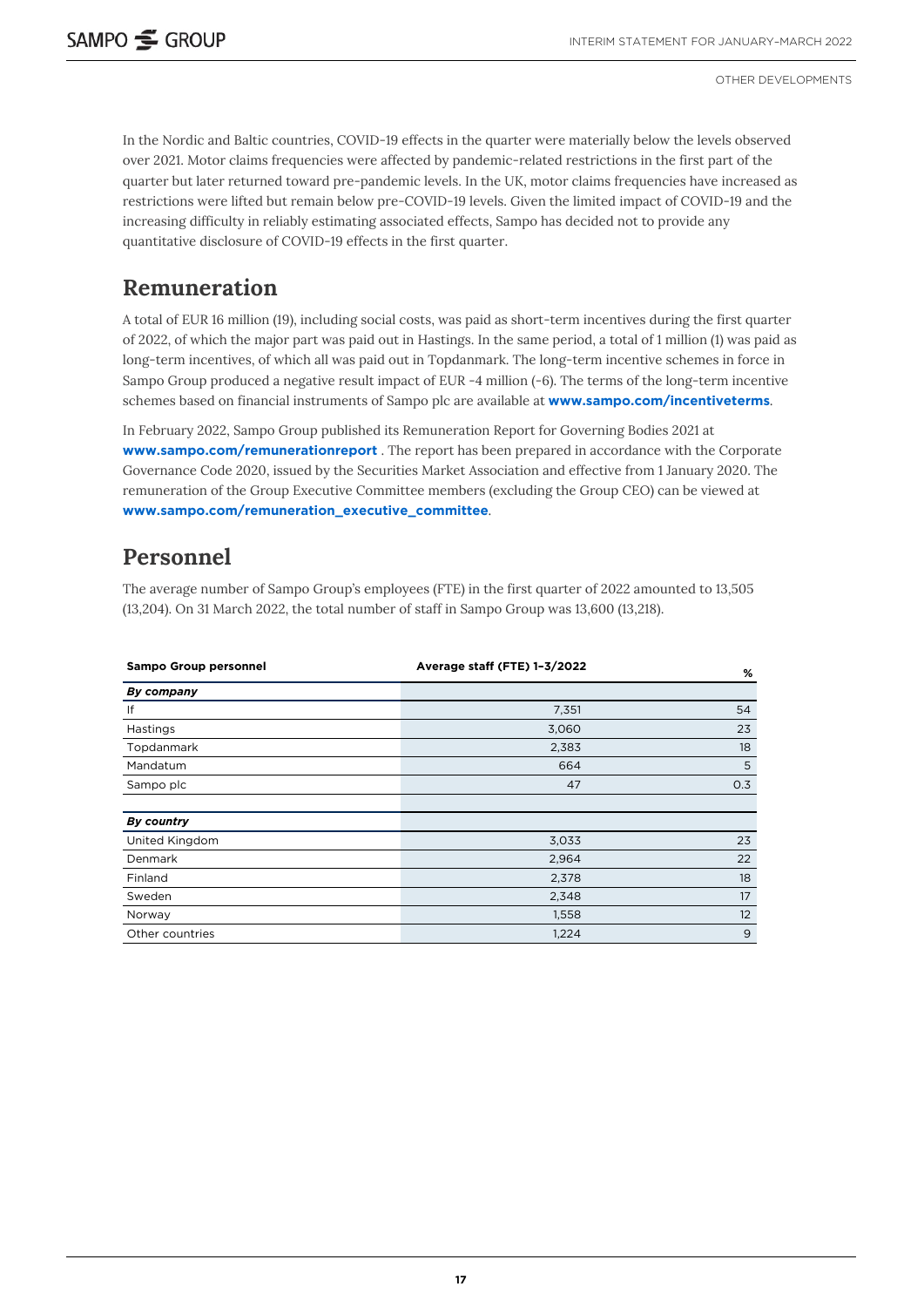## **Events after the end of the reporting period**

### Share buyback programme

Sampo's share buyback programme announced on 30 March 2022 continued after the end of the reporting period. By Friday 29 April 2022 market close, the company had bought in total 2,851,150 Sampo A shares representing 0.53 per cent of the total number of shares in Sampo plc. The progress of the buyback programme can be followed on **[www.sampo.com/releases](http://www.sampo.com/releases)**.

## Disposals of Nordea shares

Sampo sold all of its remaining Nordea holding in April, after the end of the reporting period, through an accelerated bookbuild offering of 200 million shares on 29 April and the sale of 26 million shares in the open market. The transactions generated total gross proceeds of EUR 2.1 billion and will have a positive accounting effect of approximately EUR 82 million on Sampo's consolidated statement of profit and loss.

In connection with disclosing the results of the bookbuild offering, Sampo disclosed that management intends to propose to the Board that a new share buyback programme is launched after the Annual General Meeting on 18 May 2022, subject to the AGM renewing the Board authorisation on share repurchases.

**SAMPO PLC** Board of Directors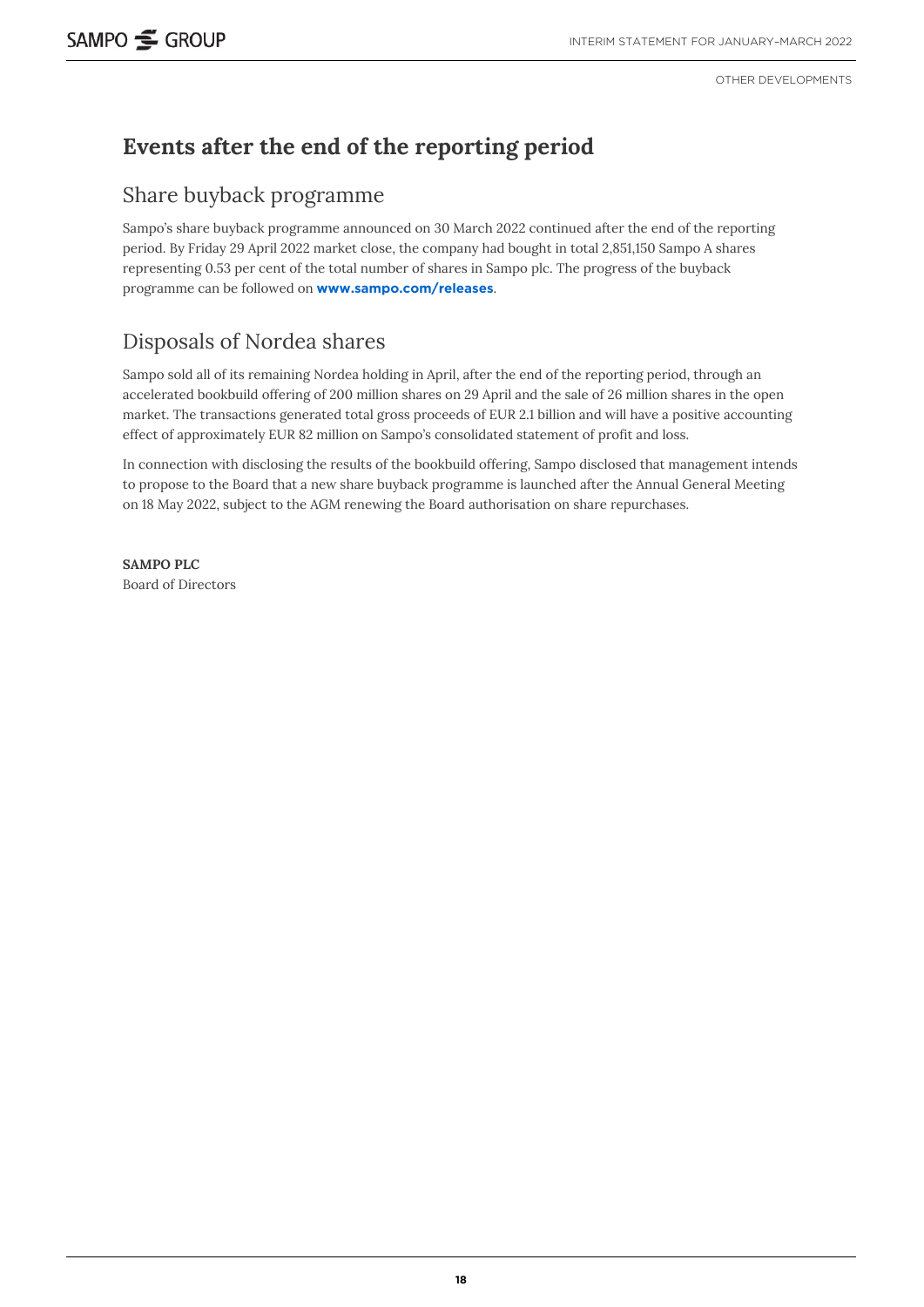FURTHER INFORMATION

### **For more information, please contact**

**Knut Arne Alsaker,** Group CFO, tel. +358 10 516 0010

**Sami Taipalus,** Head of Investor Relations, tel. +358 10 516 0030

**Maria Silander,** Communications Manager, Media Relations, tel. +358 10 516 0031

## **Conference call**

An English-language conference call for investors and analysts will be arranged at 4 pm Finnish time (2 pm UK time). Please call tel. +1 631 913 1422, +44 33 3300 0804, +46 8 5664 2651, or +358 9 8171 0310.

The conference passcode is 95293335#

The conference call can also be followed live at **[www.sampo.com/result.](http://www.sampo.com/result)** A recorded version will later be available at the same address.

In addition, the Investor Presentation is available at **[www.sampo.com/result](http://www.sampo.com/result).**

Sampo will publish the Half-Year Financial Report on 3 August 2022.

#### **Distribution:**

Nasdaq Helsinki London Stock Exchange The principal media Financial Supervisory Authority **[www.sampo.com](http://www.sampo.com/)**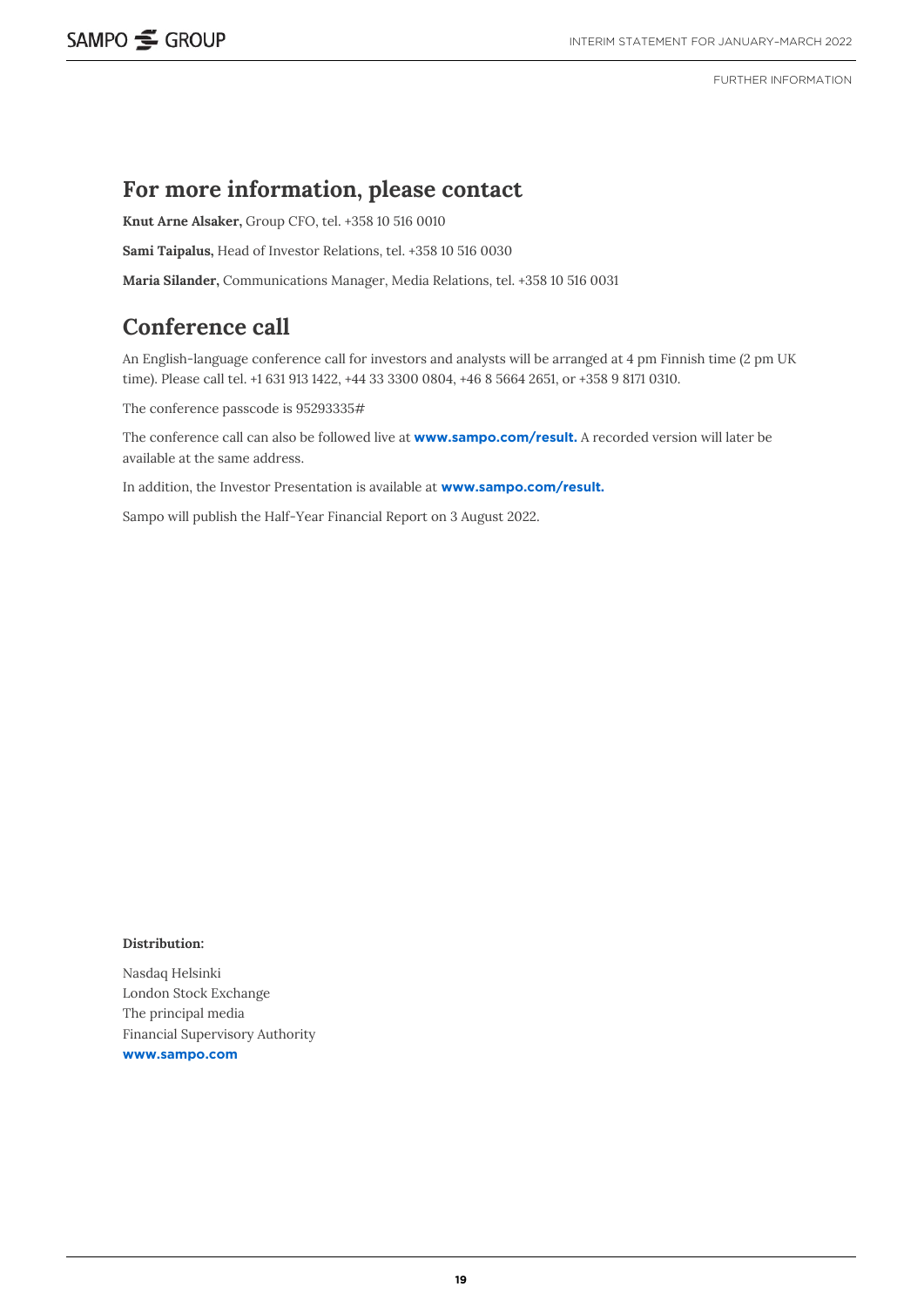# <span id="page-19-0"></span>Group financial review >

| <b>Financial highlights</b>                                                    |             | $1 - 3/2022$   | $1 - 3/2021$ |
|--------------------------------------------------------------------------------|-------------|----------------|--------------|
| <b>GROUP</b>                                                                   |             |                |              |
| Profit before taxes                                                            | <b>EURm</b> | 566            | 632          |
| Return on equity (at fair value)                                               | %           | $-2.1$         | 26.0         |
| Equity/assets ratio                                                            | %           | 20.2           | 20.5         |
| Group solvency <sup>1</sup> )                                                  | <b>EURm</b> | 5.482          | 5.769        |
| Group solvency ratio <sup>1</sup> )                                            | %           | 204            | 189          |
| Average number of staff                                                        |             | 13,505         | 13,204       |
| IF                                                                             |             |                |              |
| Premiums written before reinsurers' share                                      | <b>EURm</b> | 1,923          | 1,802        |
| Premiums earned                                                                | <b>EURm</b> | 1,216          | 1,152        |
| Profit before taxes                                                            | <b>EURm</b> | 283            | 257          |
| Return on equity (at current value)                                            | %           | $-3.0$         | 40.7         |
| Risk ratio $2$ )                                                               | %           | 60.5           | 61.0         |
| Cost ratio $2$ )                                                               | $\%$        | 20.3           | 20.5         |
| Claims ratio $2$ )                                                             | %           | 65.9           | 66.6         |
| Expense ratio $2$ )                                                            | %           | 14.9           | 14.9         |
| Combined ratio $2$ )                                                           | $\%$        | 80.8           | 81.5         |
| Average number of staff                                                        |             | 7,351          | 7,162        |
|                                                                                |             |                |              |
| <b>TOPDANMARK</b><br>Premiums written before reinsurers' share, life insurance | <b>EURm</b> | 374            | 361          |
| Premiums written before reinsurers' share, P&C insurance                       | <b>EURm</b> | 635            | 617          |
| Premiums earned, P&C insurance                                                 | <b>EURm</b> | 331            | 318          |
| Profit before taxes                                                            | <b>EURm</b> | 37             | 137          |
| Claims ratio $2$ )                                                             | %           | 71.5           | 67.9         |
| Expense ratio <sup>2</sup> )                                                   | %           | 16.3           | 16.8         |
| Combined ratio                                                                 | %           | 87.8           | 84.7         |
| Average number of staff                                                        |             | 2,383          | 2,424        |
|                                                                                |             |                |              |
| <b>HASTINGS</b>                                                                |             |                |              |
| Premiums written before reinsurers' share                                      | <b>EURm</b> | 274            | 238          |
| Premiums earned                                                                | <b>EURm</b> | 130            | 124          |
| Profit before taxes                                                            | <b>EURm</b> | $\overline{2}$ | 46           |
| Average number of staff                                                        |             | 3,060          | 2,986        |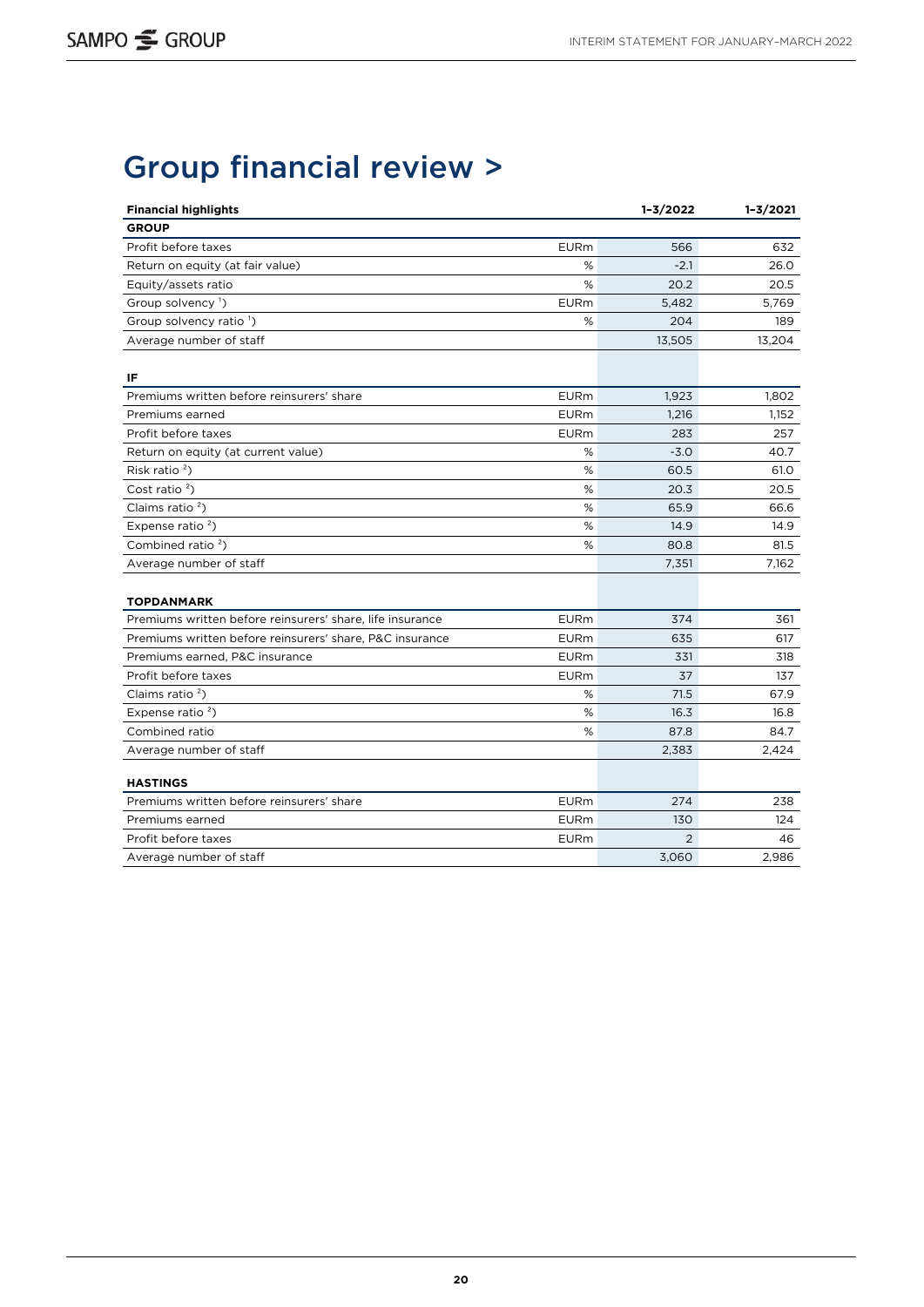# > Group financial review

| <b>MANDATUM</b>                                      |             | $1 - 3/2022$ | $1 - 3/2021$ |
|------------------------------------------------------|-------------|--------------|--------------|
| Premiums written before reinsurers' share            | <b>EURm</b> | 484          | 272          |
| Profit before taxes                                  | <b>EURm</b> | 80           | 76           |
| Return on equity (at current value)                  | %           | $-31.8$      | 27.2         |
| Expense ratio                                        | %           | 87.6         | 96.9         |
| Average number of staff                              |             | 664          | 563          |
|                                                      |             |              |              |
| <b>HOLDING</b>                                       |             |              |              |
| Profit before taxes                                  | <b>EURm</b> | 164          | 115          |
| Average number of staff                              |             | 47           | 70           |
|                                                      |             |              |              |
| <b>PER SHARE KEY FIGURES</b>                         |             |              |              |
| Earnings per share                                   | <b>EUR</b>  | 0.86         | 0.82         |
| Earnings per share, incl. other comprehensive income | <b>EUR</b>  | $-0.12$      | 1.39         |
| Equity per share                                     | <b>EUR</b>  | 22.93        | 21.94        |
| Net asset value per share                            | <b>EUR</b>  | 24.50        | 23.28        |
| Adjusted share price, high                           | <b>EUR</b>  | 46.57        | 39.04        |
| Adjusted share price, low                            | <b>EUR</b>  | 35.85        | 33.82        |
| Market capitalisation                                | <b>EURm</b> | 23,877       | 21,364       |

*1) The Group solvency is calculated according to the consolidation method defined in the Solvency II Directive (2009/138/EC). 2) The key figures for P&C Insurance are based on activity based costs and cannot, therefore, be calculated directly from the consolidated income statement.* 

*The number of shares used at the reporting date was 538,023,345 and as the average number during the financial period 542,331,423.*

*In calculating the key figures the tax corresponding to the result for the accounting period has been taken into account.* 

*In the net asset value per share, the Group valuation difference on associate Nordea and listed subsidiary Topdanmark have also been taken into account.*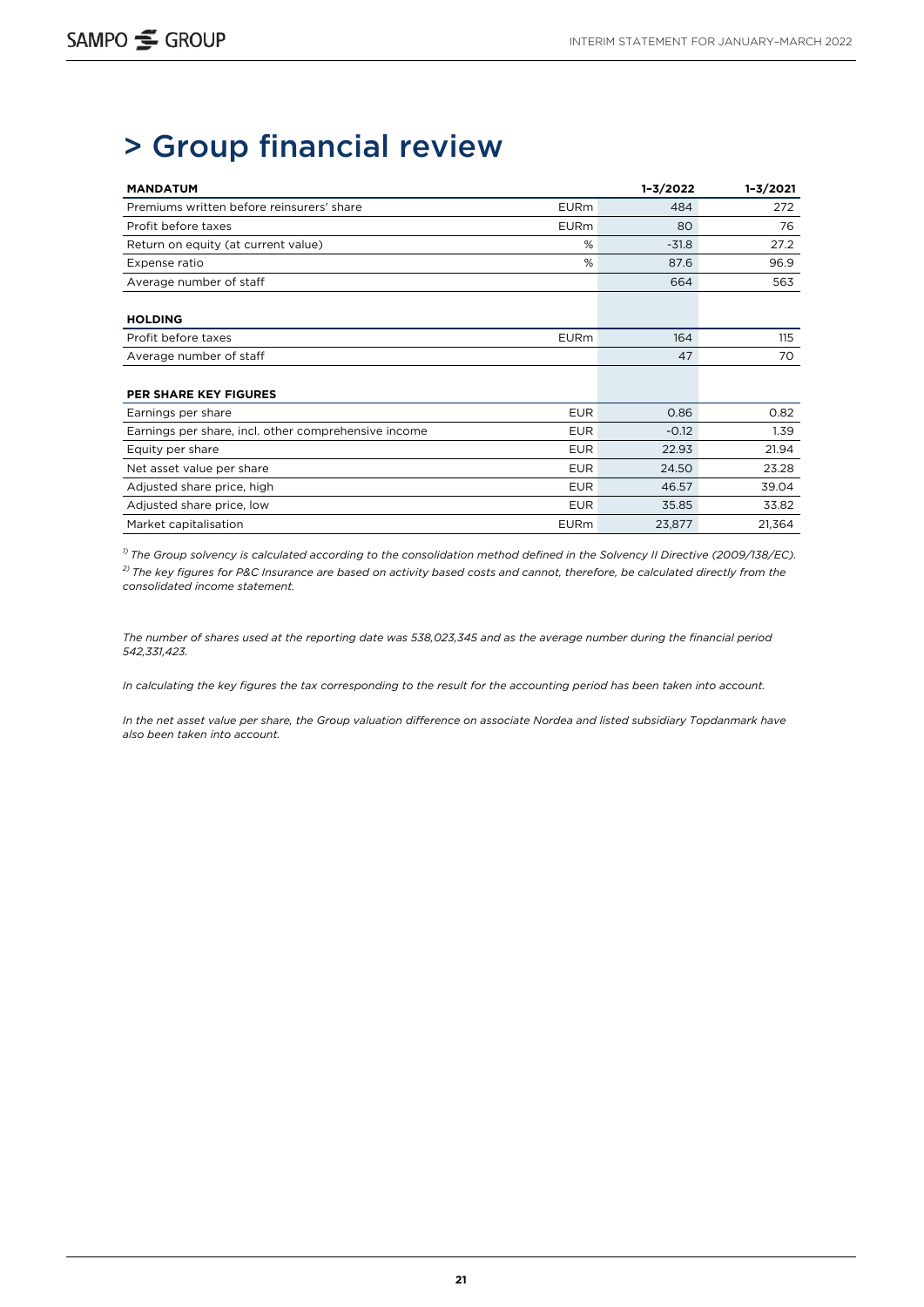# <span id="page-21-0"></span>Calculation of key figures

### **Return on equity (fair values), %**

| $^{+}$ | total comprehensive income                                             |                |
|--------|------------------------------------------------------------------------|----------------|
| ±      | valuation differences on investments less deferred tax                 |                |
| $+$    | total equity                                                           | x 100 %        |
|        | ± valuation differences on investments less deferred tax               |                |
|        | (average of values 1 Jan. and the end of reporting period)             |                |
|        |                                                                        |                |
|        |                                                                        |                |
|        | Equity/assets ratio (at fair values), %                                |                |
|        | + total equity                                                         |                |
|        | ± valuation differences on investments after deduction of deferred tax | x 100 %        |
|        | + balance sheet total                                                  |                |
|        | ± valuation differences on investments                                 |                |
|        | <b>Financial leverage</b>                                              |                |
|        | financial debt                                                         |                |
|        | equity + financial debt                                                | $\times$ 100 % |
|        | <b>Risk ratio for P&amp;C insurance, %</b>                             |                |
|        | + claims incurred                                                      |                |
|        | claims settlement expenses                                             |                |
|        | insurance premiums earned                                              | x 100 %        |
|        |                                                                        |                |
|        | Cost ratio for P&C insurance, %                                        |                |
|        | + operating expenses                                                   |                |
|        | + claims settlement expenses                                           | x 100 %        |
|        | insurance premiums earned                                              |                |
|        | <b>Claims ratio for P&amp;C insurance, %</b>                           |                |
|        | claims incurred                                                        |                |
|        | insurance premiums earned                                              | x 100 %        |
|        | <b>Expense ratio for P&amp;C insurance, %</b>                          |                |
|        | operating expenses                                                     |                |
|        | insurance premiums earned                                              | x 100 %        |
|        |                                                                        |                |
|        | <b>Combined ratio for P&amp;C insurance, %</b>                         |                |
|        | Loss ratio + expense ratio                                             |                |
|        | <b>Expense ratio for life insurance, %</b>                             |                |
|        | + operating expenses before change in deferred acquisition costs       |                |
| $+$    | claims settlement expenses                                             | x 100 %        |
|        | expense charges                                                        |                |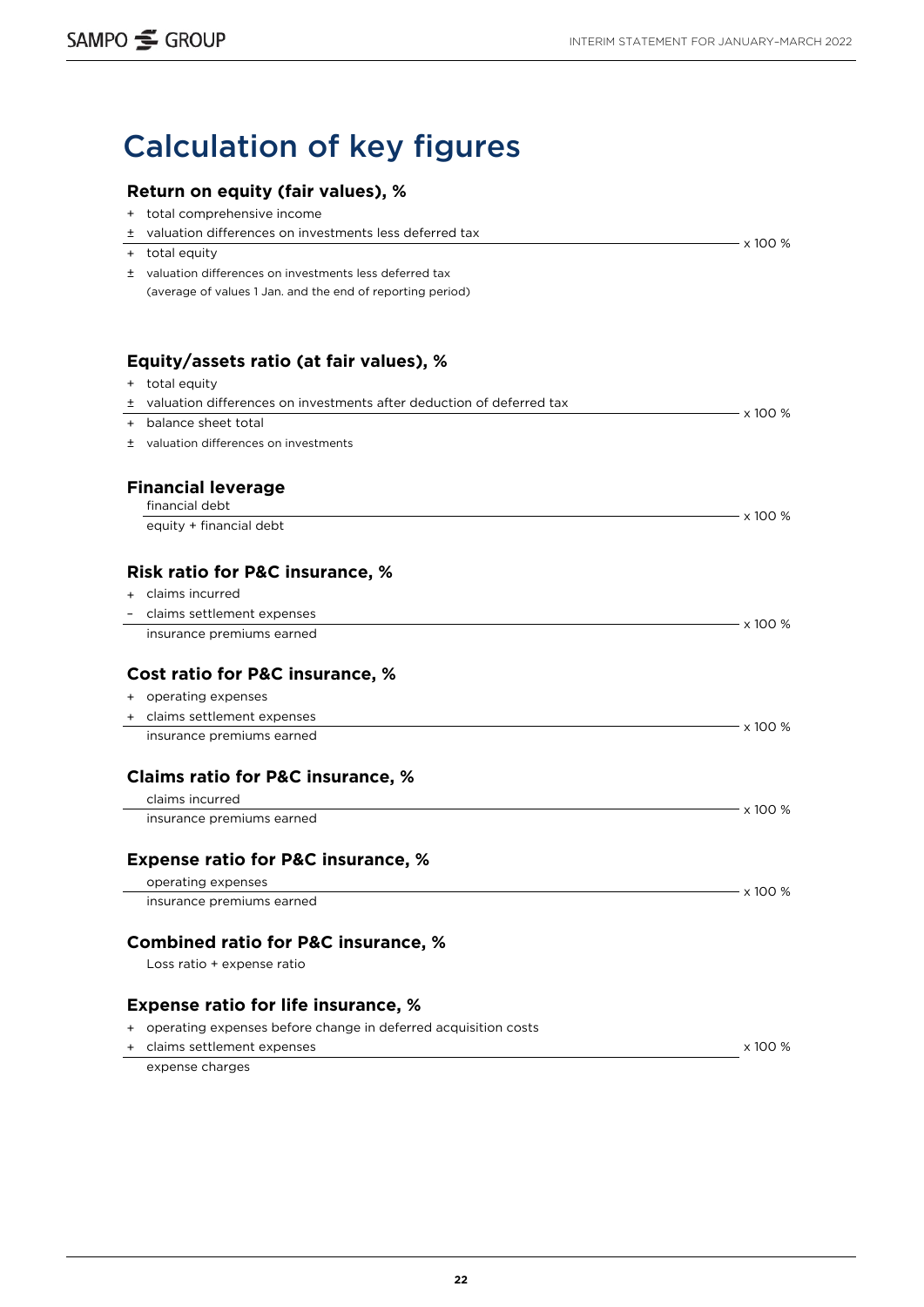Per share key figures

#### **Earnings per share**

profit for the financial period attributable to the parent company's equity holders

adjusted average number of shares

#### **Equity per share**

equity attributable to the parent company's equity holders

adjusted number of shares at the balance sheet date

#### **Net asset value per share**

- + equity attributable to the parent company's equity holders
- ± valuation differences on listed Group companies
	- adjusted number of shares at balance sheet date

#### **Market capitalisation**

number of shares at the balance sheet date x closing share price at the balance sheet date

#### **Exchange rates used in reporting**

|                                  | $1 - 3/2022$ | 1-12/2021 | $1 - 9/2021$ | $1 - 6/2021$ | $1 - 3/2021$ | 1-12/2020 |
|----------------------------------|--------------|-----------|--------------|--------------|--------------|-----------|
| <b>EURSEK</b>                    |              |           |              |              |              |           |
| Income statement (average)       | 10.4837      | 10.1465   | 10.1529      | 10.1312      | 10.1173      | 10.4882   |
| Balance sheet (at end of period) | 10.3370      | 10.2503   | 10.1683      | 10.1110      | 10.2383      | 10.0343   |
| <b>DKKSEK</b>                    |              |           |              |              |              |           |
| Income statement (average)       | 1.3608       | 1.3643    | 1.3652       | 1.3622       | 1.3608       | 1.4066    |
| Balance sheet (at end of period) | 1.3766       | 1.3784    | 1.3674       | 1.3597       | 1.3766       | 1.3485    |
| <b>NOKSEK</b>                    |              |           |              |              |              |           |
| Income statement (average)       | 0.9865       | 0.9983    | 0.9926       | 0.9956       | 0.9865       | 0.9778    |
| Balance sheet (at end of period) | 1.0243       | 1.0262    | 1.0003       | 0.9940       | 1.0243       | 0.9584    |
| <b>EURDKK</b>                    |              |           |              |              |              |           |
| Income statement (average)       | 7.4408       | 7.4371    | 7.4368       | 7.4369       | 7.4373       | 7.4544    |
| Balance sheet (at end of period) | 7.4379       | 7.4364    | 7.4360       | 7.4362       | 7.4373       | 7.4409    |
| <b>EURGBP</b>                    |              |           |              |              |              |           |
| Income statement (average)       | 0.8363       | 0.8599    | 0.8638       | 0.8682       | 0.8748       | 0.8892    |
| Balance sheet (at end of period) | 0.8460       | 0.8403    | 0.8605       | 0.8581       | 0.8521       | 0.8990    |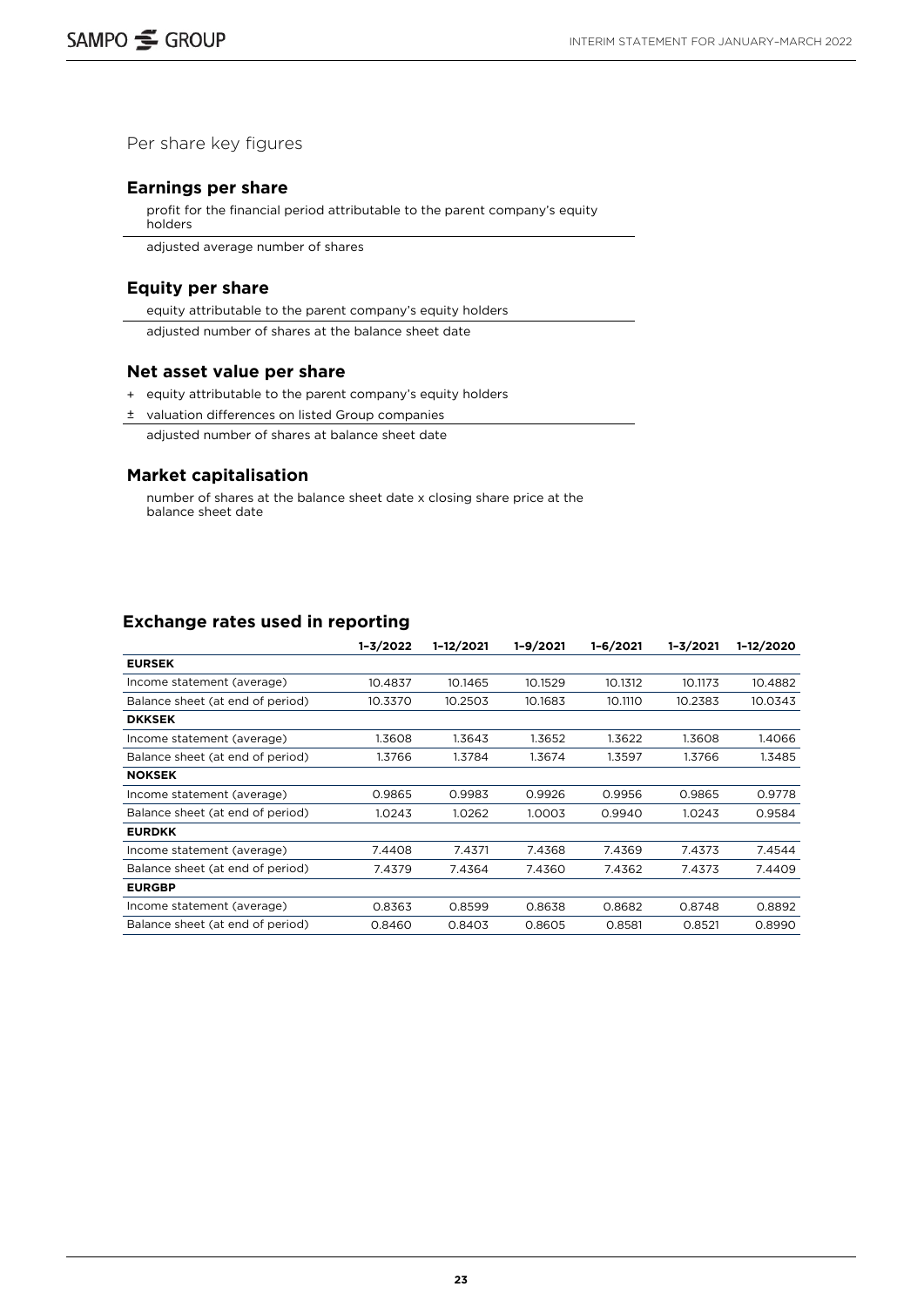## <span id="page-23-0"></span>**Group quarterly comprehensive income statement**

| <b>EURm</b>                                                     | $1 - 3/2022$ | 10-12/2021    | 7-9/2021 | 4-6/2021   | 1-3/2021 |
|-----------------------------------------------------------------|--------------|---------------|----------|------------|----------|
| Insurance premiums written                                      | 3,343        | 2,172         | 1,944    | 2,341      | 2,955    |
| Net income from investments                                     | $-566$       | 1,272         | 315      | 932        | 1,030    |
| Other operating income                                          | 144          | 104           | 127      | 125        | 135      |
| Claims incurred                                                 | $-1,557$     | $-1,606$      | $-1,468$ | $-1,581$   | -1,584   |
| Change in liabilities for insurance and investment<br>contracts | $-221$       | $-828$        | 25       | $-776$     | $-1,545$ |
| Staff costs                                                     | -303         | -298          | $-299$   | $-288$     | -295     |
| Other operating expenses                                        | $-236$       | -290          | $-242$   | $-256$     | -187     |
| Finance costs                                                   | $-44$        | -36           | -44      | -32        | -35      |
| Share of associates' profit/loss                                | 6            | $-40$         | 129      | 153        | 159      |
| Valuation difference on disposal of associate<br>shares         |              | 84            |          |            |          |
| Reversal of impairment losses on Nordea shares                  | -            | 662           | 144      | 93         |          |
| Profit for the reporting period before taxes                    | 566          | 1,197         | 632      | 710        | 632      |
| Taxes                                                           | -84          | $-111$        | -82      | $-124$     | -106     |
| Profit for the reporting period                                 | 483          | 1,086         | 550      | 586        | 526      |
| Other comprehensive income for the reporting<br>period          |              |               |          |            |          |
| Items reclassifiable to profit or loss                          |              |               |          |            |          |
| Exchange differences on translating foreign<br>operations       | $-12$        | 16            | -13      | 14         | 64       |
| Available-for-sale financial assets                             | $-658$       | 92            | 5        | 118        | 244      |
| Cash flow hedges                                                | $\mathbf{1}$ | $\circ$       | 0        | 0          | $\circ$  |
| Share of other comprehensive income of<br>associates            | 2            | 84            | 32       | 35         | 35       |
| Taxes                                                           | 117          | -8            | $-1$     | $-23$      | -51      |
| Total items reclassifiable to profit or loss, net of<br>tax     | $-550$       | 184           | 22       | 144        | 292      |
| Items not reclassifiable to profit or loss                      |              |               |          |            |          |
| Actuarial gains and losses from defined pension                 |              |               |          |            |          |
| plans                                                           | 21<br>-5     | -2<br>$\circ$ | 28       | 18<br>$-4$ | 28       |
| Taxes                                                           |              |               | -6       |            | -6       |
| Total items not reclassifiable to profit or loss,<br>net of tax | 17           | -2            | 22       | 15         | 23       |
| TOTAL COMPREHENSIVE INCOME FOR THE<br><b>REPORTING PERIOD</b>   | -50          | 1,269         | 595      | 745        | 840      |
|                                                                 |              |               |          |            |          |
| <b>Profit attributable to</b>                                   |              |               |          |            |          |
| Owners of the parent                                            | 467          | 1,048         | 518      | 547        | 454      |
| Non-controlling interests                                       | 16           | 39            | 32       | 39         | 72       |
| Total comprehensive income attributable to                      |              |               |          |            |          |
| Owners of the parent                                            | -66          | 1,232         | 564      | 706        | 770      |
| Non-controlling interests                                       | 16           | 37            | 30       | 39         | 70       |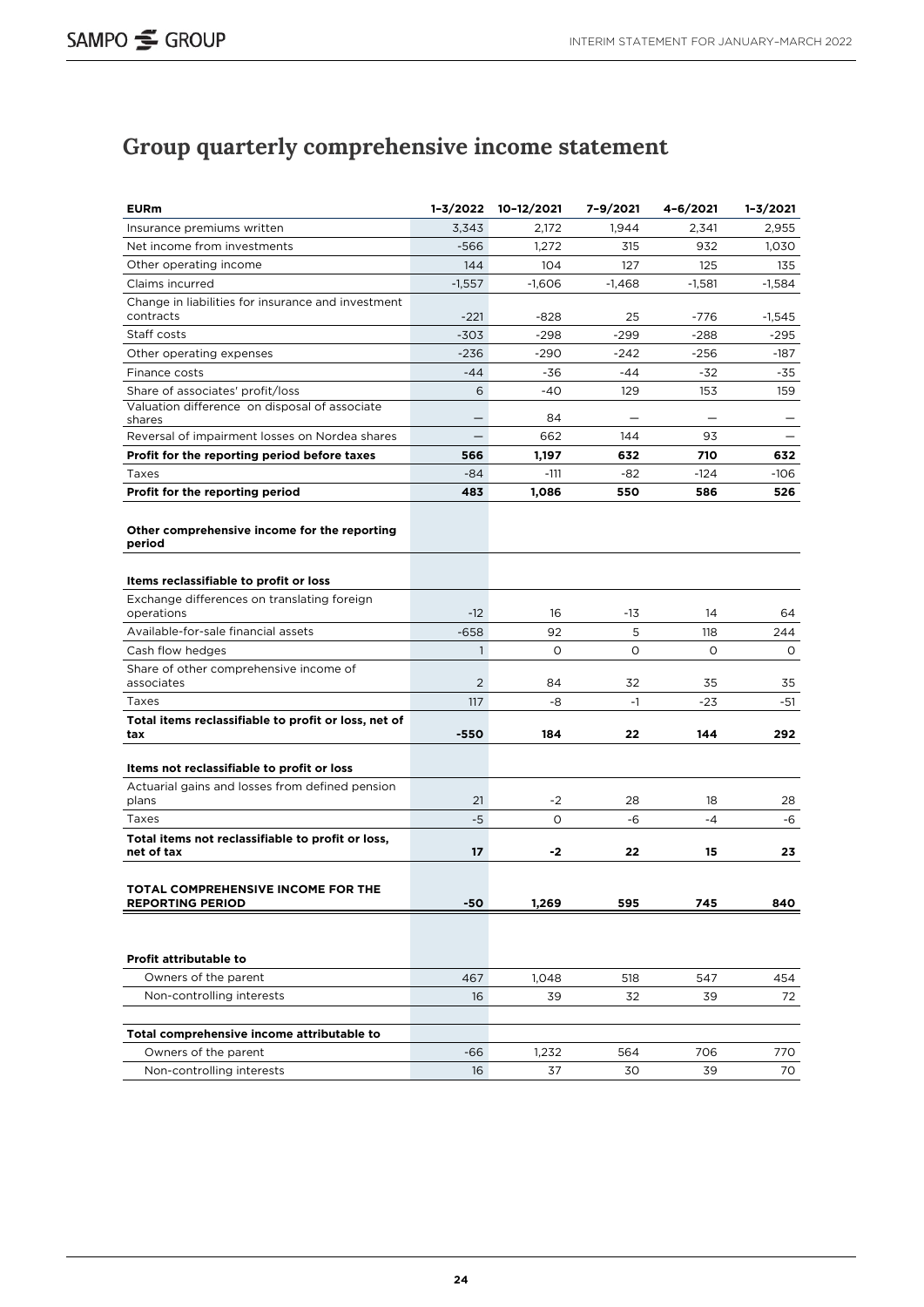## <span id="page-24-0"></span>**Statement of profit and other comprehensive income**

| <b>EURm</b>                                                  | <b>Note</b>    | 1-3/2022     | $1 - 3/2021$ |
|--------------------------------------------------------------|----------------|--------------|--------------|
| Insurance premiums written                                   | 1              | 3,343        | 2,955        |
| Net income from investments                                  | $\overline{2}$ | $-566$       | 1,030        |
| Other operating income                                       |                | 144          | 135          |
| Claims incurred                                              |                | $-1,557$     | $-1,584$     |
| Change in liabilities for insurance and investment contracts |                | $-221$       | $-1,545$     |
| Staff costs                                                  |                | $-303$       | $-295$       |
| Other operating expenses                                     |                | $-236$       | $-187$       |
| Finance costs                                                |                | $-44$        | $-35$        |
| Share of associates' profit/loss                             |                | 6            | 159          |
| Profit for the reporting period before taxes                 |                | 566          | 632          |
| Taxes                                                        |                | $-84$        | $-106$       |
| Profit for the reporting period                              |                | 483          | 526          |
| Other comprehensive income for the reporting period          |                |              |              |
| Items reclassifiable to profit or loss                       |                |              |              |
| Exchange differences                                         |                | $-12$        | 64           |
| Available-for-sale financial assets                          |                | $-658$       | 244          |
| Cashflow hedges                                              |                | $\mathbf{1}$ | 0            |
| Share of associates' other comprehensive income              |                | 2            | 35           |
| Taxes                                                        |                | 117          | -51          |
| Total items reclassifiable to profit or loss, net of tax     |                | $-550$       | 292          |
| Items not reclassifiable to profit or loss                   |                |              |              |
| Actuarial gains and losses from defined pension plans        |                | 21           | 28           |
| Taxes                                                        |                | -5           | -6           |
| Total items not reclassifiable to profit or loss, net of tax |                | 17           | 23           |
| TOTAL COMPREHENSIVE INCOME FOR THE REPORTING                 |                |              |              |
| <b>PERIOD</b>                                                |                | -50          | 840          |
|                                                              |                |              |              |
| Profit attributable to                                       |                |              |              |
| Owners of the parent                                         |                | 467          | 454          |
| Non-controlling interests                                    |                | 16           | 72           |
|                                                              |                |              |              |
| Total comprehensive income attributable to                   |                |              |              |
| Owners of the parent                                         |                | $-66$        | 770          |
| Non-controlling interests                                    |                | 16           | 70           |
| <b>Basic earnings per share (EUR)</b>                        |                | 0.86         | 0.82         |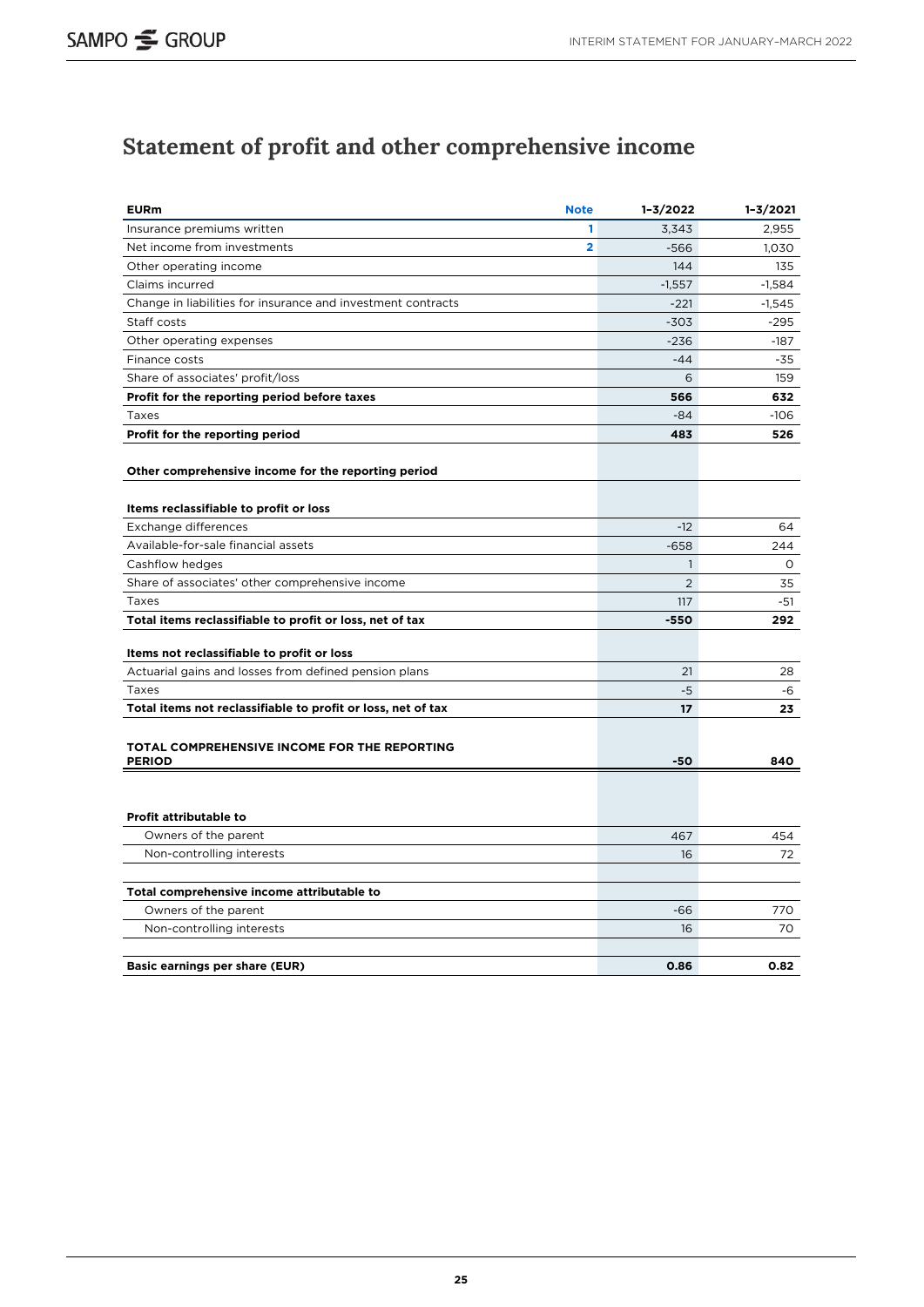## <span id="page-25-0"></span>**Consolidated balance sheet**

| <b>EURm</b>                                                    | <b>Note</b> | 03/2022 | 12/2021 |
|----------------------------------------------------------------|-------------|---------|---------|
| <b>Assets</b>                                                  |             |         |         |
| Property, plant and equipment                                  |             | 370     | 375     |
| Investment property                                            |             | 177     | 568     |
| Intangible assets                                              |             | 3,633   | 3,794   |
| Investments in associates                                      |             | 478     | 777     |
| <b>Financial assets</b>                                        | 3           | 19,581  | 23,321  |
| Investments related to unit-linked insurance contracts         |             | 10,315  | 19.711  |
| Deferred tax assets                                            |             | 9       | 39      |
| Reinsurers' share of insurance liabilities                     |             | 2,374   | 2,295   |
| Other assets                                                   |             | 3,597   | 2,977   |
| Cash and cash equivalents                                      |             | 4,978   | 4,819   |
| Non-current assets held for sale                               | 6           | 15,515  | 2,385   |
| <b>Total assets</b>                                            |             | 61,027  | 61,061  |
|                                                                |             |         |         |
| <b>Liabilities</b>                                             |             |         |         |
| Liabilities for insurance and investment contracts             | 4           | 17,767  | 20,369  |
| Liabilities for unit-linked insurance and investment contracts |             | 10,345  | 19,550  |
| Subordinated debt                                              | 5           | 2.014   | 2.016   |
| Other financial liabilities                                    | 5           | 2,429   | 2,330   |
| Deferred tax liabilities                                       |             | 709     | 855     |
| Provisions                                                     |             | 7       | 9       |
| Employee benefits                                              |             | 28      | 26      |
| Other liabilities                                              |             | 2,230   | 2,246   |
| Liabilities related to non-current assets held for sale        | 6           | 12,671  | 196     |
| <b>Total liabilities</b>                                       |             | 48,199  | 47,597  |
|                                                                |             |         |         |
| <b>Equity</b>                                                  |             |         |         |
| Share capital                                                  |             | 98      | 98      |
| Reserves                                                       |             | 1.530   | 1.530   |
| Retained earnings                                              |             | 10,053  | 9,952   |
| Other components of equity                                     |             | 658     | 1,208   |
| Equity attributable to owners of the parent                    |             | 12,340  | 12,788  |
| Non-controlling interests                                      |             | 489     | 676     |
| <b>Total equity</b>                                            |             | 12,828  | 13,464  |
|                                                                |             |         |         |
| <b>Total equity and liabilities</b>                            |             | 61,027  | 61,061  |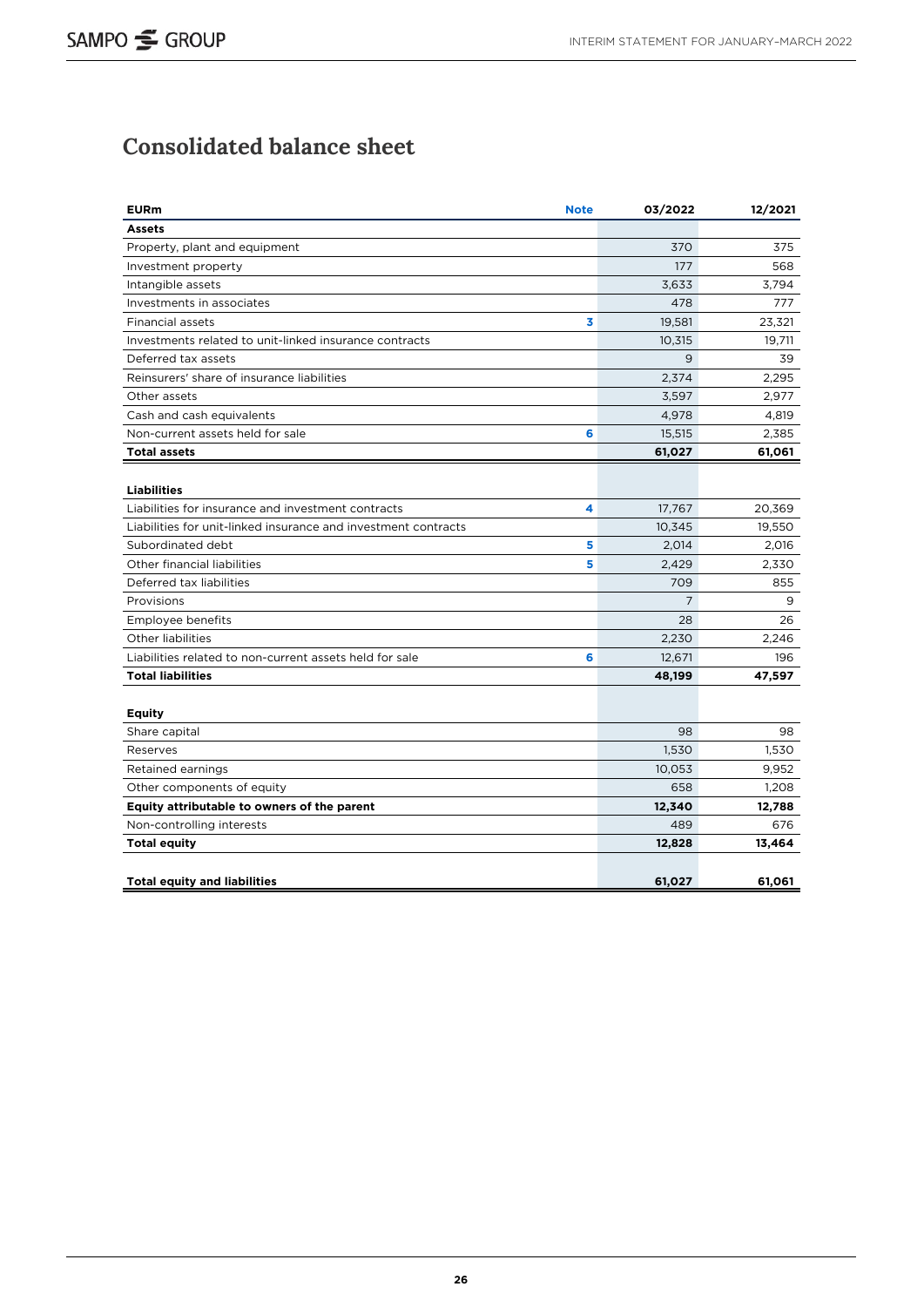## <span id="page-26-0"></span>**Statement of changes in equity**

| <b>EURm</b>                                               | <b>Share</b><br>capital  | Legal<br>reserve | Inves-<br>ted<br>unres-<br>tricted<br>equity | <b>Retained</b><br>earnings<br>1) | Transla-<br>foreign<br>opera-<br>tions <sup>2)</sup> | tion of Available-<br>for-sale<br>financial<br>assets <sup>3)</sup> | <b>Total</b>    | Non-<br>control-<br>ling<br>interest | Total        |
|-----------------------------------------------------------|--------------------------|------------------|----------------------------------------------|-----------------------------------|------------------------------------------------------|---------------------------------------------------------------------|-----------------|--------------------------------------|--------------|
| <b>Equity at 1 January</b>                                |                          |                  |                                              |                                   |                                                      |                                                                     |                 |                                      |              |
| 2021                                                      | 98                       | 4                | 1,527                                        | 9,282                             | $-749$                                               | 1,257                                                               | 11,418          | 840                                  | 12,258       |
| <b>Changes in equity</b>                                  |                          |                  |                                              |                                   |                                                      |                                                                     |                 |                                      |              |
| Share-based payments                                      | $\overline{\phantom{0}}$ | -                | $\equiv$                                     | $-2$                              | $\equiv$                                             | -                                                                   | $-2$            | $\equiv$                             | -2           |
| Other changes in equity                                   | $\overline{\phantom{0}}$ |                  |                                              | $\overline{\phantom{0}}$          |                                                      | $\overline{\phantom{0}}$                                            | $\qquad \qquad$ | $-117$                               | $-117$       |
| Profit for the reporting<br>period                        |                          | —                |                                              | 454                               |                                                      |                                                                     | 454             | 72                                   | 526          |
| Other comprehensive<br>income for the<br>reporting period |                          |                  |                                              | 48                                | 76                                                   | 192                                                                 | 316             | $-2$                                 | 315          |
| Total comprehensive<br>income                             |                          |                  |                                              | 501                               | 76                                                   | 192                                                                 | 770             | 70                                   | 840          |
| Equity at 31 March 2021                                   | 98                       | 4                | 1,527                                        | 9,781                             | $-673$                                               | 1,449                                                               | 12,186          | 793                                  | 12,979       |
| <b>Equity at 1 January</b><br>2022                        | 98                       | 4                | 1,527                                        | 9,952                             | $-415$                                               | 1,622                                                               | 12,788          | 676                                  | 13,464       |
| <b>Changes in equity</b>                                  |                          |                  |                                              |                                   |                                                      |                                                                     |                 |                                      |              |
| Acquired non-<br>controlling interests                    |                          |                  |                                              | $\mathbf{1}$                      |                                                      |                                                                     | 1               | $-1$                                 |              |
| Dividends                                                 |                          |                  |                                              |                                   |                                                      |                                                                     | -               | $-207$                               | $-207$       |
| Acquisition of own<br>shares                              |                          |                  |                                              | $-379$                            |                                                      |                                                                     | $-379$          |                                      | $-379$       |
| Share-based payments                                      |                          |                  |                                              | $-5$                              |                                                      |                                                                     | -5              |                                      | -5           |
| Changes in associate<br>share holdings                    |                          |                  |                                              | $\overline{2}$                    |                                                      |                                                                     | $\mathbf{2}$    |                                      | $\mathbf{2}$ |
| Other changes in equity                                   |                          |                  |                                              | $-1$                              |                                                      |                                                                     | $-1$            | 5                                    | 4            |
| Profit for the reporting<br>period                        |                          |                  |                                              | 467                               |                                                      |                                                                     | 467             | 16                                   | 483          |
| Other comprehensive<br>income for the<br>reporting period |                          |                  |                                              | 17                                | $-10$                                                | $-540$                                                              | $-533$          |                                      | -533         |
| Total comprehensive<br>income                             |                          |                  |                                              | 483                               | $-10$                                                | $-540$                                                              | -66             | 16                                   | -50          |
| <b>Equity at 31 March</b><br>2022                         | 98                       | 4                | 1,527                                        | 10,053                            | -425                                                 | 1,082                                                               | 12,340          | 489                                  | 12,828       |

*1) IAS 19 Pension benefits had a net effect of EUR 17 million (-38) on retained earnings.*

*2) In the comparison year, the total comprehensive income includes also the share of associate Nordea's other comprehensive income, in accordance with the Group's holding. The retained earnings included EUR 25 million of items not re-classifiable to profit or loss. The change in translation of foreign operations included exchange differences EUR 13 million. Respectively, change in available-for-sale financial assets included Nordea's share of EUR -3 million.* 

*In 2022, the translation differences include associate Nordax' share of exchange differences EUR 2 million.*

*3) The amount recognised in equity from available-for-sale financial assets for the period totalled EUR -504 million (297). The amount transferred to p/l amounted to EUR -53 million (-99). EUR 16 million (-2) was transferred to the Segregated Suomi portfolio.* 

*On 31 March 2022, Sampo plc cancelled own shares acquired in 2021, total of 17,128,505 shares.*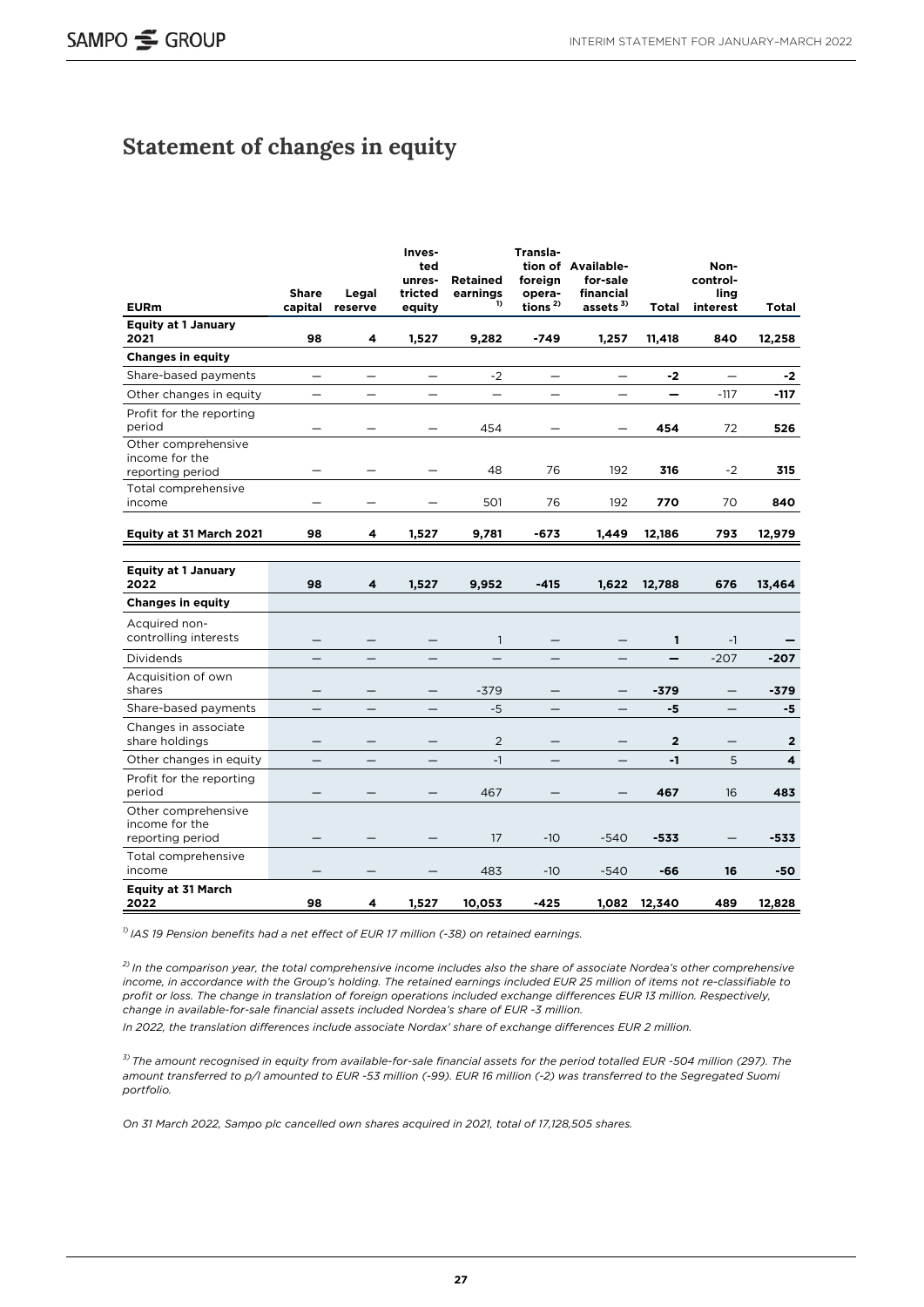## <span id="page-27-0"></span>**Statement of cash flows**

| <b>EURm</b>                                                    | $1 - 3/2022$ | $1 - 3/2021$ |
|----------------------------------------------------------------|--------------|--------------|
|                                                                |              |              |
| <b>Operating activities</b>                                    |              |              |
| Profit before taxes                                            | 566          | 632          |
| <b>Adjustments:</b>                                            |              |              |
| Depreciation and amortisation                                  | 46           | 40           |
| Unrealised gains and losses arising from valuation             | 397          | -333         |
| Realised gains and losses on investments                       | $-30$        | $-91$        |
| Change in liabilities for insurance and investment contracts   | 464          | 1,802        |
| Other adjustments *)                                           | 619          | $-215$       |
| <b>Adjustments total</b>                                       | 1,495        | 1,202        |
| Change (+/-) in assets of operating activities                 |              |              |
| Investments **)                                                | $-845$       | -615         |
| Other assets                                                   | $-571$       | $-348$       |
| <b>Total</b>                                                   | -1,416       | -962         |
| Change $(+/-)$ in liabilities of operating activities          |              |              |
| <b>Financial liabilities</b>                                   | 102          | -51          |
| Other liabilities                                              | <b>110</b>   | 23           |
| Paid taxes                                                     | -88          | -57          |
| Paid interest                                                  | -47          | -39          |
| Total                                                          | 77           | -124         |
|                                                                |              |              |
| Net cash from operating activities                             | 723          | 748          |
|                                                                |              |              |
| <b>Investing activities</b>                                    |              |              |
| Investments in subsidiary shares                               | $-1$         |              |
| Dividends received from associates                             |              | 45           |
| Net investment in equipment and intangible assets              | -38          | -27          |
| Net cash from investing activities                             | -39          | 18           |
| <b>Financing activities</b>                                    |              |              |
| Dividends paid to non-controlling interests                    | $-207$       |              |
| Acquisition of own shares                                      | -379         |              |
| Issue of debt securities                                       | 63           | 150          |
| Repayments of debt securities in issue                         | $-2$         | -6           |
| Net cash used in financing activities                          | -525         | 144          |
| <b>Total cash flows</b>                                        | 158          | 910          |
|                                                                |              |              |
| Cash and cash equivalents at the beginning of reporting period | 4,819        | 2,520        |
| Effects of exchange rate changes                               | $\circ$      | -3           |
| Cash and cash equivalents at the end of reporting period       | 4,978        | 3,427        |
| Net change in cash and cash equivalents                        | 158          | 910          |

*Cash and cash equivalents include cash at bank and in hand EURm 4,894 (3,266) and short-term deposits (max 3 months) EURm 83 (161).*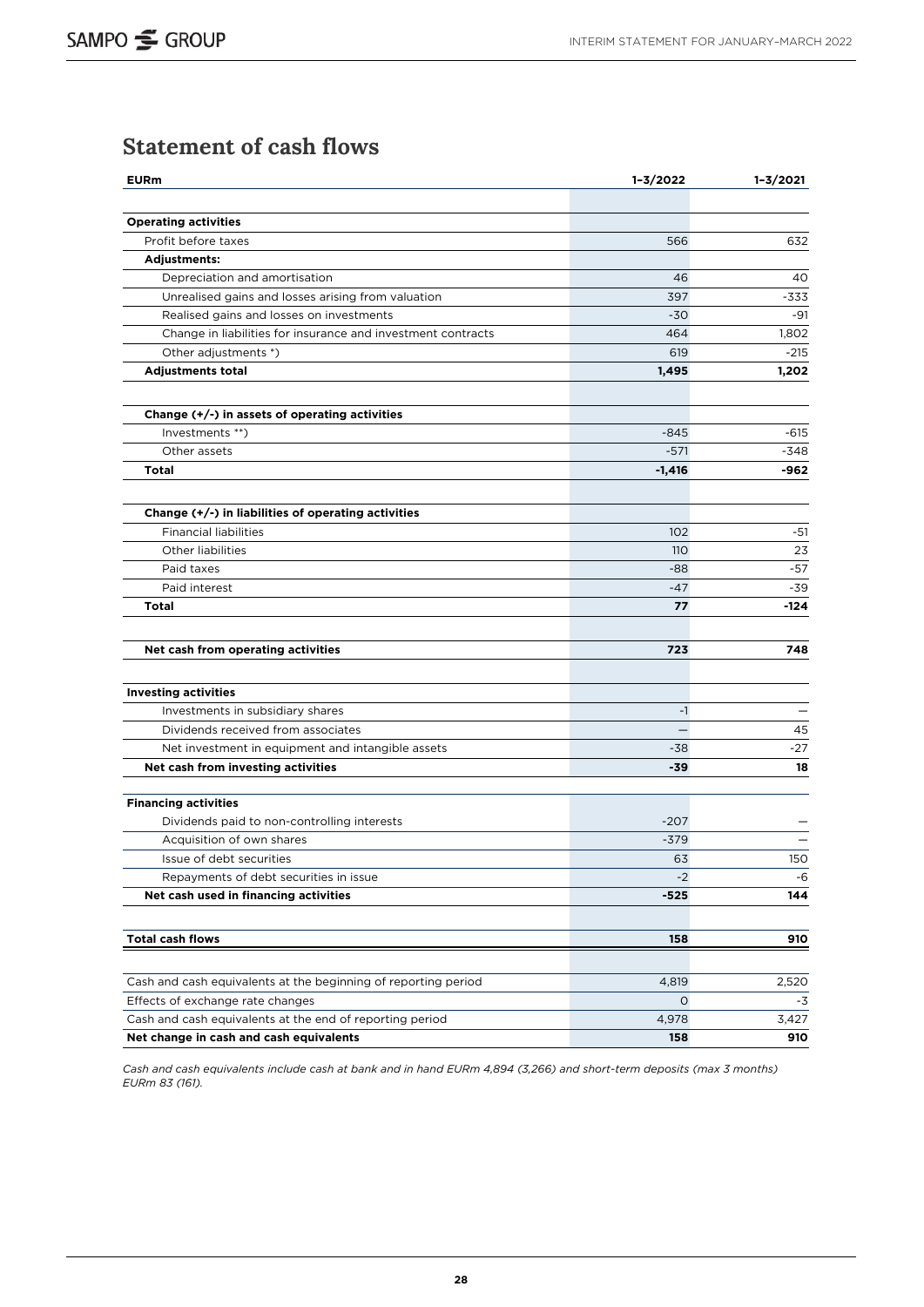# <span id="page-28-0"></span>**Notes**

## **Accounting policies**

Sampo Group's consolidated financial statements are prepared in accordance with the International Financial Reporting Standards (IFRS) adopted by the EU. The interim financial statements are not presented in accordance with IAS 34 standard as Sampo applies the statutes of security markets act (1278/2015), regarding the regular disclosure requirements. The same accounting policies and methods of computation are applied as in the financial statements for 2021.

The applied standards and interpretations are described in Sampo's accounting policies for the financial year 2021. The financial statements are available on Sampo's website **[www.sampo.com/year2021](http://www.sampo.com/year2021)**.

### Accounting policies requiring management judgement and key sources of estimation uncertainties

#### *Non-current assets held for sale*

#### Topdanmark Forsikring's life and pension business

In March 2022, Sampo's subsidiary Topdanmark Forsikgring announced an intention to sell Topdanmark Forsikring's life and pension business ('Topdanmark Life') to Nordea. The transaction is subject to regulatory approval. In Sampo Group, Topdanmark Life's operations have been reported as part of Topdanmark segment.

In accordance with the view of management, the sale is highly probable within the next 12 months. In Sampo Group, assets and liabilities related to Topdanmark Life's operations were classified to non-current assets held for sale in accordance with IFRS 5 *Non-current assets held for sale and discontinued operations.* 

Additional information on the reclassification of Topdanmark Life is included in the note 6 Non-current assets held for sale.

#### Nordea

In February 2021, Sampo's Board of Directors announced an intention statement to materially reduce Sampo's holding in Nordea over the following 18 months. In October 2021, Nordea's shares were classified to noncurrent assets held for sale in accordance with IFRS 5 *Non-current assets held for sale and discontinued operations*. The decision for reclassification was based on Sampo's management's assumptions that the book value will be recovered principally through a sale transaction. In accordance with the view of Sampo's management, the shares are available for immediate sale and the sale is highly probable within 12 months from the reclassification.

Additional information on the reclassification is included in the note 6 Non-current assets held for sale.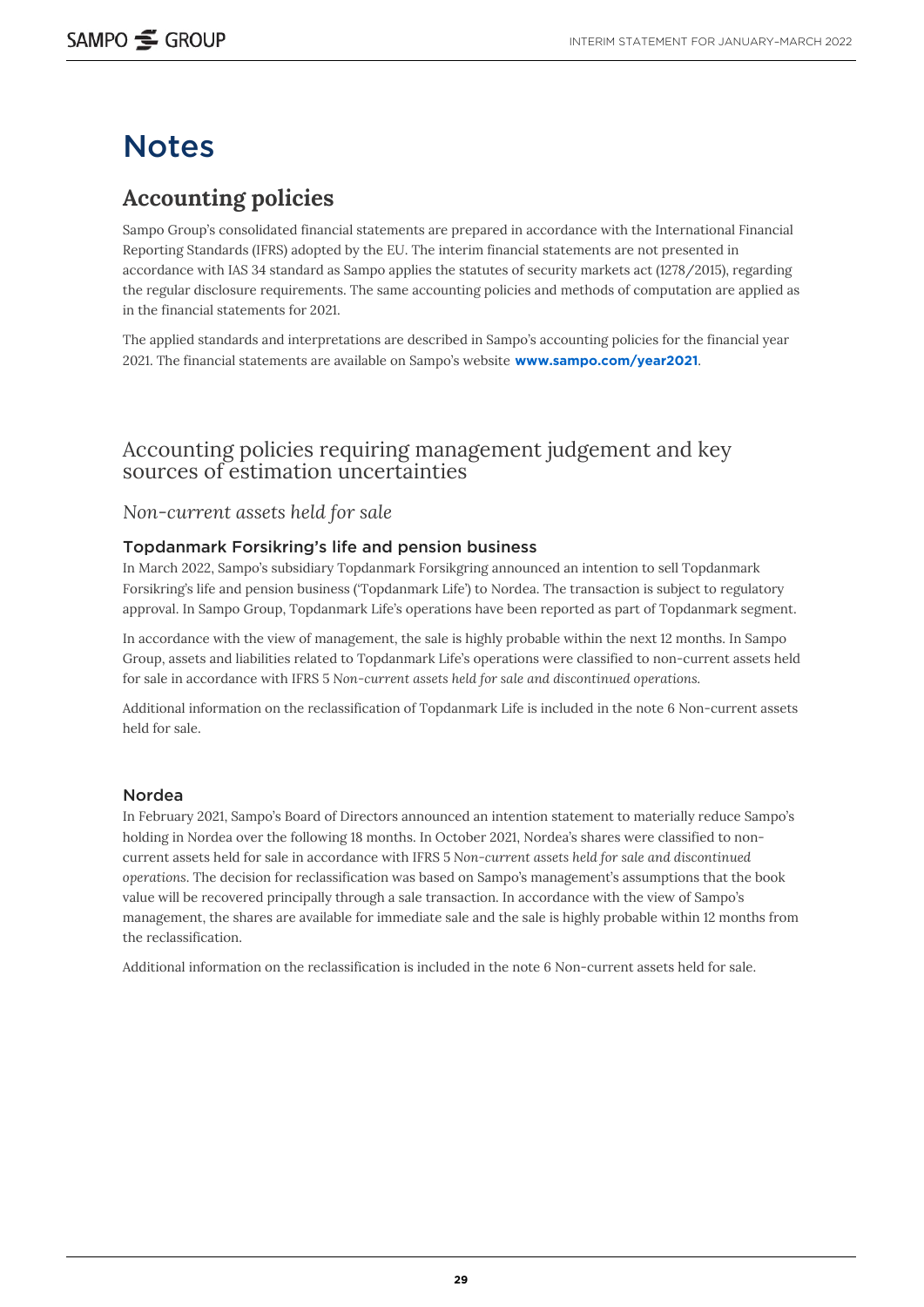### <span id="page-29-0"></span>**Comprehensive income statement by segment for three months ended 31 March 2022**

|                                                                 |                | Тор-                     |                          |                          |                          | Elimina-                 |              |
|-----------------------------------------------------------------|----------------|--------------------------|--------------------------|--------------------------|--------------------------|--------------------------|--------------|
| <b>EURm</b>                                                     |                | If danmark               |                          | <b>Hastings Mandatum</b> | Holding                  | tion                     | Group        |
| Insurance premiums written                                      | 1,750          | 961                      | 151                      | 480                      |                          |                          | 3,343        |
| Net income from investments                                     | 51             | $-483$                   | 3                        | $-310$                   | 175                      | $-2$                     | -566         |
| Other operating income                                          | 33             | $\circ$                  | 78                       | 8                        | 28                       | -3                       | 144          |
| Claims incurred                                                 | -735           | -474                     | -88                      | $-261$                   |                          | 2                        | $-1,557$     |
| Change in liabilities for insurance and<br>investment contracts | -534           | 132                      | $-22$                    | 205                      | $\overline{\phantom{0}}$ | $-2$                     | $-221$       |
| Staff costs                                                     | $-164$         | $-77$                    | $-41$                    | $-17$                    | $-4$                     | $\overline{\phantom{0}}$ | $-303$       |
| Other operating expenses                                        | $-118$         | $-19$                    | $-77$                    | $-22$                    | $-4$                     | 3                        | -236         |
| Finance costs                                                   | $-2$           | -5                       | $-1$                     | $-4$                     | -34                      | 2                        | -44          |
| Share of associates' profit/loss                                | $\overline{2}$ | 2                        | $\overline{\phantom{0}}$ | O                        | 3                        | $\equiv$                 | 6            |
| Profit for the reporting period before<br>taxes                 | 283            | 37                       | 2                        | 80                       | 164                      | о                        | 566          |
| Taxes                                                           | -58            | -10                      | $\mathbf{1}$             | -16                      | O                        | $\overline{\phantom{0}}$ | $-84$        |
| Profit for the reporting period                                 | 225            | 27                       | 3                        | 65                       | 164                      | 0                        | 483          |
|                                                                 |                |                          |                          |                          |                          |                          |              |
| Other comprehensive income for the<br>reporting period          |                |                          |                          |                          |                          |                          |              |
| Items reclassifiable to profit or loss                          |                |                          |                          |                          |                          |                          |              |
| Exchange differences                                            | 3              | $\mathbf{1}$             | $-12$                    |                          | $-4$                     |                          | $-12$        |
| Available-for-sale financial assets                             | $-321$         |                          | $-18$                    | -243                     | -75                      |                          | -658         |
| Cashflow hedges                                                 |                |                          | $\mathbf{1}$             |                          |                          |                          | $\mathbf{1}$ |
| Share of associates' other<br>comprehensive income              |                |                          |                          |                          | 2                        |                          | 2            |
| Taxes                                                           | 53             |                          | $\overline{\phantom{0}}$ | 52                       | 13                       | $\overline{\phantom{0}}$ | 117          |
| Total items reclassifiable to profit or<br>loss, net of tax     | $-265$         | 1.                       | -30                      | $-191$                   | -64                      |                          | -550         |
| Items not reclassifiable to profit or<br>loss                   |                |                          |                          |                          |                          |                          |              |
| Actuarial gains and losses from<br>defined pension plans        | 21             |                          |                          |                          |                          |                          | 21           |
| Taxes                                                           | $-5$           | $\overline{\phantom{0}}$ | $\overline{\phantom{0}}$ | $\overline{\phantom{0}}$ | $\equiv$                 | $\equiv$                 | $-5$         |
| Total items not reclassifiable to profit<br>or loss, net of tax | 17             |                          |                          |                          |                          |                          | 17           |
| <b>TOTAL COMPREHENSIVE INCOME</b><br>FOR THE REPORTING PERIOD   | -24            | 28                       | -27                      | $-127$                   | 100                      | о                        | -50          |
| Profit attributable to                                          |                |                          |                          |                          |                          |                          |              |
| Owners of the parent                                            |                |                          |                          |                          |                          |                          | 467          |
| Non-controlling interests                                       |                |                          |                          |                          |                          |                          | 16           |
|                                                                 |                |                          |                          |                          |                          |                          |              |
| <b>Total comprehensive income</b><br>attributable to            |                |                          |                          |                          |                          |                          |              |
| Owners of the parent                                            |                |                          |                          |                          |                          |                          | -66          |
| Non-controlling interests                                       |                |                          |                          |                          |                          |                          | 16           |

Hastings' operating income includes EUR 28 million (27) that relates to broker activities under IFRS 15 *Revenue from Contracts with Customers*.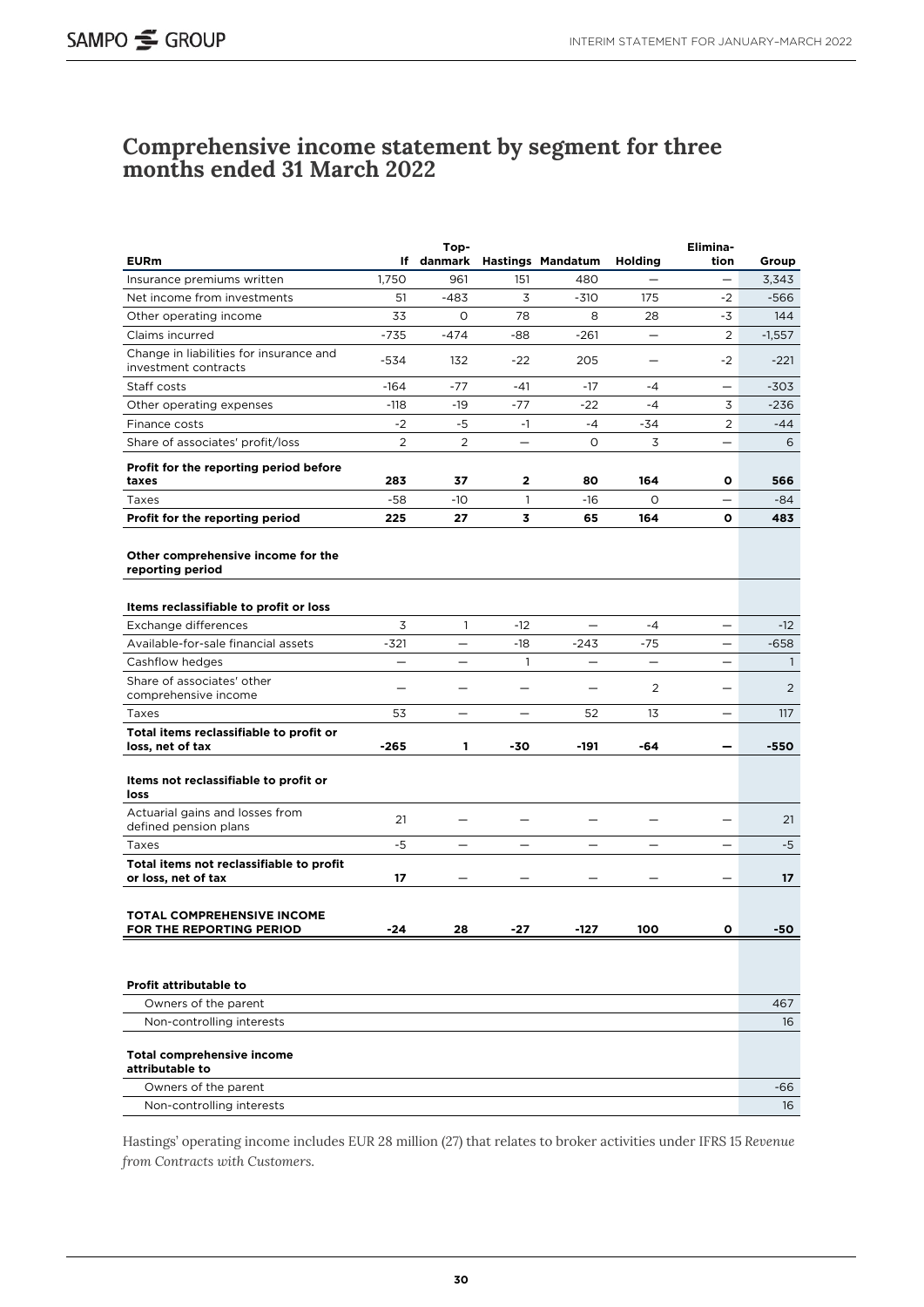### <span id="page-30-0"></span>**Comprehensive income statement by segment for three months ended 31 March 2021**

|                                                                 |                          | Top-                     |                          |                          |                | Eliminati                |          |
|-----------------------------------------------------------------|--------------------------|--------------------------|--------------------------|--------------------------|----------------|--------------------------|----------|
| <b>EURm</b>                                                     | ١f                       | danmark                  |                          | <b>Hastings Mandatum</b> | <b>Holding</b> | on                       | Group    |
| Insurance premiums written                                      | 1,647                    | 933                      | 106                      | 269                      |                |                          | 2,955    |
| Net income from investments                                     | 52                       | 478                      | $\overline{2}$           | 480                      | 20             | $-4$                     | 1.030    |
| Other operating income                                          | 33                       | $\mathbf{1}$             | 96                       | 7                        | 4              | -6                       | 135      |
| Claims incurred                                                 | $-702$                   | $-508$                   | -83                      | -296                     |                | 5                        | $-1,584$ |
| Change in liabilities for insurance and<br>investment contracts | -495                     | -717                     | 19                       | -347                     |                | $-4$                     | $-1,545$ |
| Staff costs                                                     | $-159$                   | $-79$                    | -36                      | $-15$                    | -6             | $\overline{\phantom{0}}$ | -295     |
| Other operating expenses                                        | $-111$                   | $-4$                     | -55                      | -19                      | -3             | 6                        | -187     |
| Finance costs                                                   | $-4$                     | -3                       | $-1$                     | -3                       | -26            | 3                        | -35      |
| Share of associates' profit/loss                                | -3                       | 36                       |                          | $\circ$                  | 126            |                          | 159      |
| Profit for the reporting period before<br>taxes                 | 257                      | 137                      | 46                       | 76                       | 115            | О                        | 632      |
| Taxes                                                           | -54                      | -33                      | $-5$                     | -14                      | 0              | $\overline{\phantom{0}}$ | $-106$   |
| Profit for the reporting period                                 | 202                      | 105                      | 41                       | 62                       | 115            | 0                        | 526      |
| Other comprehensive income for the<br>reporting period          |                          |                          |                          |                          |                |                          |          |
| Items reclassifiable to profit or loss                          |                          |                          |                          |                          |                |                          |          |
| Exchange differences                                            | -9                       | 6                        | 72                       | $\overline{\phantom{0}}$ | -5             | $\qquad \qquad -$        | 64       |
| Available-for-sale financial assets                             | 95                       | $=$                      | -6                       | 58                       | 98             | $\overline{\phantom{0}}$ | 244      |
| Share of other comprehensive income<br>of associates            | $\overline{\phantom{0}}$ | —                        | $\overline{\phantom{0}}$ |                          | 35             | $\overline{\phantom{0}}$ | 35       |
| Taxes                                                           | -19                      | $\overline{\phantom{0}}$ | $\overline{\phantom{0}}$ | $-12$                    | -20            | $\overline{\phantom{0}}$ | -51      |
| Total items reclassifiable to profit or<br>loss, net of tax     | 67                       | 6                        | 65                       | 46                       | 107            |                          | 292      |
| Items not reclassifiable to profit or<br>loss                   |                          |                          |                          |                          |                |                          |          |
| Actuarial gains and losses from<br>defined pension plans        | 28                       | —                        |                          |                          |                | $\overline{\phantom{0}}$ | 28       |
| Taxes                                                           | -6                       |                          |                          |                          |                |                          | -6       |
| Total items not reclassifiable to profit<br>or loss, net of tax | 23                       |                          |                          |                          |                |                          | 23       |
| TOTAL COMPREHENSIVE INCOME<br>FOR THE REPORTING PERIOD          | 292                      | 111                      | 107                      | 108                      | 223            | о                        | 840      |
| Profit attributable to                                          |                          |                          |                          |                          |                |                          |          |
| Owners of the parent                                            |                          |                          |                          |                          |                |                          | 454      |
| Non-controlling interests                                       |                          |                          |                          |                          |                |                          | 72       |
| <b>Total comprehensive income</b><br>attributable to            |                          |                          |                          |                          |                |                          |          |
| Owners of the parent                                            |                          |                          |                          |                          |                |                          | 770      |
| Non-controlling interests                                       |                          |                          |                          |                          |                |                          | 70       |
|                                                                 |                          |                          |                          |                          |                |                          |          |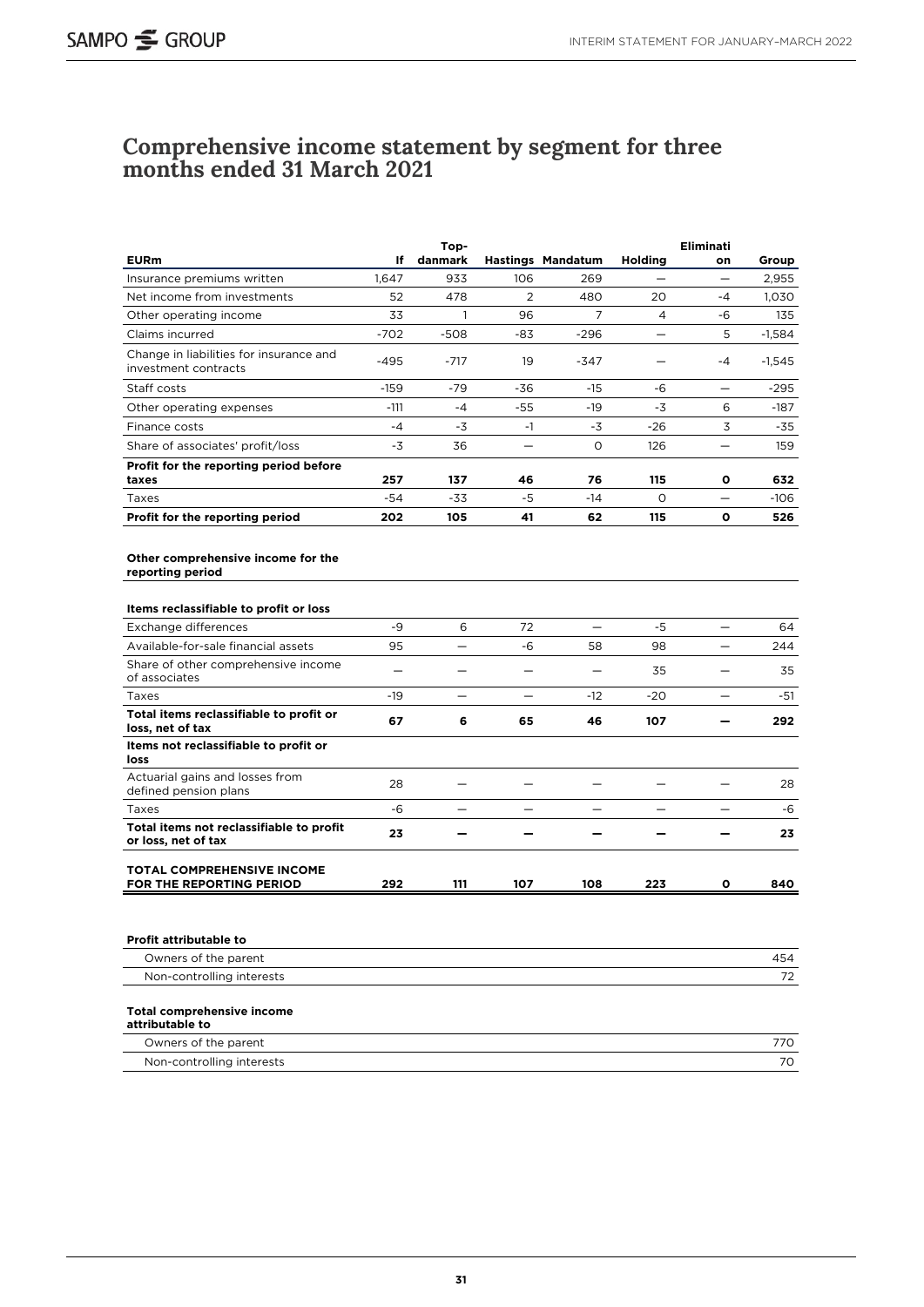# <span id="page-31-0"></span>**Consolidated balance sheet by segment at 31 March 2022**

| <b>EURm</b>                                                          | ١f                       | Top-<br>danmark          |                          | <b>Hastings Mandatum</b> | <b>Holding</b>           | Elim.                    | Group  |
|----------------------------------------------------------------------|--------------------------|--------------------------|--------------------------|--------------------------|--------------------------|--------------------------|--------|
|                                                                      |                          |                          |                          |                          |                          |                          |        |
| Assets                                                               |                          |                          |                          |                          |                          |                          |        |
| Property, plant and equipment                                        | 195                      | 118                      | 25                       | 27                       | 4                        |                          | 370    |
| Investment property                                                  | $\mathbf{1}$             | $\overline{\phantom{0}}$ |                          | 176                      |                          |                          | 177    |
| Intangible assets                                                    | 628                      | 1,246                    | 1,585                    | 173                      | $\mathbf{1}$             |                          | 3.633  |
| Investments in associates                                            | 18                       | 10                       |                          | $\overline{2}$           | 447                      |                          | 478    |
| Financial assets                                                     | 10,906                   | 2,055                    | 993                      | 4,183                    | 7,753                    | $-6,309$                 | 19,581 |
| Investments related to unit-<br>linked insurance contracts           | $\overline{\phantom{0}}$ | -                        | $\overline{\phantom{0}}$ | 10,324                   | $\overline{\phantom{0}}$ | -9                       | 10,315 |
| Deferred tax assets                                                  | 5                        | 8                        | $\qquad \qquad -$        | $\equiv$                 | $\overline{\phantom{0}}$ | $-4$                     | 9      |
| Reinsurers' share of insurance<br>liabilities                        | 438                      | 112                      | 1,822                    | $\mathbf{1}$             | $\equiv$                 | $\overline{\phantom{0}}$ | 2,374  |
| Other assets                                                         | 2,274                    | 193                      | 700                      | 208                      | 228                      | -5                       | 3,597  |
| Cash and cash equivalents                                            | 970                      | 7                        | 201                      | 775                      | 3,025                    |                          | 4,978  |
| Non-current assets held for sale                                     |                          | 13,312                   |                          | 186                      | 2,017                    |                          | 15,515 |
| <b>Total assets</b>                                                  | 15,435                   | 17,062                   | 5,326                    | 16,056                   | 13,475                   | -6,327                   | 61,027 |
|                                                                      |                          |                          |                          |                          |                          |                          |        |
| <b>Liabilities</b>                                                   |                          |                          |                          |                          |                          |                          |        |
| Liabilities for insurance and<br>investment contracts                | 9,698                    | 2,142                    | 2,749                    | 3,177                    |                          |                          | 17,767 |
| Liabilities for unit-linked<br>insurance and investment<br>contracts |                          |                          | $\overline{\phantom{0}}$ | 10,354                   |                          | -9                       | 10,345 |
| Subordinated debt                                                    | 241                      | 255                      | $\overline{\phantom{0}}$ | 349                      | 1,488                    | -320                     | 2,014  |
| Other financial liabilities                                          | 35                       | 144                      | 348                      | 16                       | 1,885                    |                          | 2,429  |
| Deferred tax liabilities                                             | 309                      | 131                      | 114                      | 127                      | 27                       |                          | 709    |
| Provisions                                                           | 7                        | $\overline{\phantom{0}}$ | $\overline{\phantom{0}}$ |                          |                          |                          | 7      |
| Employee benefits                                                    | 28                       | $\overline{\phantom{0}}$ | $\overline{\phantom{0}}$ |                          |                          |                          | 28     |
| Other liabilities                                                    | 1,178                    | 188                      | 542                      | 199                      | 128                      | -5                       | 2,230  |
| Liabilities related to non-<br>current assets held for sale          |                          | 12,485                   |                          | 186                      |                          |                          | 12,671 |
| <b>Total liabilities</b>                                             | 11,496                   | 15,346                   | 3,754                    | 14,409                   | 3,528                    | -334                     | 48,199 |
|                                                                      |                          |                          |                          |                          |                          |                          |        |
| <b>Equity</b>                                                        |                          |                          |                          |                          |                          |                          |        |
| Share capital                                                        |                          |                          |                          |                          |                          |                          | 98     |
| Reserves                                                             |                          |                          |                          |                          |                          |                          | 1,530  |
| Retained earnings                                                    |                          |                          |                          |                          |                          |                          | 10,053 |
| Other components of equity                                           |                          |                          |                          |                          |                          |                          | 658    |
| <b>Equity attributable to parent</b><br>company's equity holders     |                          |                          |                          |                          |                          |                          | 12,340 |
| Non-controlling interests                                            |                          |                          |                          |                          |                          |                          | 489    |
| <b>Total equity</b>                                                  |                          |                          |                          |                          |                          |                          | 12,828 |
|                                                                      |                          |                          |                          |                          |                          |                          |        |
| <b>Total equity and liabilities</b>                                  |                          |                          |                          |                          |                          |                          | 61,027 |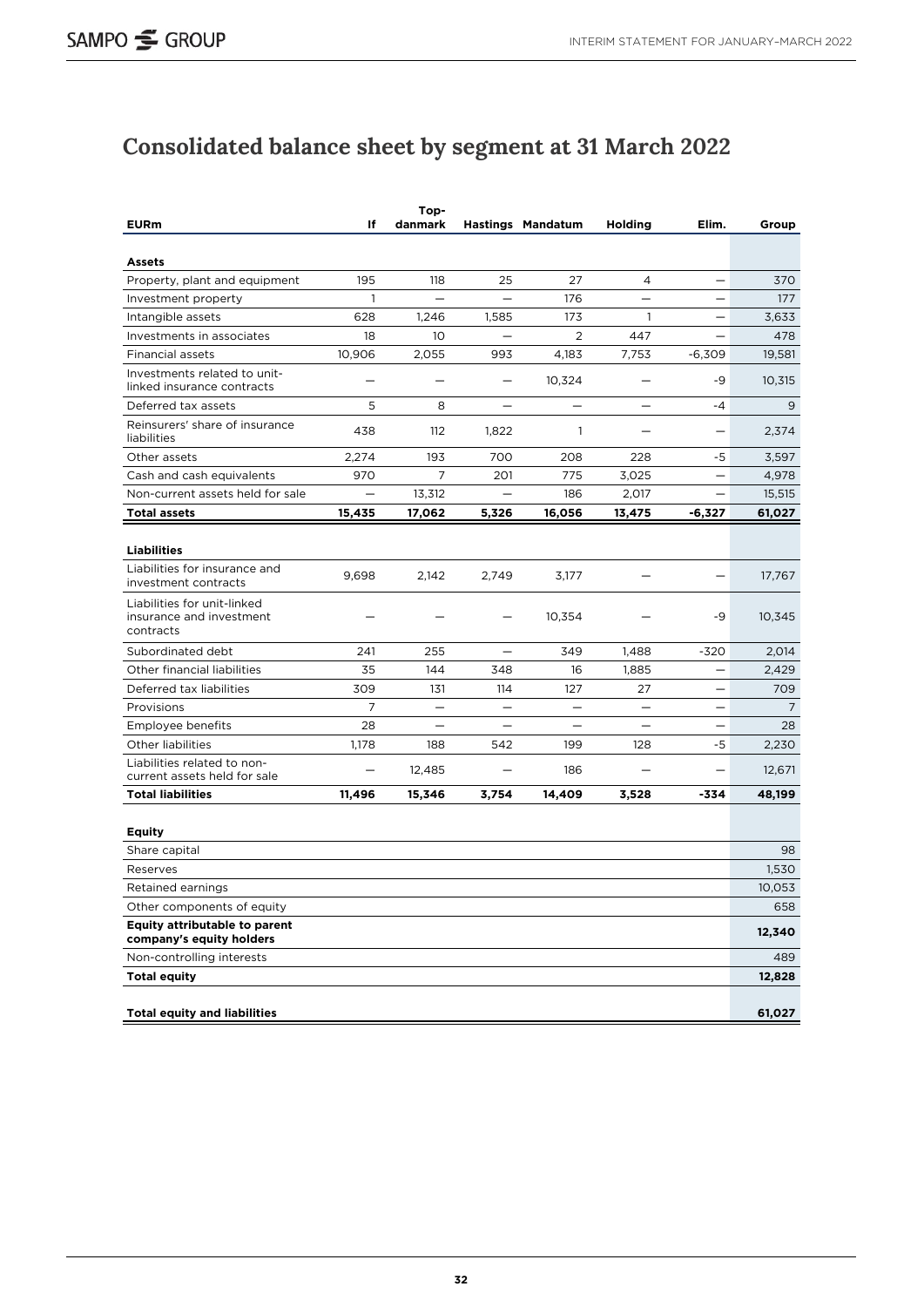# <span id="page-32-0"></span>**Consolidated balance sheet by segment at 31 December 2021**

|                                                                      | lf                       | Topdan-                  |                          |                          |                          |                            |        |
|----------------------------------------------------------------------|--------------------------|--------------------------|--------------------------|--------------------------|--------------------------|----------------------------|--------|
| <b>EURm</b>                                                          |                          | mark                     |                          | <b>Hastings Mandatum</b> |                          | <b>Holding Elimination</b> | Group  |
| Assets                                                               |                          |                          |                          |                          |                          |                            |        |
| Property, plant and equipment                                        | 196                      | 121                      | 26                       | 28                       | 4                        |                            | 375    |
| Investment property                                                  | 1                        | 394                      |                          | 173                      |                          |                            | 568    |
| Intangible assets                                                    | 629                      | 1,387                    | 1,606                    | 171                      | $\mathbf{1}$             |                            | 3,794  |
| Investments in associates                                            | 17                       | 313                      |                          | $\mathbf{1}$             | 447                      |                            | 777    |
| Financial assets                                                     | 11,088                   | 5,493                    | 966                      | 4,427                    | 7,654                    | $-6,308$                   | 23,321 |
| Investments related to unit-<br>linked insurance contracts           | $\overline{\phantom{0}}$ | 9,164                    | $\overline{\phantom{0}}$ | 10,558                   | $\overline{\phantom{0}}$ | $-11$                      | 19,711 |
| Deferred tax assets                                                  | 4                        | $12 \overline{ }$        | 27                       | $\qquad \qquad -$        | $\qquad \qquad -$        | $-4$                       | 39     |
| Reinsurers' share of insurance<br>liabilities                        | 322                      | 91                       | 1,880                    | $\mathbf{1}$             | $\overline{\phantom{0}}$ | $\overline{\phantom{0}}$   | 2,295  |
| Other assets                                                         | 1,873                    | 258                      | 639                      | 157                      | 55                       | $-4$                       | 2,977  |
| Cash and cash equivalents                                            | 521                      | 153                      | 159                      | 954                      | 3,031                    |                            | 4,819  |
| Non-current assets held for<br>sale                                  |                          |                          |                          | 196                      | 2,189                    | —                          | 2,385  |
| <b>Total assets</b>                                                  | 14,651                   | 17,385                   | 5,305                    | 16,668                   | 13,380                   | -6,328                     | 61,061 |
|                                                                      |                          |                          |                          |                          |                          |                            |        |
| <b>Liabilities</b>                                                   |                          |                          |                          |                          |                          |                            |        |
| Liabilities for insurance and<br>investment contracts                | 9,034                    | 5,311                    | 2,787                    | 3,236                    |                          |                            | 20,369 |
| Liabilities for unit-linked<br>insurance and investment<br>contracts |                          | 9,036                    |                          | 10,525                   |                          | $-11$                      | 19,550 |
| Subordinated debt                                                    | 243                      | 255                      |                          | 349                      | 1,487                    | -320                       | 2,016  |
| Other financial liabilities                                          | 8                        | 83                       | 329                      | 29                       | 1,881                    |                            | 2,330  |
| Deferred tax liabilities                                             | 353                      | 151                      | 143                      | 167                      | 40                       |                            | 855    |
| Provisions                                                           | 9                        | $\overline{\phantom{0}}$ |                          |                          |                          |                            | 9      |
| Employee benefits                                                    | 26                       |                          |                          | $\overline{\phantom{0}}$ |                          |                            | 26     |
| Other liabilities                                                    | 1,018                    | 452                      | 447                      | 237                      | 96                       | $-4$                       | 2,246  |
| Non-current liabilities related<br>to assets held for sale           |                          |                          |                          | 196                      | $\overline{\phantom{0}}$ |                            | 196    |
| <b>Total liabilities</b>                                             | 10,690                   | 15,289                   | 3,706                    | 14,741                   | 3,505                    | -335                       | 47,597 |
|                                                                      |                          |                          |                          |                          |                          |                            |        |
| <b>Equity</b>                                                        |                          |                          |                          |                          |                          |                            |        |
| Share capital                                                        |                          |                          |                          |                          |                          |                            | 98     |
| Reserves                                                             |                          |                          |                          |                          |                          |                            | 1,530  |
| Retained earnings                                                    |                          |                          |                          |                          |                          |                            | 9,952  |
| Other components of equity                                           |                          |                          |                          |                          |                          |                            | 1,208  |
| <b>Equity attributable to parent</b><br>company's equity holders     |                          |                          |                          |                          |                          |                            | 12,788 |
| Non-controlling interests                                            |                          |                          |                          |                          |                          |                            | 676    |
| <b>Total equity</b>                                                  |                          |                          |                          |                          |                          |                            | 13,464 |
|                                                                      |                          |                          |                          |                          |                          |                            |        |
| <b>Total equity and liabilities</b>                                  |                          |                          |                          |                          |                          |                            | 61,061 |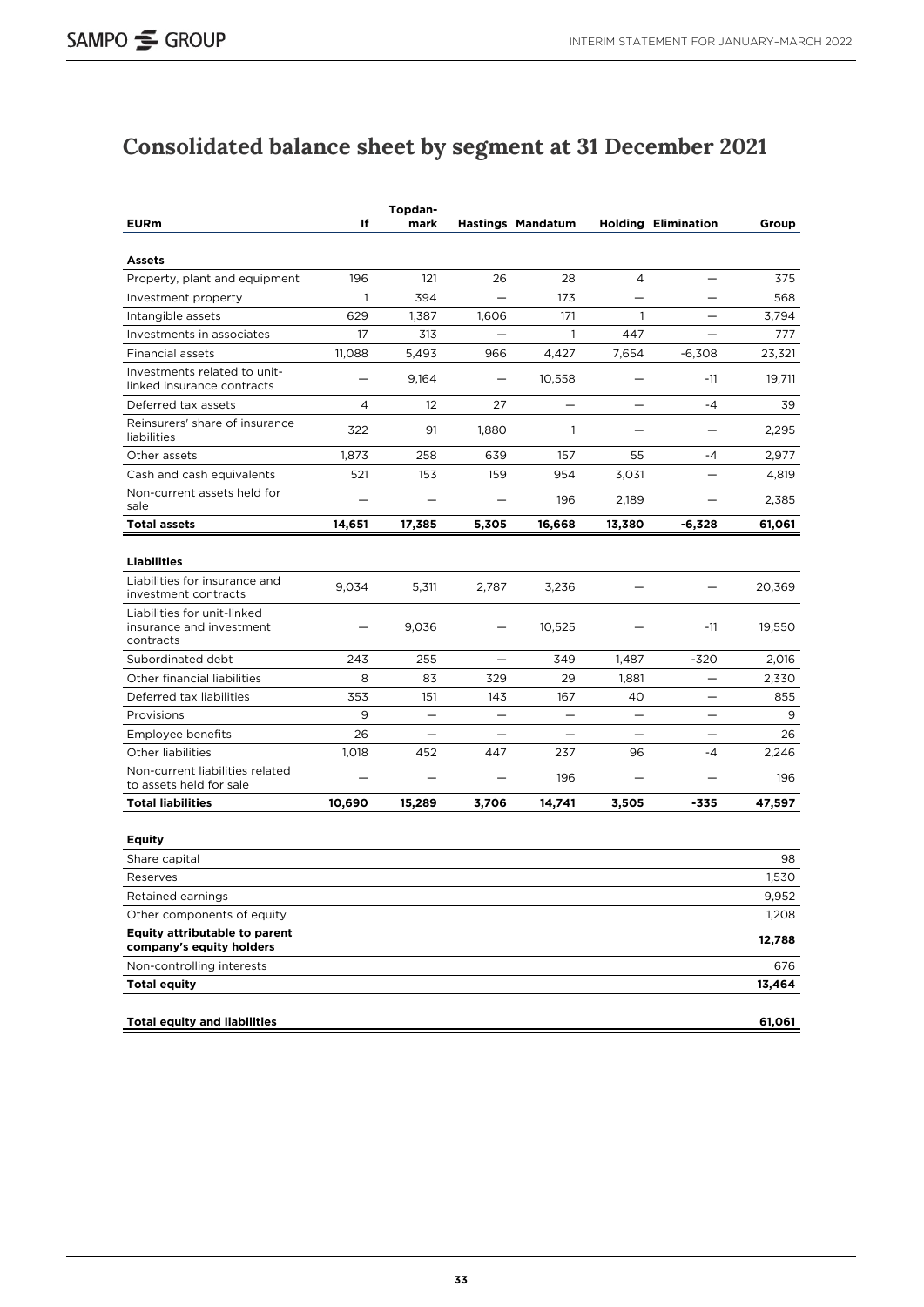# <span id="page-33-0"></span>Other notes, EURm

# **1 Insurance premiums written**

|                                     | $1 - 3/2022$ | $1 - 3/2021$ |
|-------------------------------------|--------------|--------------|
|                                     |              |              |
| P&C insurance                       | 2,833        | 2,657        |
| Life insurance                      |              |              |
| Insurance contracts                 | 480          | 462          |
| Investment contracts                | 378          | 172          |
| Insurance premiums, gross           | 3,691        | 3,290        |
|                                     |              |              |
| Reinsurers' share                   |              |              |
| P&C insurance                       | $-345$       | -333         |
| Life insurance, insurance contracts | $-4$         | $-3$         |
| Reinsurers's share, total           | $-348$       | -336         |
|                                     |              |              |
| Group insurance premiums total, net | 3,343        | 2,955        |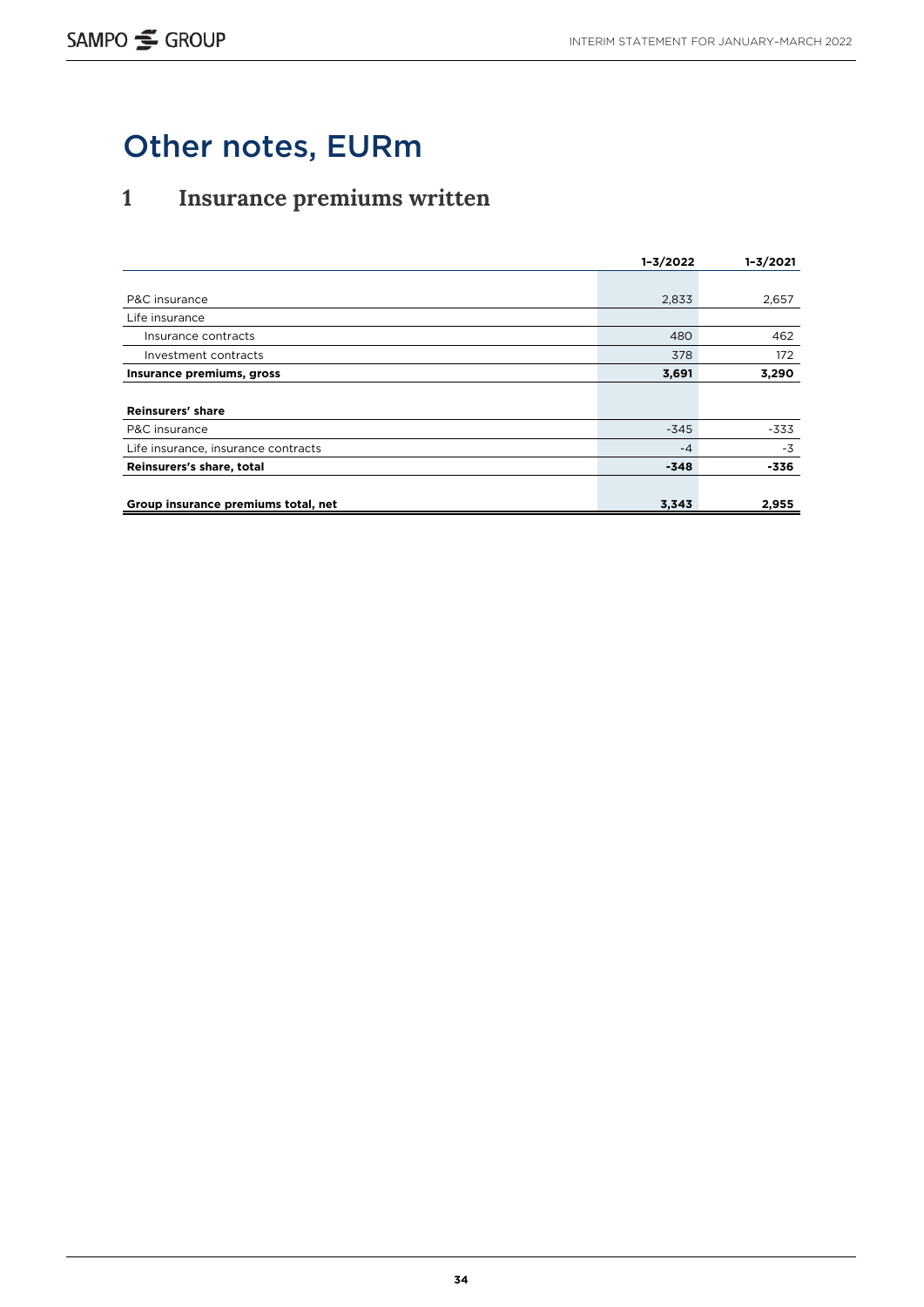## <span id="page-34-0"></span>**2 Net income from investments**

|                                                     | $1 - 3/2022$ | $1 - 3/2021$ |
|-----------------------------------------------------|--------------|--------------|
|                                                     |              |              |
| <b>Financial asset</b>                              |              |              |
| Derivative financial instruments                    | $-134$       | $-119$       |
| Financial assets at fair value                      |              |              |
| Debt securities                                     | $-126$       | -30          |
| Equity securities                                   | $-24$        | 63           |
| Financial assets at fair value, total               | $-150$       | 32           |
| Loans and receivables                               | 6            | 11           |
| Financial assets available for sale                 |              |              |
| Debt securities                                     | 65           | 77           |
| <b>Equity securities</b>                            | 87           | 142          |
| Financial assets available for sale, total          | 152          | 218          |
| Investments related to unit linked contracts        |              |              |
| Debt securities                                     | $-57$        | 77           |
| <b>Equity securities</b>                            | $-497$       | 641          |
| Derivatives                                         | $-164$       | 118          |
| Loans and receivables                               | $-2$         | 0            |
| Other financial assets                              | 5            | 37           |
| Investments related to unit linked contracts, total | $-715$       | 873          |
| Financial asset, total                              | $-839$       | 1,016        |
|                                                     |              |              |
| Other                                               |              |              |
| Fees and commissions, net                           | $\circ$      | -5           |
| Expenses from other than financial liabilities      | $-4$         | -3           |
| Effect of discounting on P&C operations             | 68           | 48           |
| Net income from investment property                 | 13           | 45           |
| Pension tax return                                  | 39           | $-72$        |
| Dividend income                                     | 157          |              |
| Other, total                                        | 273          | 14           |
| Group investment income, total                      | $-566$       | 1,030        |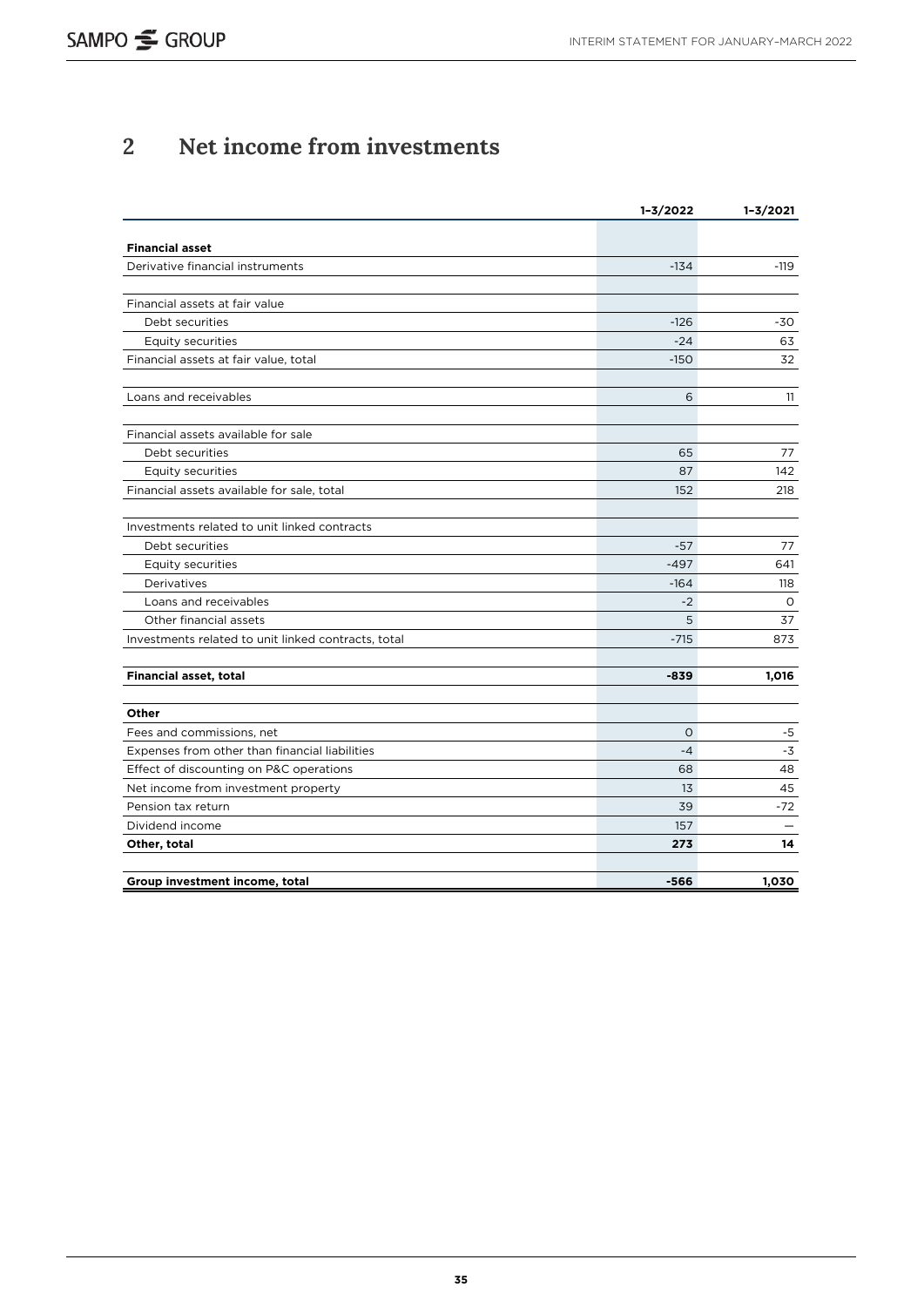## <span id="page-35-0"></span>**3 Financial assets**

|                                            | 03/2022      | 12/2021 |
|--------------------------------------------|--------------|---------|
|                                            |              |         |
| Derivative financial instruments           | 17           | 45      |
|                                            |              |         |
| Financial assets at fair value through p/l |              |         |
| Debt securities                            | 1,897        | 4,494   |
| <b>Equity securities</b>                   | 148          | 686     |
| Deposits                                   | 68           | 352     |
| Other                                      | $\mathbf{1}$ | 1       |
| Total                                      | 2,113        | 5,533   |
|                                            |              |         |
| Loans and receivables                      | 456          | 387     |
|                                            |              |         |
| Financial assets available-for-sale        |              |         |
| Debt securities                            | 13,054       | 12,901  |
| Equity securities                          | 3,940        | 4,464   |
| Total                                      | 16,994       | 17,365  |
|                                            |              |         |
| Group's financial assets, total            | 19,581       | 23,321  |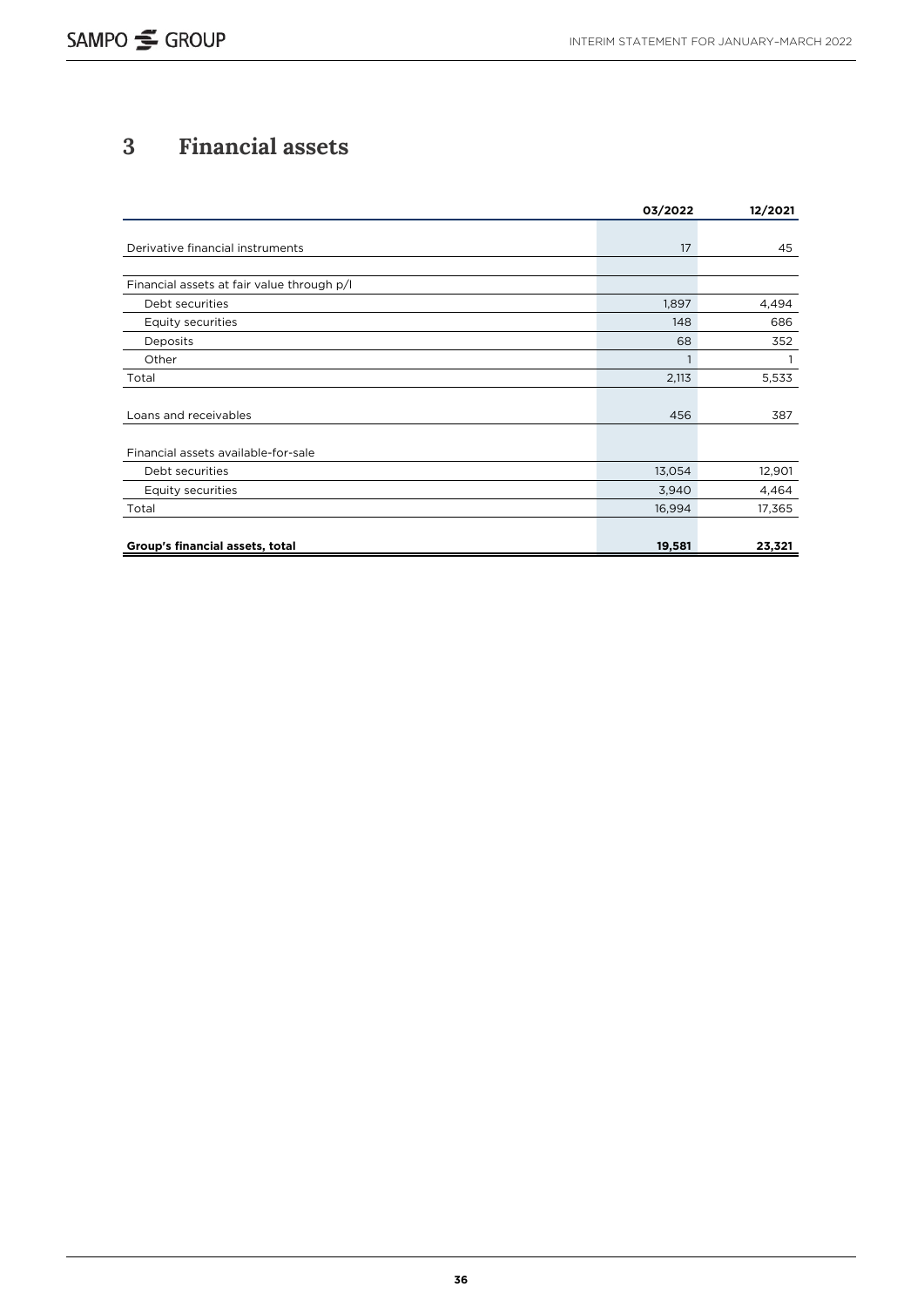## <span id="page-36-0"></span>**4 Liabilities for insurance and investment contracts**

|                                                                   | 03/2022 | 12/2021 |
|-------------------------------------------------------------------|---------|---------|
|                                                                   |         |         |
| <b>Insurance contracts</b>                                        |         |         |
| Provision for unearned premiums                                   |         |         |
| P&C insurance, total                                              | 4,226   | 3,340   |
| Life insurance                                                    |         |         |
| Insurance contracts                                               | 1,428   | 1,460   |
| Investment contracts                                              | 27      | 28      |
| Provision for claims outstanding                                  |         |         |
| P&C insurance, total                                              | 10,364  | 10,781  |
| Life insurance                                                    | 1,722   | 1,759   |
| Life insurance liabilities                                        |         | 3,012   |
| Group's liabilities for insurance and investment contracts, total | 17,767  | 20,369  |

Investment contracts do not include a provision for claims outstanding. Liability adequacy test does not give rise to supplementary claims.

Exemption allowed in IFRS 4 *Insurance contracts* has been applied to investment contracts with discretionary participation feature (DPF) or contracts with a right to trade-off for an investment contract with DPF. These investment contracts have been valued like insurance contracts.

## **5 Financial liabilities**

|                                          | 03/2022 | 12/2021 |
|------------------------------------------|---------|---------|
| <b>Subordinated debt securities</b>      |         |         |
| Subordinated loans                       | 2,014   | 2,016   |
| Subordinated debt liabilities, total     | 2,014   | 2,016   |
| <b>Other financial liabilities</b>       |         |         |
| Derivative financial instruments         | 78      | 121     |
| Debt securities in issue                 |         |         |
| <b>Bonds</b>                             | 2,193   | 2,195   |
| Other                                    |         |         |
| Borrowings on Revolving Credit Facility  | 34      | 12      |
| Amounts owed to credit institutions      | 124     |         |
| Deposits received from reinsurers        |         |         |
| Group other financial liabilities, total | 2,429   | 2,330   |
| Group financial liabilities, total       | 4,443   | 4,345   |

During the financial period, Hastings has signed a revolving credit facility with financial institution totalling EURm 65 of which at the end of the reporting period EURm 31 is undrawn. The revolving credit facility is maturing on 23 November 2023, but the contract contains an extension option. In addition, Hastings has an undrawn credit facility with Sampo plc totalling EURm 89 with maturity date of 29 October 2026.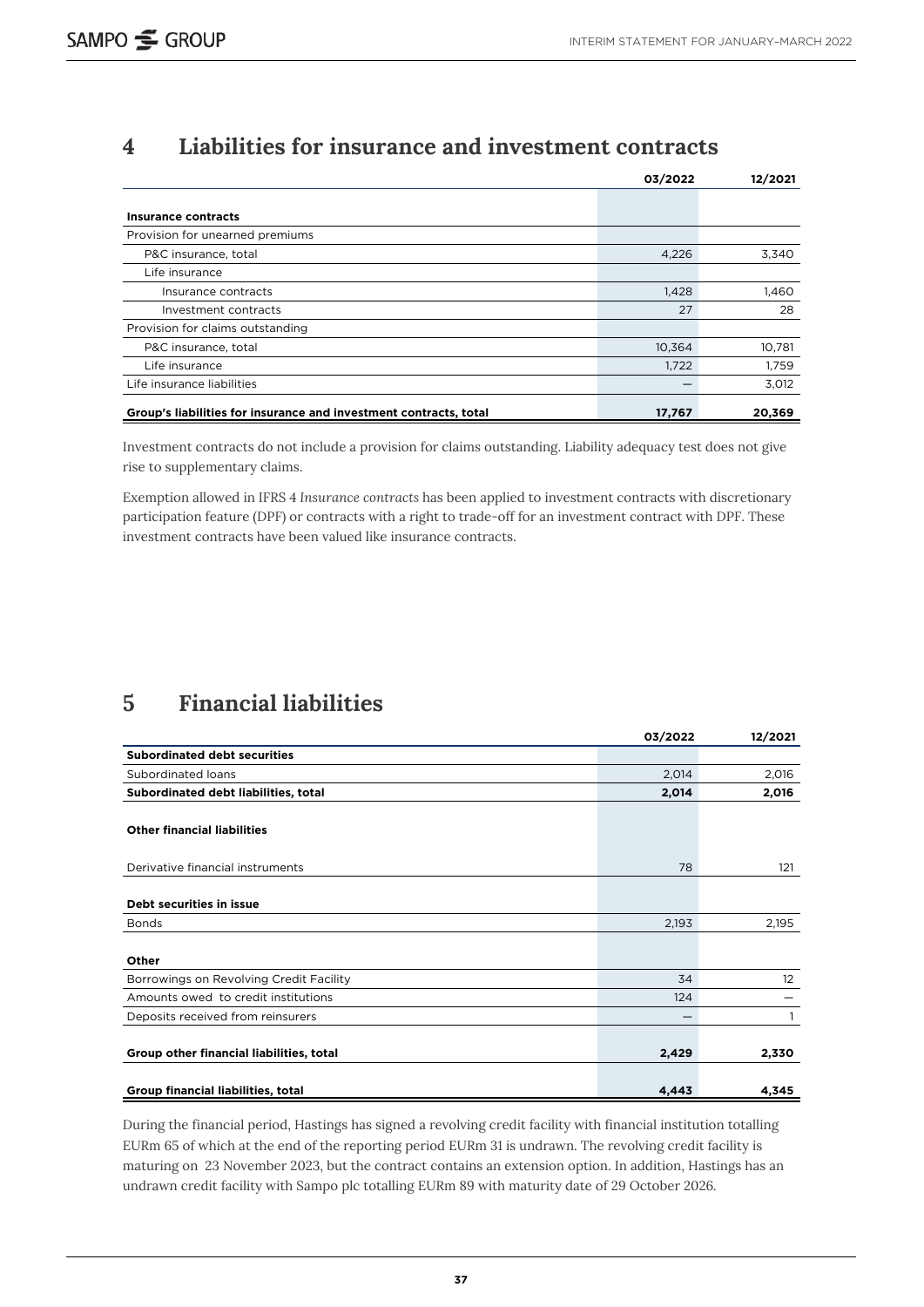## <span id="page-37-0"></span>**6 Non-current assets held for sale**

### Divestment of Topdanmark's Life business

On 18 March 2022, Topdanmark Forsikring A/S signed an agreement to divest of Topdanmark Liv Holding A/S and all its subsidiaries to Nordea Life Holding AB. The agreed purchase price is around EUR 270 million after a pre-completion dividend has been distributed to Topdanmark.

In accordance with IFRS 5 *Non-current assets held for sale and discontinued operations*, Topdanmark has presented its life business as discontinued operations in Q1 2022 reporting. The share of discontinued operations in the income statement amounted to approximately EUR 1 million (21). The assets and liabilities have been classified as non-current assets held for sale and related liabilities.

### *Accounting treatment in Sampo Group*

As Topdanmark's life business does not represent a major line of business or geographic area of operations for Sampo Group, the disposal is not classified as discontinued operations but instead the assets and liabilities of Topdanmark life business have been classified as non-current assets held for sale and liabilities related to non-current assets held for sale. These are separately shown in the balance sheet.

At the end of financial year 2021, the equity of Topdanmark's life business amounted to EUR 254 million and balance sheet total to EUR 13 599 million.

### Sampo's holding in Nordea

Sampo's Board of Directors decided on new financial targets and focuses for creating long-term value from P&C insurance operations in February 2021. As a part of this, an intention to materially reduce Sampo's holding in Nordea over the following 18 months was publicly announced.

Under IFRS 5 *Non-current assets held for sale and discontinued operations*, a non-current asset is classified as held for sale if its carrying amount will be recovered principally through a sale transaction rather than through continuing use. The asset must be available for immediate sale and its sale must be highly probable. The management needs, therefore, to be fully committed to the sale and the sale should take place within next 12 months from the date of reclassification.

In October 2021, Sampo's Board of Directors expressed their commitment to sell the remaining shares, and on 24 October 2021, an additional sale of Nordea shares was initiated. On 25 October 2021, Sampo sold 162 million shares through accelerated bookbuild offer (ABO). As a result of the sale, Sampo's holding of Nordea shares and votes decreased below 10 per cent. After the sale, Sampo held 245,924,782 shares of Nordea which entitled to 6.2 per cent of shares and votes. The management considered that the requirements set in IFRS 5 for the reclassification were met for the remaining part of the shares.

During the reporting period 2022, Sampo sold approximately 19 million shares. After the sale, Sampo held 226,653,523 shares of Nordea with the holding of 5.9 per cent of shares.

In the consolidated balance sheet, the shares are presented under non-current assets held for sale in the Holding segment.

### Mandatum's life insurance business in the Baltics

Mandatum Life signed on 15 June 2021 an agreement to sell their Baltic life insurance business to Lithuanian Invalda INVL-Group. Upon closing of the transaction, Mandatum Life's all Baltic life insurance operations will be transferred to Invalda INVL-Group. The transaction is expected to be completed during the first half of the year 2022. The transaction is subject to approval by the Financial Supervisory Authorities.

The underwriting portfolio included in the agreement consists primarily of contracts in Life's unit-linked products segment. The effect of the with profit portfolio on Life's Other products and services segment's investment and expense result is minor.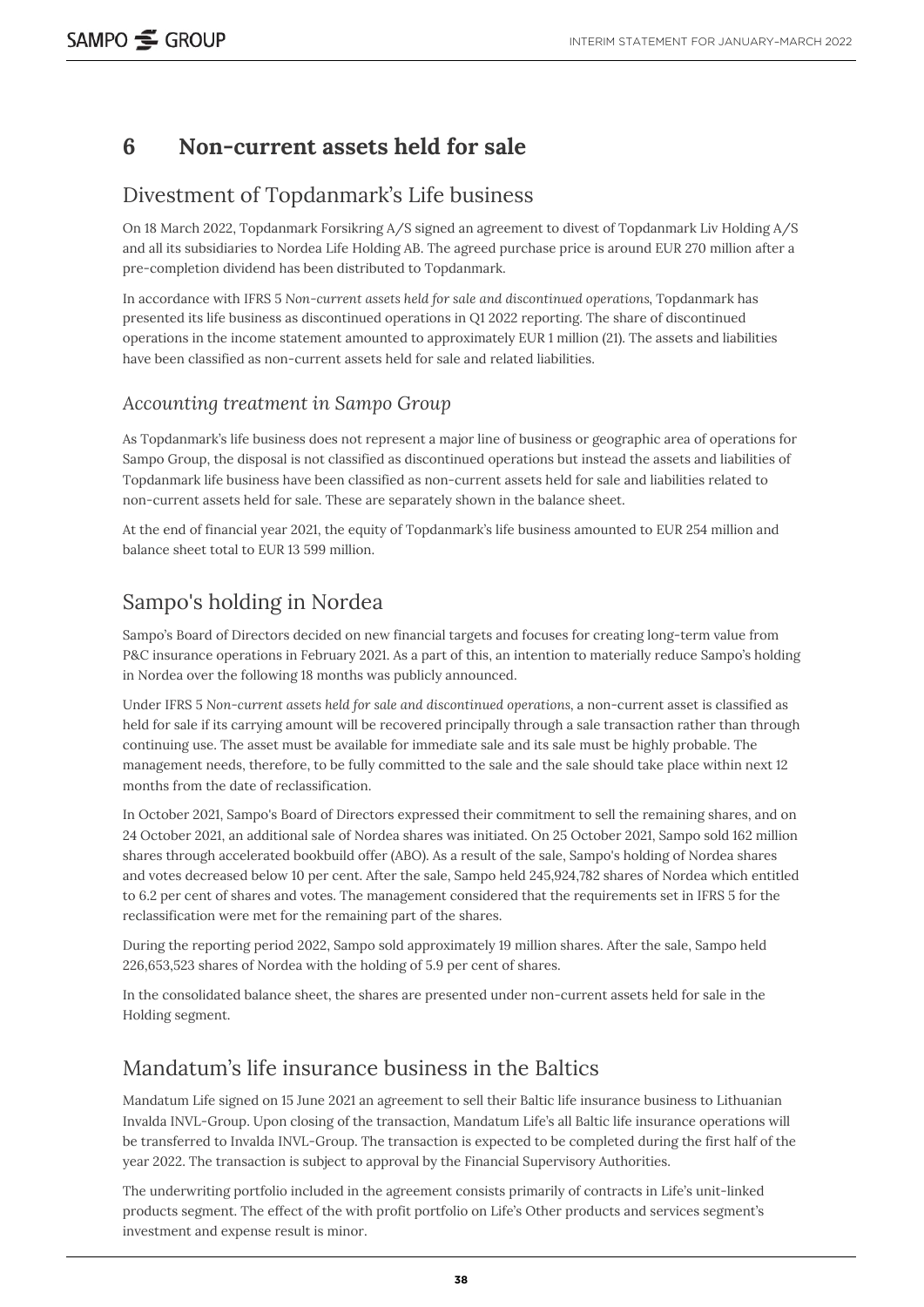## <span id="page-38-0"></span>**7 Subsequent events after the balance sheet date**

### Share buyback programme

Sampo's share buyback programme announced on 30 March 2022 continued after the end of the reporting period. By Friday 29 April 2022 market close, the company had bought in total 2,851,150 Sampo A shares representing 0.53 per cent of the total number of shares in Sampo plc. The progress of the buyback programme can be followed on **[www.sampo.com/releases](http://www.sampo.com/releases)**.

## Disposals of Nordea shares

Sampo sold all of its remaining Nordea holding in April, after the end of the reporting period, through an accelerated bookbuild offering of 200 million shares on 29 April and the sale of 26 million shares in the open market. The transactions generated total gross proceeds of EUR 2.1 billion and will have a positive accounting effect of approximately EUR 82 million on Sampo's consolidated statement of profit and loss.

In connection with disclosing the results of the bookbuild offering, Sampo disclosed that management intends to propose to the Board that a new share buyback programme is launched after the Annual General Meeting on 18 May 2022, subject to the AGM renewing the Board authorisation on share repurchases.